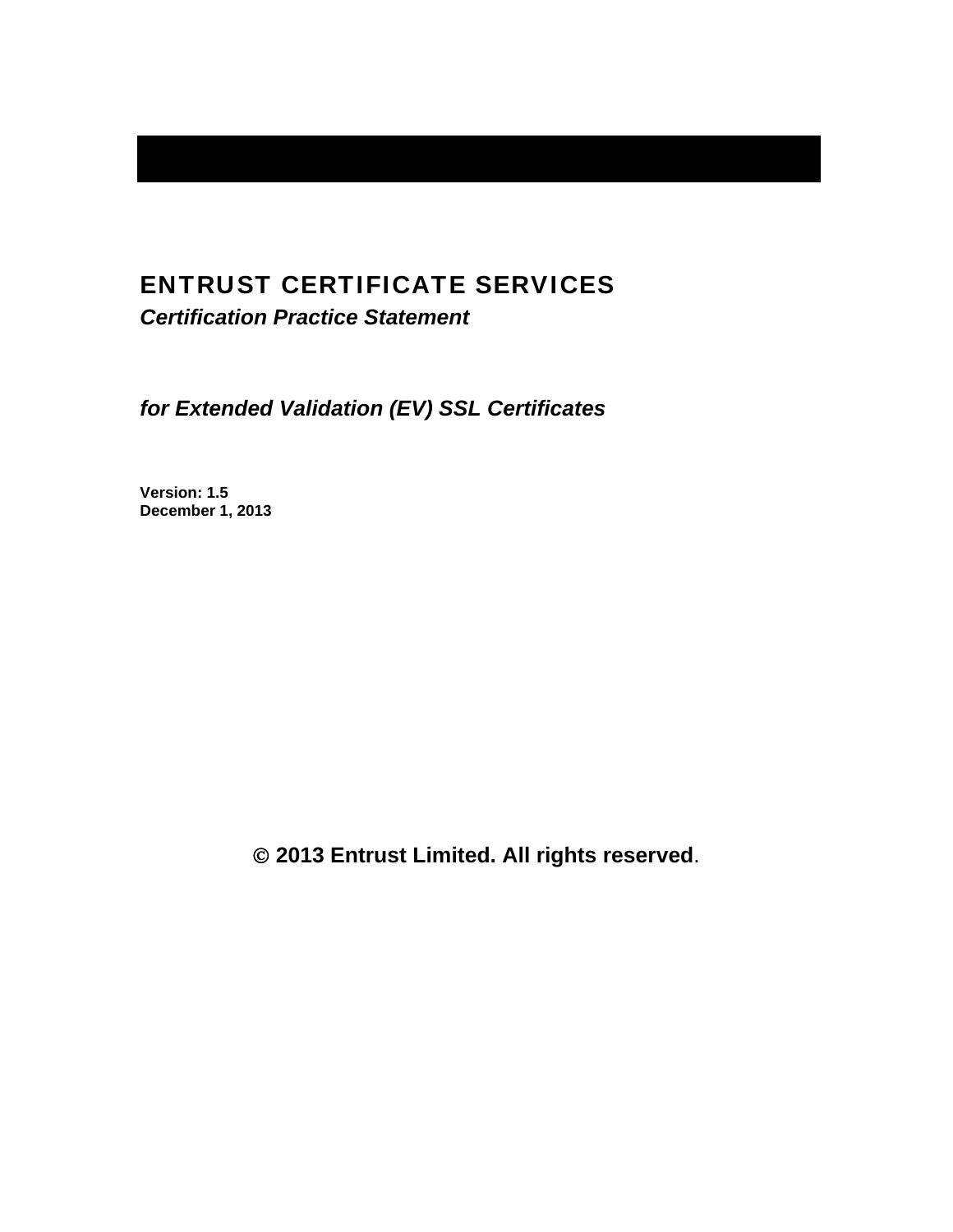# **Revision History**

| <b>Issue</b> | Date               | Changes in this Revision                                                                                                                                                                                                                                                                                |
|--------------|--------------------|---------------------------------------------------------------------------------------------------------------------------------------------------------------------------------------------------------------------------------------------------------------------------------------------------------|
| 1.0          | November 30, 2006  | Initial version.                                                                                                                                                                                                                                                                                        |
| 1.01         | January 11, 2007   | <b>Initial Release</b>                                                                                                                                                                                                                                                                                  |
| 1.02         | August 1, 2007     | Update to implement EV Guidelines v1.0 and<br><b>OCSP</b> data requirements                                                                                                                                                                                                                             |
| 1.1          | September 24, 2008 | Revision to routine rekey and key changeover.<br>Other minor revisions having no substantive<br>impact.                                                                                                                                                                                                 |
| 1.2          | December 3, 2009   | Revisions to add additional application software<br>vendors and relying parties as third party<br>beneficiaries. Deleted Subscriber notice<br>requirements. Added Non-Commercial Entities to<br>end-entity types. Added Certificate Profiles.<br>Other minor revisions having no substantive<br>impact. |
| 1.3          | February 28, 2011  | Updated disaster recovery requirements and other<br>minor changes having no substantive impact.                                                                                                                                                                                                         |
| 1.4          | June 25, 2012      | Update for compliance to Baseline Requirements                                                                                                                                                                                                                                                          |
| 1.5          | December 1, 2013   | Update for inclusion of data controls for<br>certificate renewal, support for smartcards, and<br>subordinate CA certificates                                                                                                                                                                            |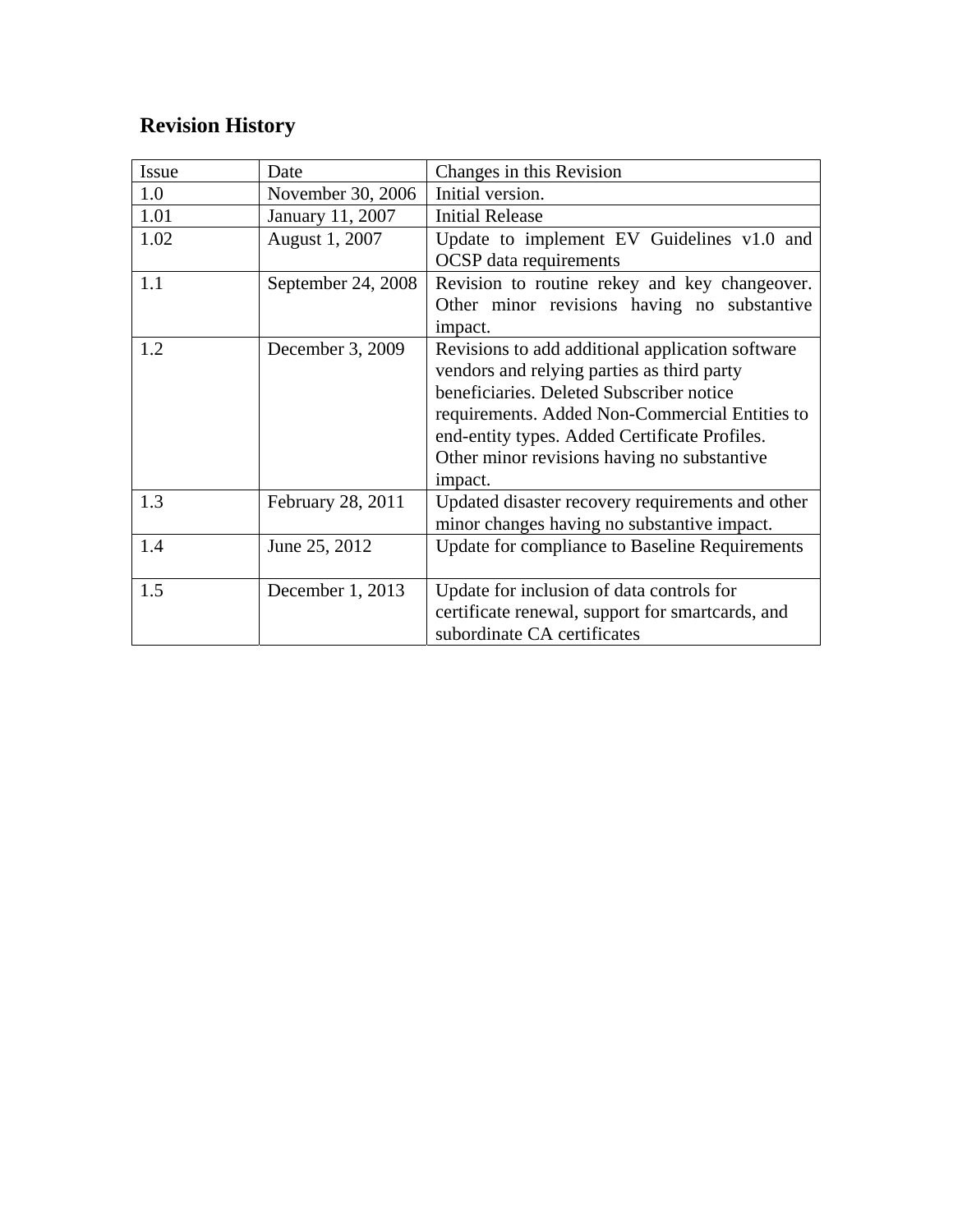# **TABLE OF CONTENTS**

|    | 1.1            |  |  |  |
|----|----------------|--|--|--|
|    | 1.2            |  |  |  |
|    | 1.2.1<br>1.2.2 |  |  |  |
|    | 1.3            |  |  |  |
|    | 1.3.1          |  |  |  |
|    | 1.3.2<br>1.3.3 |  |  |  |
|    | 1.3.4          |  |  |  |
|    | 1.4            |  |  |  |
|    | 1.4.1          |  |  |  |
|    | 1.4.2          |  |  |  |
| 2. |                |  |  |  |
|    | 2.1            |  |  |  |
|    | 2.1.1          |  |  |  |
|    | 2.1.2          |  |  |  |
|    | 2.1.3<br>2.1.4 |  |  |  |
|    | 2.1.5          |  |  |  |
|    |                |  |  |  |
|    | 2.2            |  |  |  |
|    | 2.2.1<br>2.2.2 |  |  |  |
|    |                |  |  |  |
|    | 2.3            |  |  |  |
|    | 2.3.1          |  |  |  |
|    | 2.3.2          |  |  |  |
|    | 2.3.3          |  |  |  |
|    | 2.4            |  |  |  |
|    | 2.4.1          |  |  |  |
|    | 2.4.2<br>2.4.3 |  |  |  |
|    |                |  |  |  |
|    | 2.5            |  |  |  |
|    | 2.5.1<br>2.5.2 |  |  |  |
|    | 2.5.3          |  |  |  |
|    | 2.5.4          |  |  |  |
|    | 2.5.5          |  |  |  |
|    | <b>2.6</b>     |  |  |  |
|    | 2.6.1          |  |  |  |
|    | 2.6.2          |  |  |  |
|    | 2.6.3          |  |  |  |
|    | 2.6.4          |  |  |  |
|    | 2.7            |  |  |  |
|    | 2.7.1          |  |  |  |
|    | 2.7.2          |  |  |  |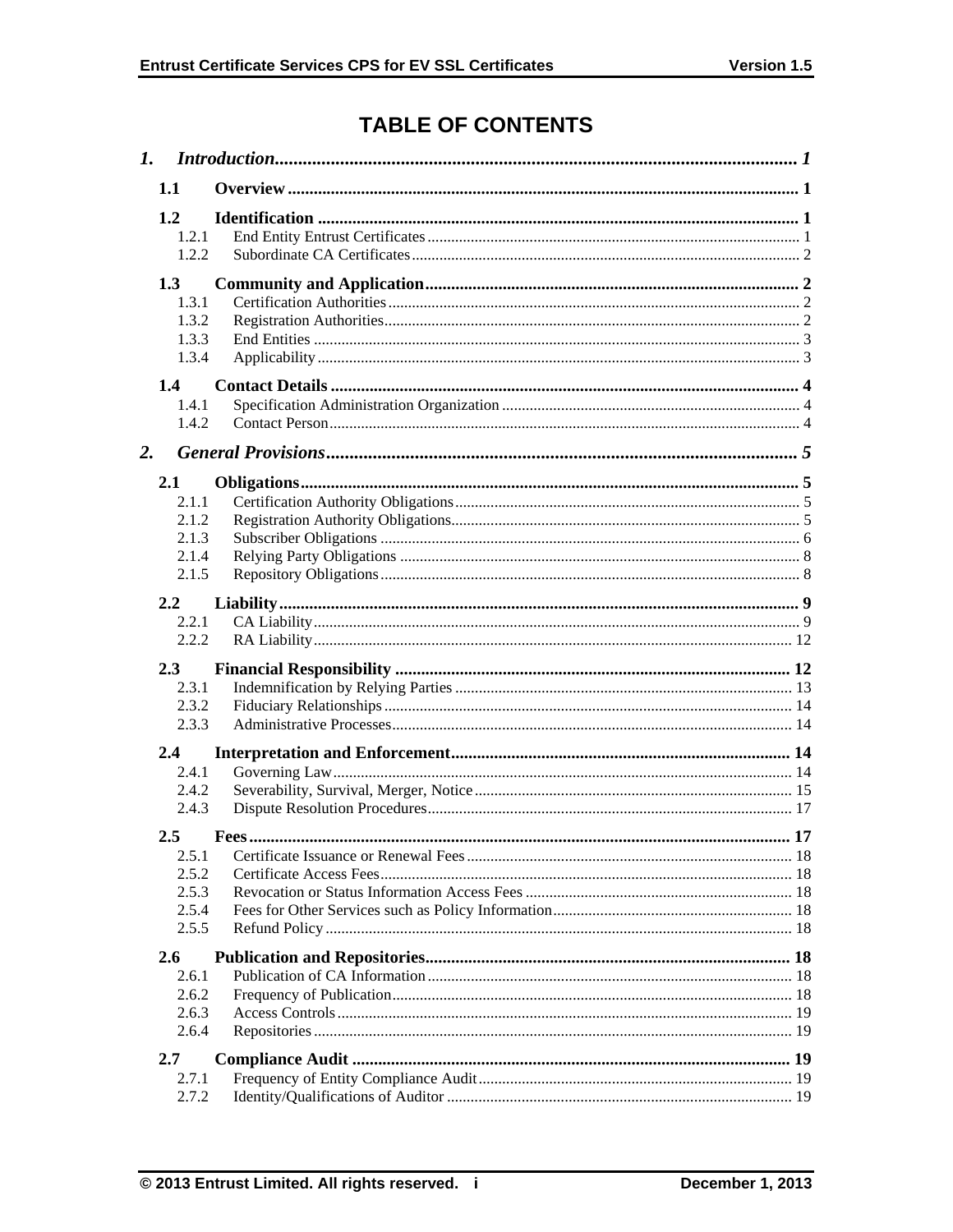|                      | 2.7.3          |  |
|----------------------|----------------|--|
|                      | 2.7.4          |  |
|                      | 2.7.5          |  |
|                      | 2.7.6          |  |
|                      |                |  |
|                      | 2.8            |  |
|                      | 2.8.1          |  |
|                      | 2.8.2          |  |
|                      | 2.8.3          |  |
|                      | 2.8.4          |  |
|                      | 2.8.5          |  |
|                      |                |  |
|                      | 2.8.6          |  |
|                      | 2.8.7          |  |
|                      | 2.9            |  |
| $\boldsymbol{\beta}$ |                |  |
|                      | <b>3.1</b>     |  |
|                      | 3.1.1          |  |
|                      | 3.1.2          |  |
|                      | 3.1.3          |  |
|                      | 3.1.4          |  |
|                      |                |  |
|                      | 3.1.5          |  |
|                      | 3.1.6          |  |
|                      | 3.1.7          |  |
|                      | 3.1.8          |  |
|                      | 3.1.9          |  |
|                      | 3.1.10         |  |
|                      |                |  |
|                      | 3.2            |  |
|                      | 3.3            |  |
|                      | 3.4            |  |
| 4                    |                |  |
|                      | 4.1            |  |
|                      |                |  |
|                      | 4.2            |  |
|                      | 4.2.1          |  |
|                      | 4.2.2          |  |
|                      | 4.2.3          |  |
|                      | 4.2.4          |  |
|                      | 4.2.5          |  |
|                      | 4.2.6          |  |
|                      | 4.2.7          |  |
|                      | 4.3            |  |
|                      | 4.4            |  |
|                      |                |  |
|                      | 4.4.1<br>4.4.2 |  |
|                      |                |  |
|                      | 4.4.3          |  |
|                      | 4.4.4          |  |
|                      | 4.4.5          |  |
|                      | 4.4.6<br>4.4.7 |  |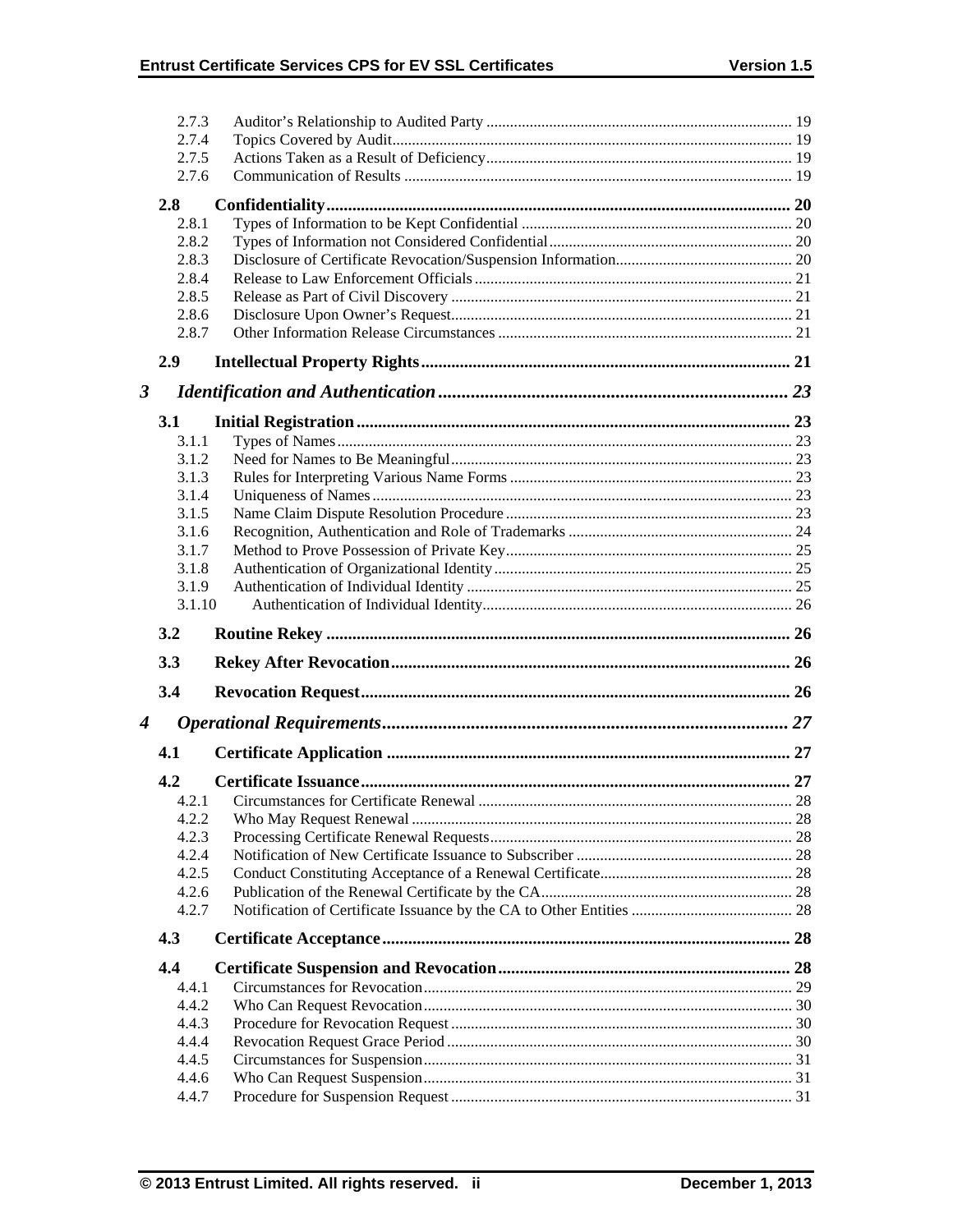|   | 4.4.8           |                                                                       |  |
|---|-----------------|-----------------------------------------------------------------------|--|
|   | 4.4.9<br>4.4.10 |                                                                       |  |
|   | 4.4.11          |                                                                       |  |
|   | 4.4.12          |                                                                       |  |
|   | 4.4.13          |                                                                       |  |
|   | 4.4.14          | Checking Requirements For Other Forms of Revocation Advertisements 31 |  |
|   | 4.4.15          |                                                                       |  |
|   | 4.5             |                                                                       |  |
|   | 4.6             |                                                                       |  |
|   | 4.7             |                                                                       |  |
|   | 4.8             |                                                                       |  |
|   | 4.9             |                                                                       |  |
| 5 |                 |                                                                       |  |
|   | 5.1             |                                                                       |  |
|   | 5.1.1           |                                                                       |  |
|   | 5.1.2           |                                                                       |  |
|   | 5.1.3           |                                                                       |  |
|   | 5.1.4           |                                                                       |  |
|   | 5.1.5           |                                                                       |  |
|   | 5.1.6           |                                                                       |  |
|   | 5.1.7           |                                                                       |  |
|   | 5.1.8           |                                                                       |  |
|   |                 |                                                                       |  |
|   | 5.2             |                                                                       |  |
|   | 5.3             |                                                                       |  |
|   |                 |                                                                       |  |
|   | 6.1             |                                                                       |  |
|   | 6.1.1           |                                                                       |  |
|   | 6.1.2           |                                                                       |  |
|   | 6.1.3           |                                                                       |  |
|   | 6.1.4           |                                                                       |  |
|   | 6.1.5           |                                                                       |  |
|   | 6.1.6           |                                                                       |  |
|   | 6.1.7           |                                                                       |  |
|   | 6.1.8<br>6.1.9  |                                                                       |  |
|   | 6.2             |                                                                       |  |
|   | 6.2.1           |                                                                       |  |
|   | 6.2.2           |                                                                       |  |
|   | 6.2.3           |                                                                       |  |
|   | 6.2.4           |                                                                       |  |
|   | 6.2.5           |                                                                       |  |
| 6 | 6.2.6           |                                                                       |  |
|   | 6.2.7           |                                                                       |  |
|   | 6.2.8           |                                                                       |  |
|   | 6.2.9<br>6.2.10 |                                                                       |  |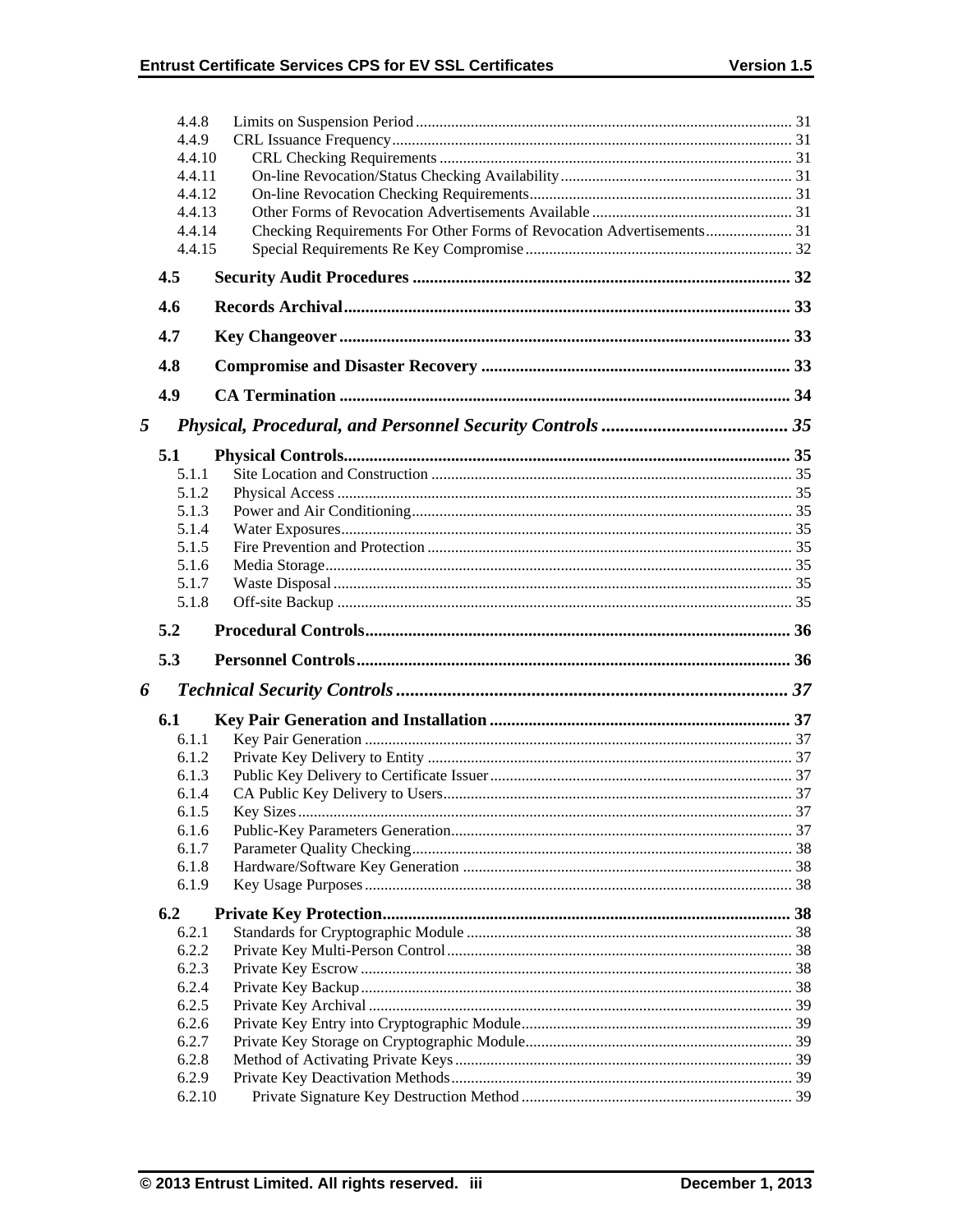|                | 6.3                            |                                                                                |  |
|----------------|--------------------------------|--------------------------------------------------------------------------------|--|
|                | 6.4                            |                                                                                |  |
|                | 6.5                            |                                                                                |  |
|                | 6.6<br>6.6.1<br>6.6.2<br>6.6.3 |                                                                                |  |
|                | 6.7                            |                                                                                |  |
|                | 6.8                            |                                                                                |  |
| $\overline{7}$ |                                |                                                                                |  |
|                | 7.1                            | 7.1.9 Processing Semantics for the Critical Certificate Policies Extension  41 |  |
|                | 7.2                            |                                                                                |  |
|                | 7.3                            |                                                                                |  |
| 8              |                                |                                                                                |  |
|                | 8.1                            |                                                                                |  |
|                | 8.2                            |                                                                                |  |
|                | 8.3                            |                                                                                |  |
| 9              |                                |                                                                                |  |
| <i>10</i>      |                                |                                                                                |  |
|                |                                |                                                                                |  |
|                |                                |                                                                                |  |
|                |                                |                                                                                |  |
|                |                                |                                                                                |  |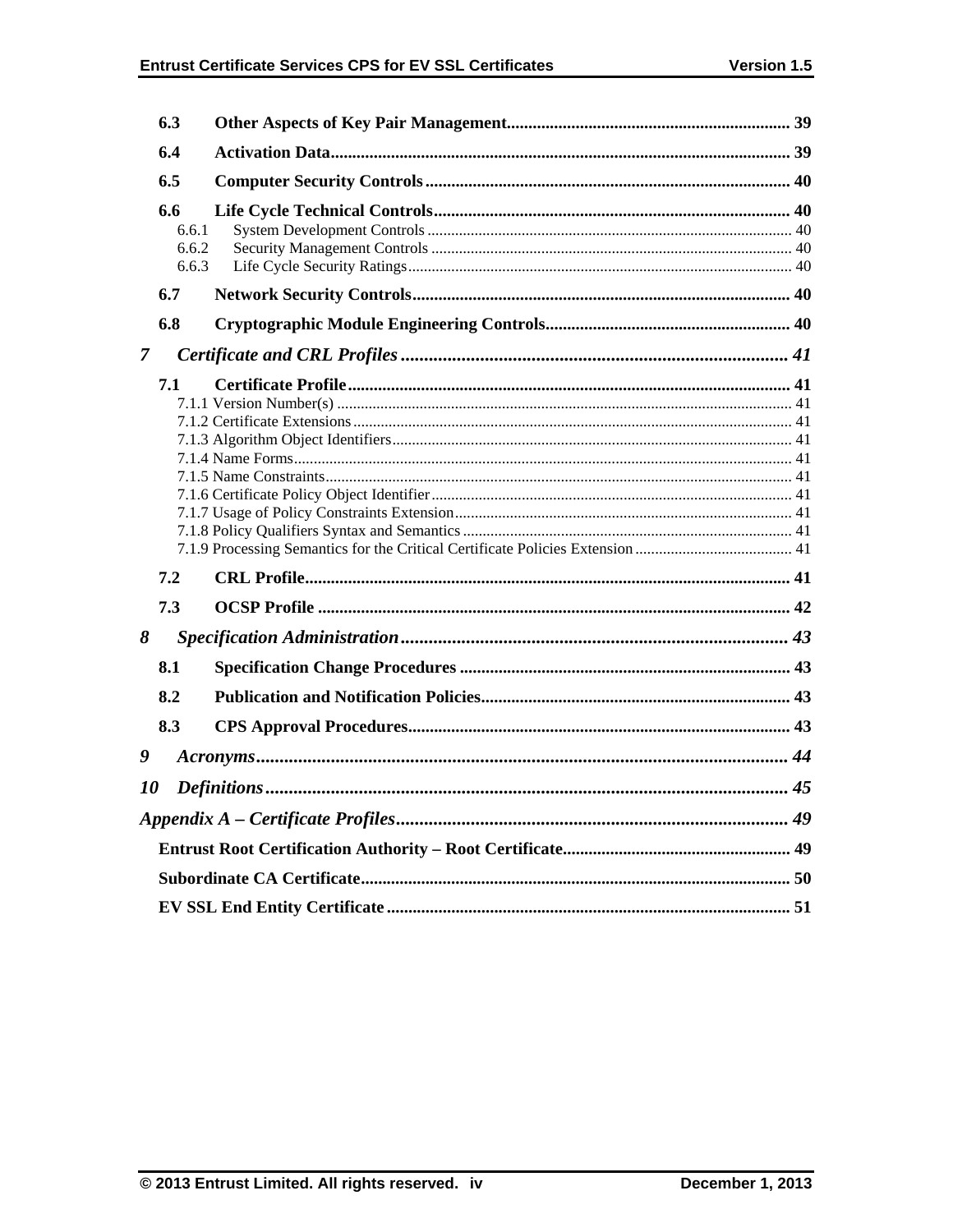# **1. Introduction**

The Entrust Certificate Services Extended Validation (EV) Secure Sockets Layer (SSL) Certification Authorities issue Entrust EV SSL Certificates to support more secure communications between World Wide Web servers and browsers using the Secure Sockets Layer protocol. Entrust Limited ("Entrust") uses Entrust's award winning Entrust Authority<sup>™</sup> family of software products to provide standardscompliant digital certificates that enable more secure on-line communications.

The Entrust Certificate Services Certification Practice Statement for EV SSL Certificates ("CPS") conforms to the current version of the following CA/Browser Forum documents published at http://www.cabforum.org:

- Guidelines for the Issuance and Management of Extended Validation Certificates ("EV Guidelines")
- Guidelines Baseline Requirements for the Issuance and Management of Publicly-Trusted Certificates ("Baseline Requirements")

The EV Guidelines and the Baseline Requirements describe certain of the minimum requirements that a Certification Authority (CA) must meet in order to issue Extended Validation SSL Certificates ("EV SSL Certificates"). Subject Organization information from valid EV SSL Certificates may be displayed in a special manner by certain relying-party software applications (e.g., browser software) in order to provide users with a trustworthy confirmation of the identity of the entity that controls the website they are accessing. In the event of any inconsistency between this CPS and the CA/Browser Forum Guidelines, the Guidelines take precedence over this CPS.

# **1.1 Overview**

This CPS describes the practices and procedures of (i) the Entrust EV SSL Certification Authorities, and (ii) Registration Authorities operating under the Entrust EV SSL Certification Authorities. This CPS also describes the terms and conditions under which Entrust makes Certification Authority and Registration Authority services available in respect to Entrust EV SSL Certificates. This CPS is applicable to all persons, entities, and organizations, including, without limitation, all Applicants, Subscribers, Relying Parties, Resellers, Co-marketers and any other persons, entities, or organizations that have a relationship with (i) Entrust in respect to Entrust EV SSL Certificates and/or any services provided by Entrust in respect to Entrust EV SSL Certificates, or (ii) any Registration Authorities operating under an Entrust EV SSL Certification Authorities, or any Resellers or Co-marketers providing any services in respect to Entrust EV SSL Certificates. This CPS is incorporated by reference into all Entrust EV SSL Certificates issued by Entrust EV SSL Certification Authorities. This CPS provides Applicants, Subscribers, Relying Parties, Resellers, Co-marketers and other persons, entities, and organizations with a statement of the practices and policies of the Entrust EV SSL Certification Authorities and also of the Registration Authorities operating under the Entrust EV SSL Certification Authorities. This CPS also provides a statement of the rights and obligations of Entrust, any third parties that are operating Registration Authorities under the Entrust EV SSL Certification Authorities, Applicants, Subscribers, Relying Parties, Resellers, Co-marketers and any other persons, entities, or organizations that may use or rely on Entrust EV SSL Certificates or have a relationship with an Entrust EV SSL Certification Authority or a Registration Authority operating under an Entrust EV SSL Certification Authority in respect to Entrust EV SSL Certificates and/or any services in respect to Entrust EV SSL Certificates.

# **1.2 Identification**

# **1.2.1 End Entity Entrust Certificates**

This document is called the Entrust Certificate Services Certification Practice Statement for Extended Validation SSL Certificates.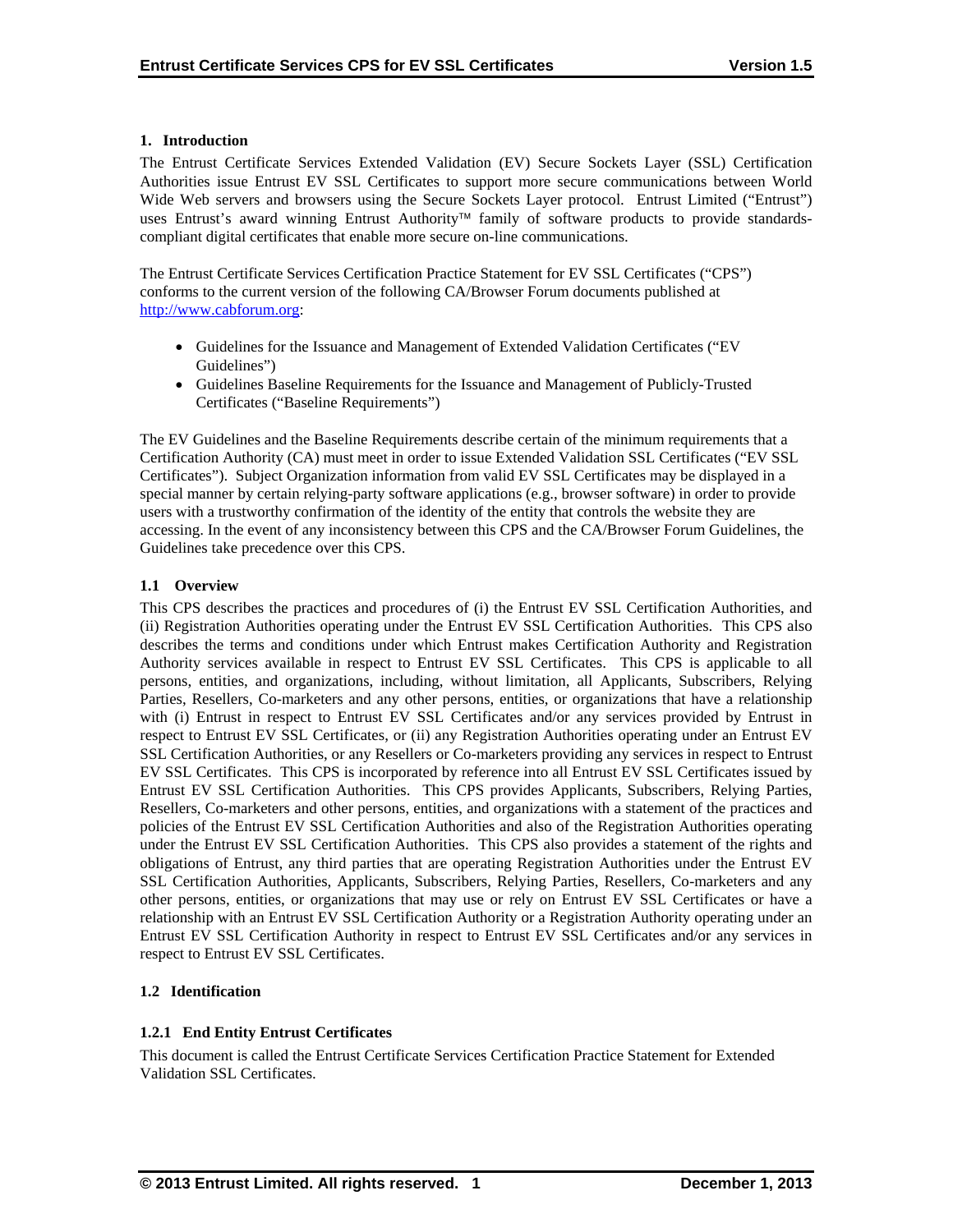Each EV SSL Certificate issued by the Entrust EV SSL CA to a Subscriber contains an Object Identifier (OID) defined by the Entrust EV SSL CA in the certificate's certificatePolicies extension that:

- 1. indicates which Entrust EV SSL CA policy statement (i.e. this CPS) relates to that certificate,
- 2. asserts the Entrust EV SSL CA's adherence to and compliance with this CPS and the EV Guidelines, and which
- 3. by pre-agreement with Application Software Vendors, marks the certificate as being an EV SSL Certificate.

The following OID has been registered by the Entrust EV SSL CA for inclusion in EV SSL Certificates. The OID indicates the Entrust SSL Certificates meet the requirements of the EV Guidelines and the Baseline Requirements:

#### **2.16.840.1.114028.10.1.2**

# **1.2.2 Subordinate CA Certificates**

Subordinate CA Certificates issued to an Entrust CA will contain either the any policy OID or an OID identifying the specific policy for that CA

# **1.3 Community and Application**

# **1.3.1 Certification Authorities**

In the Entrust EV SSL public-key infrastructure, Certification Authorities may accept Certificate Signing Requests (CSRs) and Public Keys from Applicants whose identity has been verified as provided herein by an Entrust-operated Registration Authority or by an independent third-party Registration Authority operating under an Entrust EV SSL Certification Authority. If an Entrust EV SSL Certificate Application is verified, the verifying Registration Authority will send a request to an Entrust EV SSL Certification Authority for the issuance of an Entrust EV SSL Certificate. The Entrust EV SSL Certification Authority will create an Entrust EV SSL Certificate containing the Public Key and identification information contained in the request sent by the Registration Authority to that Entrust EV SSL Certification Authority. The Entrust EV SSL Certificate created in response to the request will be digitally signed by the Entrust EV SSL Certification Authority.

The Entrust EV Certificate Authority Hierarchy consists of Roots and Issuing Certification Authorities:

Root CA: Common Name: Entrust Root Certification Authority Subject Key Identifier: 68 90 e4 67 a4 a6 53 80 c7 86 66 a4 f1 f7 4b 43 fb 84 bd 6d Thumbprint (SHA-1): b3 1e b1 b7 40 e3 6c 84 02 da dc 37 d4 4d f5 d4 67 49 52 f9

Issuing CA: Common Name: Entrust Certification Authority - L1E Subject Key Identifier: 5b 41 8a b2 c4 43 c1 bd bf c8 54 41 55 9d e0 96 ad ff b9 a1 Thumbprint (SHA-1): 17 9a 76 96 db 43 22 81 3f 1c 95 72 b8 50 33 84 1d ec 02 0e

Only Certification Authorities authorized by Entrust are permitted to issue Entrust EV SSL Certificates. In the event that more than one Certification Authority is authorized to issue Entrust EV SSL Certificates, Entrust will post a list of authorized Certification Authorities in the Entrust Repository.

#### **1.3.2 Registration Authorities**

In the Entrust EV SSL public-key infrastructure, Registration Authorities under the Entrust EV SSL Certification Authorities may accept Entrust EV SSL Certificate Applications from Applicants and perform a verification of the information contained in such Entrust EV SSL Certificate Applications. The information provided is verified according to the procedures established by the Entrust Policy Authority,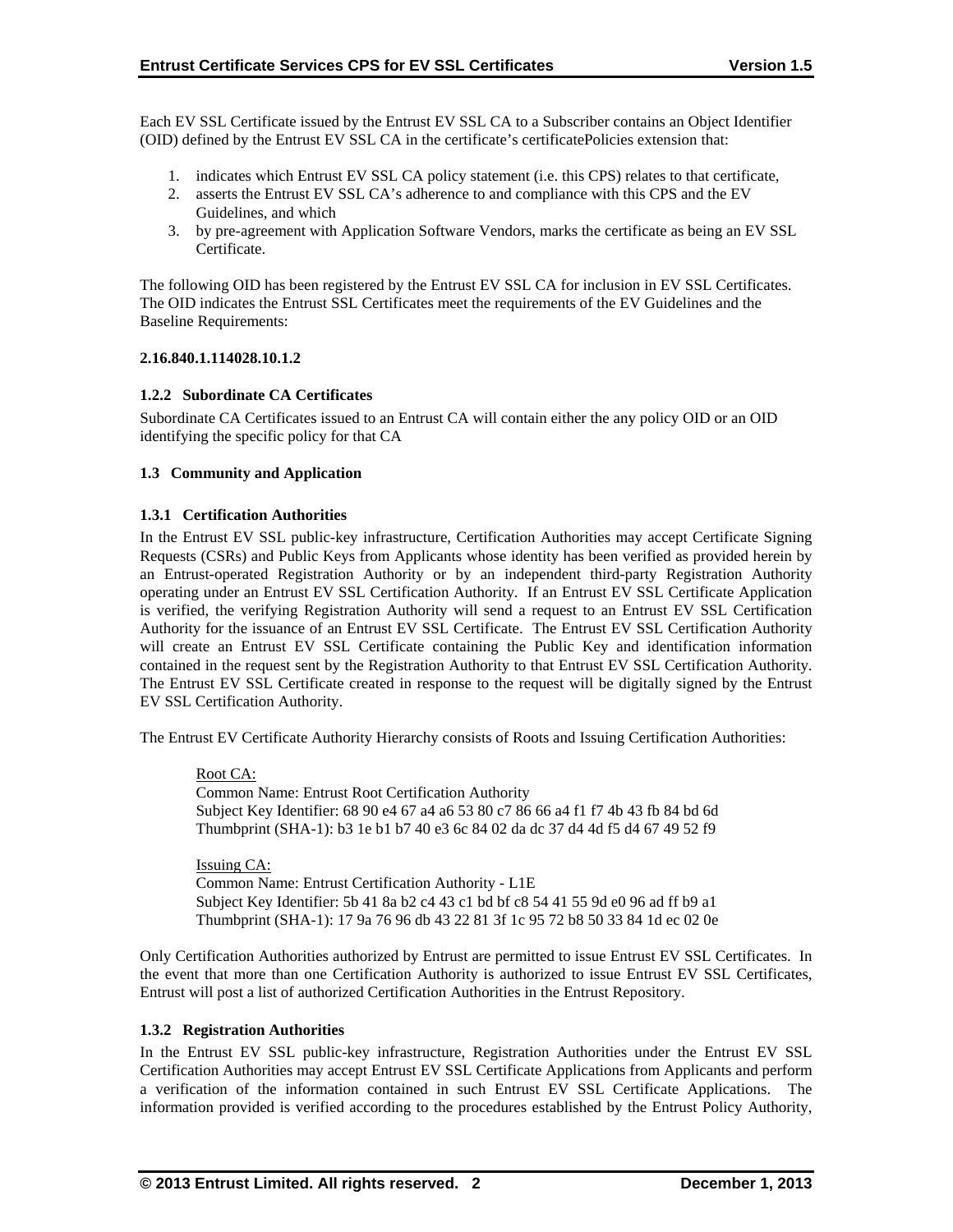which conform to the EV Guidelines published by the CA/Browser Forum. Upon successful verification a Registration Authority operating under an Entrust EV SSL Certification Authority may send a request to such Entrust EV SSL Certification Authority to issue an Entrust EV SSL Certificate to the Applicant.

Only Registration Authorities authorized by Entrust are permitted to submit requests to an Entrust EV SSL Certification Authority for the issuance of Entrust EV SSL Certificates.

# **1.3.3 End Entities**

End entities for the Entrust SSL web server public-key infrastructure consist of:

- 1. **Applicants** An Applicant is a Private Organization, Government Entity, Business Entity, or Non-Commercial Entity that has applied for, but has not yet been issued, an Entrust EV SSL Certificate. Eligible Private Organizations, Government Entities, Business Entities and Non-Commercial Entities are stipulated in the EV Guidelines.
- 2. **Subscribers**  A Subscriber is a Private Organization, Government Entity, Business Entity, or Non-Commercial Entity that has been issued an Entrust EV SSL Certificate.
- 3. **Relying Parties**  A Relying Party is a person, entity, or organization that relies on or uses an Entrust EV SSL Certificate and/or any other information provided in an Entrust Repository to verify the identity and Public Key of a Subscriber and/or use such Public Key to send or receive encrypted communications to or from a Subscriber.

Additionally, Certificate Beneficiaries are express third party beneficiaries of this CPS and all agreements into which it is incorporated.

# **1.3.4 Applicability**

This CPS is applicable to Entrust EV SSL Certificates issued by Entrust EV SSL Certification Authorities. EV SSL Certificates are intended for use in establishing Web-based data communication conduits via TLS/SSL protocols. Entrust EV SSL Certificates conform to the requirements of the EV Guidelines, which are based on the ITU-T X.509 v3 standard with SSL extensions.

#### **1.3.4.1 Primary Purposes**

The primary purposes of an EV Certificate are to:

- 1. Identify the legal entity that controls a website: Provide a reasonable assurance to the user of an Internet browser that the website the user is accessing is controlled by a specific legal entity identified in the EV SSL Certificate by name, address of Place of Business, Jurisdiction of Incorporation or Registration and Registration Number or other disambiguating information; and
- 2. Enable encrypted communications with a website: Facilitate the exchange of encryption keys in order to enable the encrypted communication of information over the Internet between the user of an Internet browser and a website.

#### **1.3.4.2 Secondary Purposes**

The secondary purposes of an EV SSL Certificate are to help establish the legitimacy of a business claiming to operate a website and to provide a vehicle that can be used to assist in addressing problems related to phishing and other forms of online identity fraud. By providing more reliable third-party verified identity and address information regarding the owner of a website, EV SSL Certificates may help to:

- 1. Make it more difficult to mount phishing and other online identity fraud attacks using SSL certificates;
- 2. Assist companies that may be the target of phishing attacks or online identity fraud by providing them with a tool to better identify themselves and their legitimate websites to users; and
- 3. Assist law enforcement in investigations of phishing and other online identity fraud, including where appropriate, contacting, investigating, or taking legal action against the Subject.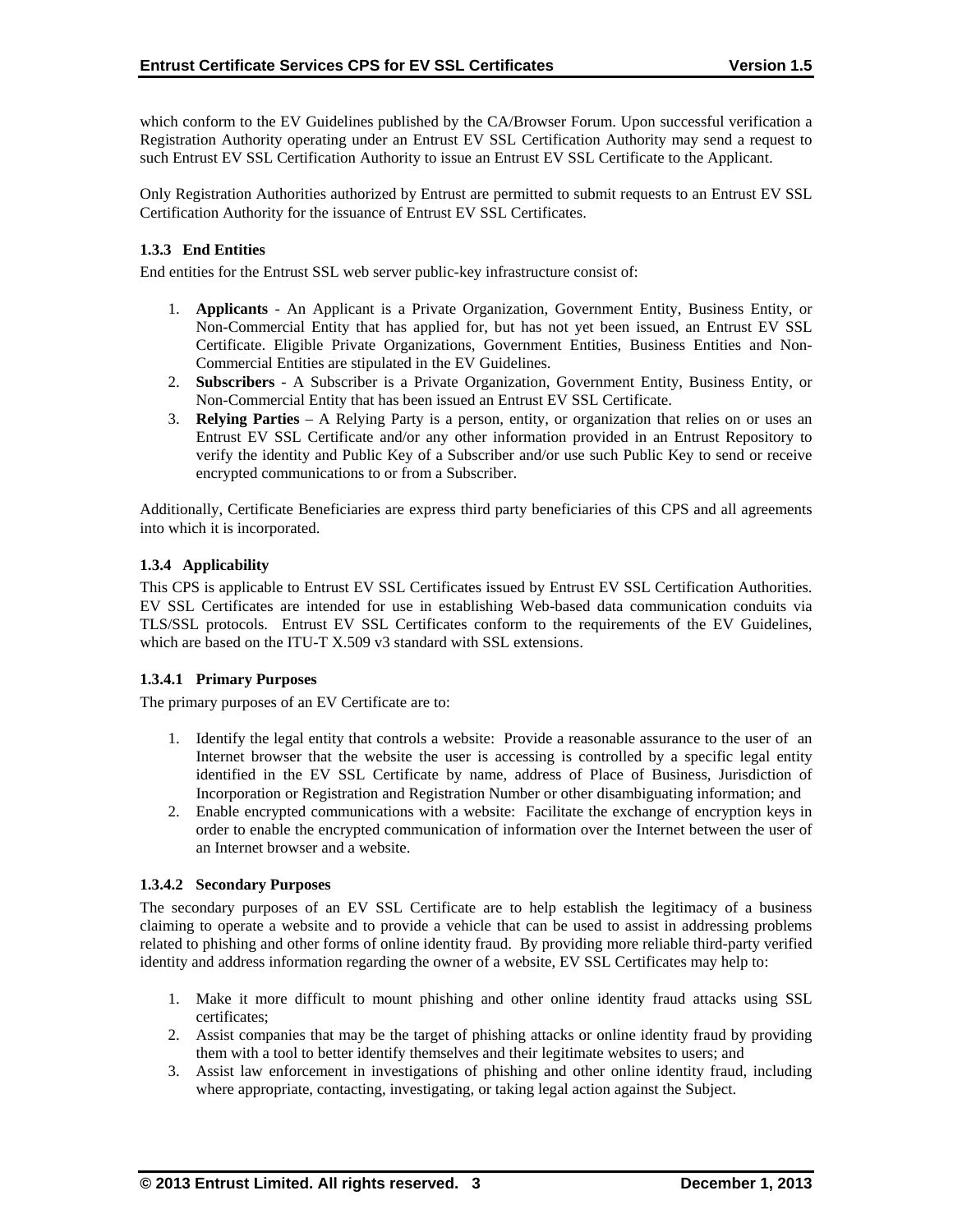# **1.3.4.3 Excluded Purposes**

EV SSL Certificates focus only on the identity of the Subject named in the Certificate, and not on the behavior of the Subject. As such, an EV SSL Certificate is not intended to provide any assurances, or otherwise represent or warrant:

- 1. That the Subject named in the EV SSL Certificate is actively engaged in doing business;
- 2. That the Subject named in the EV SSL Certificate complies with applicable laws;
- 3. That the Subject named in the EV SSL Certificate is trustworthy, honest, or reputable in its business dealings; or
- 4. That it is "safe" to do business with the Subject named in the EV SSL Certificate.

# **1.4 Contact Details**

# **1.4.1 Specification Administration Organization**

The CPS is administered by the Entrust Policy Authority; it is based on the policies established by Entrust Limited and the EV Guidelines and Baseline Requirements published by the CA/Browser Forum.

# **1.4.2 Contact Person**

The contact information for questions about Entrust EV SSL Certificates is:

 Entrust Limited 1000 Innovation Drive Ottawa, Ontario Canada K2K 3E7 Attn: Entrust Certificate Services

Tel: 1-866-267-9297 or 1-613-270-2680 Fax: 1-877-839-3538 or 1-613-270-3260

Email: ssl@Entrust.com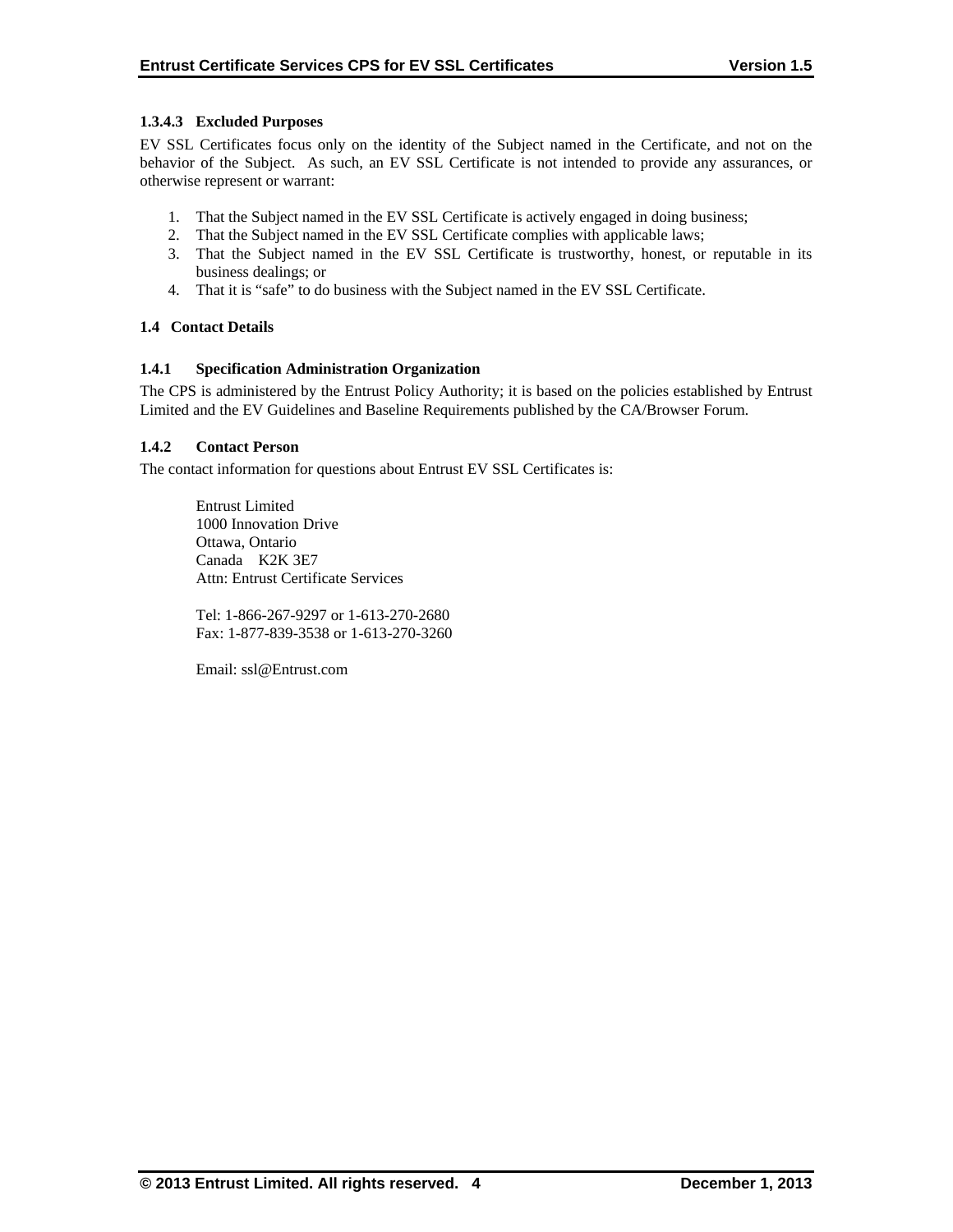# **2. General Provisions**

## **2.1 Obligations**

# **2.1.1 Certification Authority Obligations**

An Entrust EV SSL Certification Authority shall:

- (i) provide Certification Authority services in accordance with the terms and conditions of the CPS;
- (ii) upon receipt of a request from a Registration Authority operating under such Entrust EV SSL Certification Authority, issue an Entrust EV SSL Certificate in accordance with the terms and conditions of the CPS;
- (iii) make available Entrust EV SSL Certificate revocation information by issuing Entrust EV SSL Certificates and by issuing and making available Entrust EV SSL Certificate CRLs in an Entrust Repository in accordance with the terms and conditions of the CPS;
- (iv) issue and publish Entrust EV SSL Certificate CRLs on a regular schedule in accordance with the terms and conditions of the CPS; and
- (v) upon receipt of a revocation request from a Registration Authority operating under such Entrust EV SSL Certification Authority, revoke the specified Entrust EV SSL Certificate in accordance with the terms and conditions of the CPS.

In operating the Entrust EV SSL Certification Authorities, Entrust may use one or more representatives or agents to perform its obligations under the CPS, any Subscription Agreements, or any Relying Party Agreements, provided that Entrust shall remain responsible for its performance.

# **2.1.2 Registration Authority Obligations**

A Registration Authority operating under an Entrust EV SSL Certification Authority shall:

- (i) receive Entrust EV SSL Certificate Applications in accordance with the terms and conditions of the CPS;
- (ii) perform, log and secure verification of information submitted by Applicants when applying for Entrust EV SSL Certificates, and if such verification is successful, submit a request to an Entrust EV SSL Certification Authority for the issuance of an Entrust EV SSL Certificate, all in accordance with the terms and conditions of the CPS, which conform to the EV Guidelines published by the CA/Browser Forum;
- (iii) receive and verify requests from Subscribers for the revocation of Entrust EV SSL Certificates, and if the verification of a revocation request is successful, submit a request to an Entrust EV SSL Certification Authority for the revocation of such Entrust EV SSL Certificate, all in accordance with the terms and conditions of the CPS;
- (iv) notify Subscribers, in accordance with the terms and conditions of the CPS, that an Entrust EV SSL Certificate has been issued to them; and
- (v) notify Subscribers, in accordance with the terms and conditions of the CPS that an Entrust EV SSL Certificate issued to them has been revoked or will soon expire.

Entrust may use one or more representatives or agents to perform its obligations in respect of an Entrustoperated Registration Authority under the CPS, any Subscription Agreements, or any Relying Party Agreements, provided that Entrust shall remain responsible for the performance of such representatives or agents under the CPS, any Subscription Agreements, or any Relying Party Agreements. Entrust may appoint independent third parties to act as Registration Authorities under an Entrust EV SSL Certification Authority. Such independent third-party Registration Authorities shall be responsible for their performance under the CPS, any Subscription Agreements, or any Relying Party Agreements. Independent third-party Registration Authorities may use one or more representatives or agents to perform their obligations when acting as a Registration Authority under an Entrust EV SSL Certification Authority.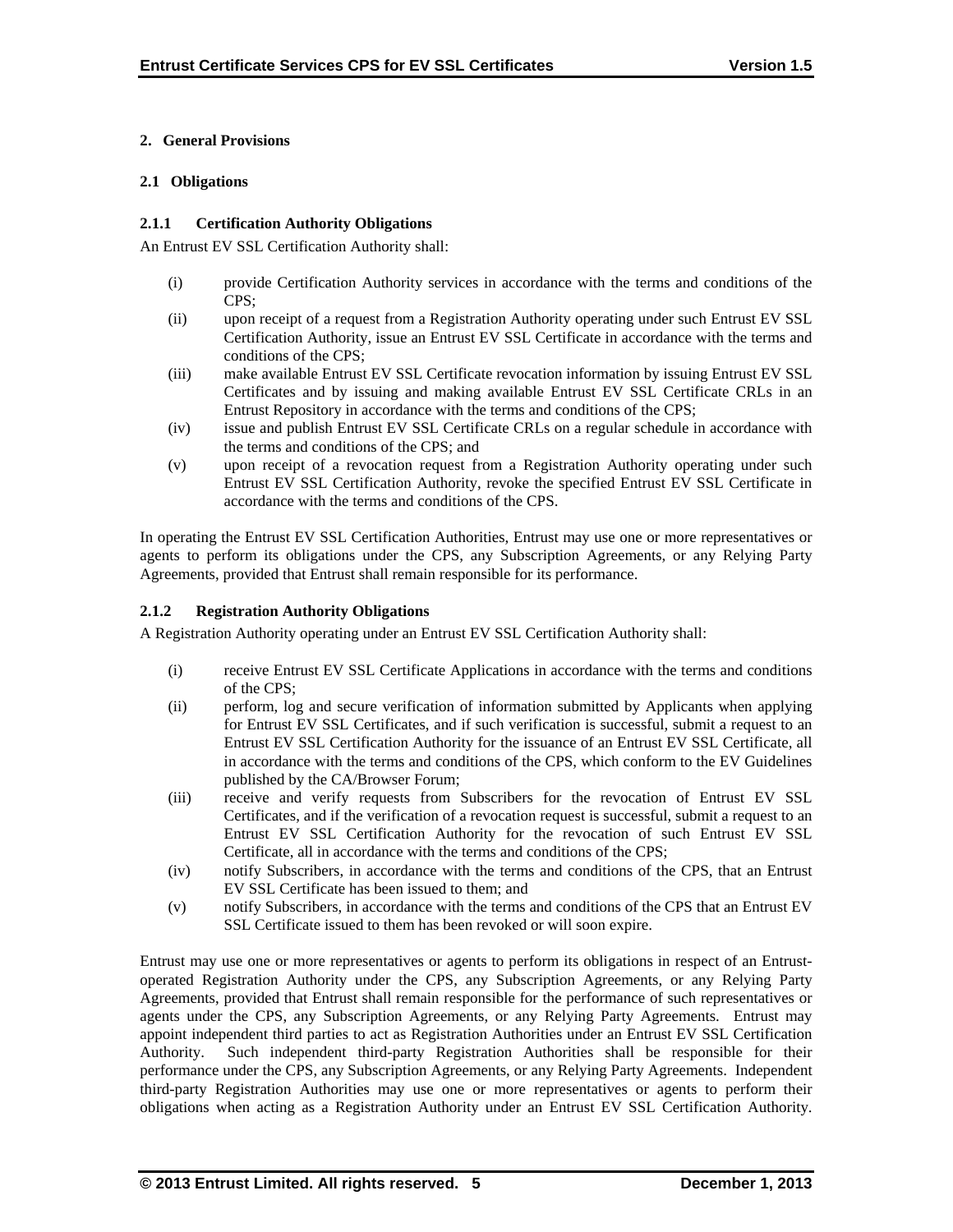Independent third-party Registration Authorities shall remain responsible for the performance of such representatives or agents under the CPS, any Subscription Agreements, or any Relying Party Agreements. Entrust may appoint Resellers and Co-marketers for (i) Entrust EV SSL Certificates, and (ii) services provided in respect to Entrust EV SSL Certificates. Such Resellers and Co-marketers shall be responsible for their performance under the CPS, any Subscription Agreements, or any Relying Party Agreements. Resellers and Co-marketers may use one or more representatives or agents to perform their obligations under the CPS, any Subscription Agreements, or any Relying Party Agreements. Resellers and Comarketers shall remain responsible for the performance of such representatives or agents under the CPS, any Subscription Agreements, or any Relying Party Agreements. Independent third-party Registration Authorities, Resellers, and Co-marketers shall be entitled to receive all of the benefit of all (i) disclaimers of representations, warranties, and conditions, (ii) limitations of liability, (iii) representations and warranties from Applicants, Subscribers, and Relying Parties, and (iv) indemnities from Applicants, Subscribers, and Relying Parties, set forth in this CPS, any Subscription Agreements, and any Relying Party Agreements.

# **2.1.3 Subscriber Obligations**

Subscribers and Applicants shall:

- (i) understand and, if necessary, receive proper education in the use of Public-Key cryptography and Certificates including Entrust EV SSL Certificates;
- (ii) provide, in any communications with Entrust or an independent third-party Registration Authority, correct information with no errors, misrepresentations, or omissions;
- (iii) generate a new, secure, and cryptographically sound Key Pair to be used in association with the Subscriber's Entrust EV SSL Certificate or Applicant's Entrust EV SSL Certificate Application;
- (iv) read and agree to all terms and conditions of the CPS and Subscription Agreement;
- (v) refrain from modifying the contents of an Entrust EV SSL Certificate;
- (vi) use Entrust EV SSL Certificates exclusively for legal and authorized purposes in accordance with the terms and conditions of the CPS and applicable laws;
- (vii) only use an Entrust EV SSL Certificate on behalf of the organization listed as the Subject in such Entrust EV SSL Certificate;
- (viii) keep confidential and properly protect the Subscriber's or Applicant's Private Keys;
- (ix) notify Entrust as soon as reasonably practicable of any change to any information included in the Applicant's Entrust EV SSL Certificate Application or any change in any circumstances that would make the information in the Applicant's Entrust EV SSL Certificate Application misleading or inaccurate;
- (x) notify Entrust as soon as reasonably practicable of any change to any information included in the Subscriber's Entrust EV SSL Certificate or any change in any circumstances that would make the information in the Subscriber's Entrust EV SSL Certificate misleading or inaccurate;
- (xi) immediately cease to use an Entrust EV SSL Certificate if any information included in the Subscriber's Entrust EV SSL Certificate or if a change in circumstances would make the information in the Subscriber's Entrust EV SSL Certificate misleading or inaccurate;
- (xii) notify Entrust immediately of any suspected or actual Compromise of the Subscriber's or Applicant's Private Keys and request the revocation of such Entrust EV SSL Certificate;
- (xiii) immediately cease to use the Subscriber's Entrust EV SSL Certificate upon (a) expiration or revocation of such Entrust EV SSL Certificate, or (b) any suspected or actual Compromise of the Private Key corresponding to the Public Key in such Entrust EV SSL Certificate, and remove such Entrust EV SSL Certificate from the devices and/or software in which it has been installed;
- (xiv) only install the Subscriber's Entrust EV SSL Certificate on one (1) of Subscriber's devices and only use such Entrust EV SSL Certificate in connection with such device unless, otherwise expressly permitted by Entrust in writing;
- (xv) refrain from using the Subscriber's Private Key corresponding to the Public Key in the Subscriber's Entrust EV SSL Certificate to sign other Certificates; and
- (xvi) use the Subscriber's or Applicant's own judgment about whether it is appropriate, given the level of security and trust provided by an Entrust EV SSL Certificate, to use an Entrust EV SSL Certificate in any given circumstance.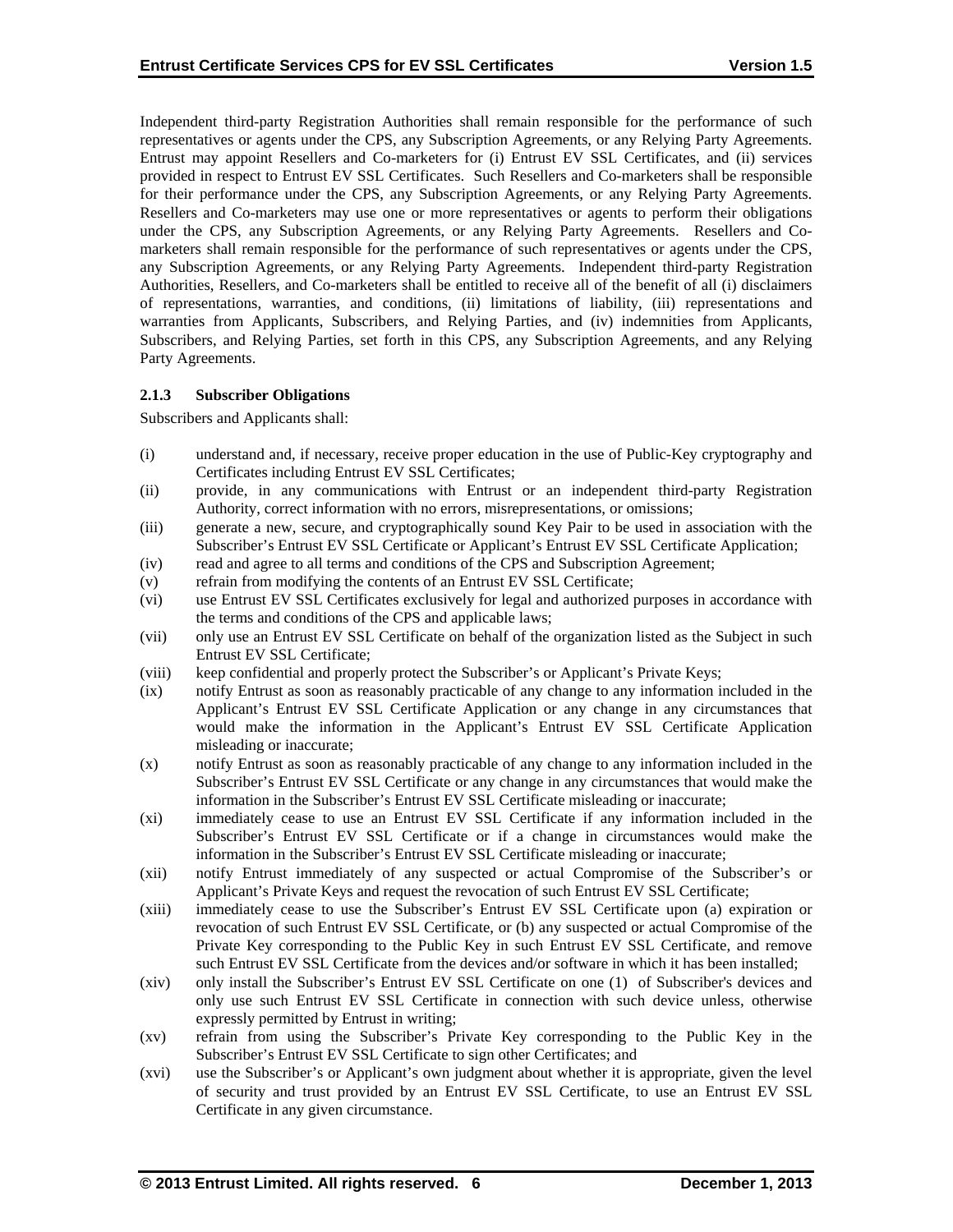Entrust EV SSL Certificates and related information may be subject to export, import, and/or use restrictions. Subscribers shall comply with all laws and regulations applicable to a Subscriber's right to export, import, and/or use Entrust EV SSL Certificates or related information, including, without limitation, all laws and regulations in respect to nuclear, chemical or biological weapons proliferation. Subscribers shall be responsible for procuring all required licenses and permissions for any export, import, and/or use of Entrust EV SSL Certificates or related information. Certain cryptographic techniques, software, hardware, and firmware ("Technology") that may be used in processing or in conjunction with Entrust EV SSL Certificates may be subject to export, import, and/or use restrictions. Subscribers shall comply with all laws and regulations applicable to a Subscriber's right to export, import, and/or use such Technology or related information. Subscribers shall be responsible for procuring all required licenses and permissions for any export, import, and/or use of such Technology or related information.

# **2.1.3.1 Subscriber and Applicant Representations and Warranties**

Subscribers and Applicants represent and warrant to Entrust and to all Certificate Beneficiaries that:

- (i) all information provided, and all representations made, by Subscriber in relation to any Entrust EV SSL Certificates are and will be complete and accurate (and Subscriber will promptly update such information and representations from time to time as necessary to maintain such completeness and accuracy);
- (ii) the Private Key corresponding to the Public Key submitted to Entrust in connection with an Entrust EV SSL Certificate Application was created using sound cryptographic techniques and all measures necessary have been taken to maintain sole control of, keep confidential, and properly protect the Private Key (and any associated access information or device  $-$  e.g., password or token) at all times;
- (iii) any information provided to Entrust or to any independent third-party Registration Authorities in connection with an Entrust EV SSL Certificate Application does not infringe, misappropriate, dilute, unfairly compete with, or otherwise violate the intellectual property, or other rights of any person, entity, or organization in any jurisdiction;
- (iv) the Entrust EV SSL Certificate(s) shall not be installed or used until it has reviewed and verified the accuracy of the data in each Entrust EV SSL Certificate;
- (v) the Entrust EV SSL Certificate shall be installed only on the server accessible at the domain name listed on the Entrust EV SSL Certificate, and will only be used in compliance with all applicable laws, solely for authorized company business, and solely in accordance with the Subscription Agreement and the CPS;
- (vi) Entrust shall be immediately notified if any information included in the Entrust EV SSL Certificate Application changes or if a change in circumstances would make the information in the Entrust EV SSL Certificate Application misleading or inaccurate;
- (vii) all use of the Entrust EV SSL Certificate and its associated Private Key shall cease immediately, and the Subscriber shall promptly notify Entrust and request the revocation of the Entrust EV SSL Certificate, if (1) any information included in the Entrust EV SSL Certificate changes, is or becomes incorrect or inaccurate, or if a change in circumstances would make the information in the Entrust EV SSL Certificate incorrect, misleading or inaccurate; or (2) there is any actual or suspected misuse or compromise of the Private Key associated with the Public Key in the Entrust EV SSL Certificate;
- (viii) all use of the (1) Entrust EV SSL Certificate and (2) Private Key associated with the Public Key in such Entrust EV SSL Certificate shall cease upon expiration or revocation of such Entrust EV SSL Certificate, and such Entrust EV SSL Certificate shall be removed from the devices and/or software in which it has been installed;
- (ix) the Entrust EV SSL Certificates will not be used for any hazardous or unlawful (including tortious) activities;
- (x) the subject named in the Entrust EV SSL Certificate corresponds to the Subscriber, and that it legally exists as a valid entity in the Jurisdiction of Incorporation or Registration specified in the Entrust EV SSL Certificates; and
- (xi) the Subscriber has the exclusive right to use the domain name listed in the Entrust EV SSL Certificate; and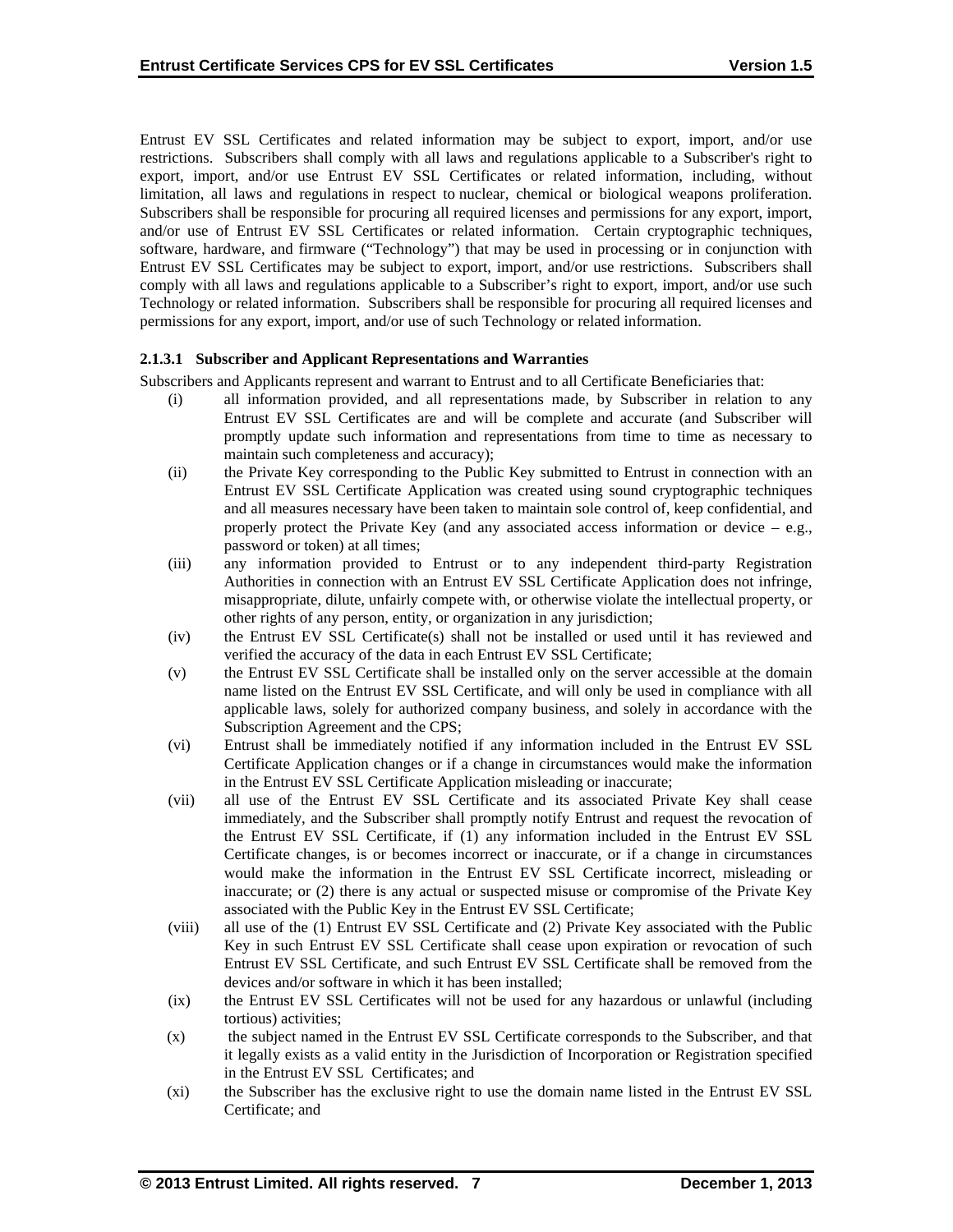(xii) the Certificate will not be used to digitally sign hostile code, including spyware or other malicious software (malware), downloaded without user consent.

#### **2.1.3.2 Subscriber Notice Requirements**

No stipulation

#### **2.1.4 Relying Party Obligations**

Relying Parties shall:

- (i) understand and, if necessary, receive proper education in the use of Public-Key cryptography and Certificates including Entrust EV SSL Certificates;
- (ii) read and agree to all terms and conditions of the CPS and the Relying Party Agreement;
- (iii) verify Entrust EV SSL Certificates, including use of CRLs, in accordance with the certification path validation procedure specified in ITU-T Rec. X.509:2005 | ISO/IEC 9594-8 (2005), taking into account any critical extensions and approved technical corrigenda as appropriate;
- (iv) trust and make use of an Entrust EV SSL Certificate only if the Entrust EV SSL Certificate has not expired or been revoked and if a proper chain of trust can be established to a trustworthy root; and
- (v) make their own judgment and rely on an Entrust EV SSL Certificate only if such reliance is reasonable in the circumstances, including determining whether such reliance is reasonable given the nature of the security and trust provided by an Entrust EV SSL Certificate and the value of any transaction that may involve the use of an Entrust EV SSL Certificate.

Entrust EV SSL Certificates and related information may be subject to export, import, and/or use restrictions. Relying Parties shall comply with all laws and regulations applicable to a Relying Party's right to use Entrust EV SSL Certificates and/or related information, including, without limitation, all laws and regulations in respect to nuclear, chemical or biological weapons proliferation. Relying Parties shall be responsible for procuring all required licenses and permissions for any export, import, and/or use of Entrust EV SSL Certificates and/or related information. Certain cryptographic techniques, software, hardware, and firmware ("Technology") that may be used in processing or in conjunction with Entrust EV SSL Certificates may be subject to export, import, and/or use restrictions. Relying Parties shall comply with all laws and regulations applicable to a Relying Party's right to export, import, and/or use such Technology or related information. Relying Parties shall be responsible for procuring all required licenses and permissions for any export, import, and/or use of such Technology or related information.

#### **2.1.4.1 Relying Party Representations and Warranties**

Relying Parties represent and warrant to Entrust that:

- (i) the Relying Party shall properly validate an Entrust EV SSL Certificate before making a determination about whether to rely on such Entrust EV SSL Certificate, including confirmation that the Entrust EV SSL Certificate has not expired or been revoked and that a proper chain of trust can be established to a trustworthy root;
- (ii) the Relying Party shall not rely on a revoked or expired Entrust EV SSL Certificate;
- (iii) the Relying Party shall not rely on an Entrust EV SSL Certificate that cannot be validated back to a trustworthy root;
- (iv) the Relying Party shall exercise its own judgment in determining whether it is reasonable under the circumstances to rely on an Entrust EV SSL Certificate, including determining whether such reliance is reasonable given the nature of the security and trust provided by an Entrust EV SSL Certificate and the value of any transaction that may involve the use of an Entrust EV SSL Certificate; and
- (v) the Relying Party shall not use an Entrust EV SSL Certificate for any hazardous or unlawful (including tortious) activities.

#### **2.1.5 Repository Obligations**

An Entrust Repository shall: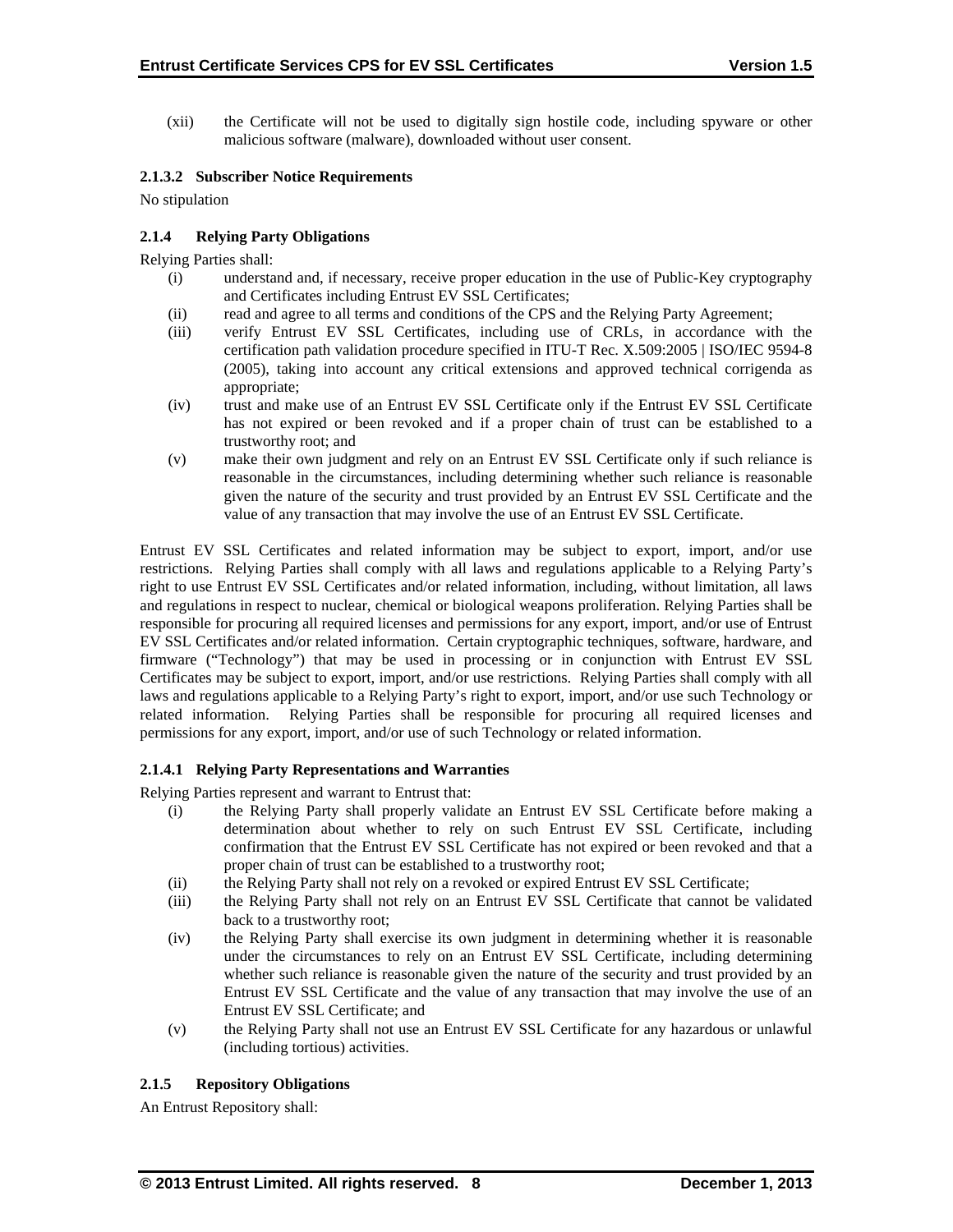- (i) make available, in accordance with the terms and conditions of the CPS, Entrust EV SSL Certificate revocation information published by an Entrust EV SSL Certification Authority; and
- (ii) make available a copy of the CPS and other information related to the products and services provided by Entrust EV SSL Certification Authorities and any Registration Authorities operating under the Entrust EV SSL Certification Authorities.

# **2.2 Liability**

**THE MAXIMUM CUMULATIVE LIABILITY OF ENTRUST, ANY INDEPENDENT THIRD-PARTY REGISTRATION AUTHORITIES OPERATING UNDER AN ENTRUST EV SSL CERTIFICATION AUTHORITY, RESELLERS, CO-MARKETERS OR ANY SUBCONTRACTORS, DISTRIBUTORS, AGENTS, SUPPLIERS, EMPLOYEES OR DIRECTORS OF ANY OF THE FOREGOING TO ANY APPLICANTS, SUBSCRIBERS, RELYING PARTIES OR ANY OTHER PERSONS, ENTITIES, OR ORGANIZATIONS FOR ANY LOSSES, COSTS, EXPENSES, LIABILITIES, DAMAGES, CLAIMS, OR SETTLEMENT AMOUNTS ARISING OUT OF OR RELATING TO USE OF AN ENTRUST EV SSL CERTIFICATE OR ANY SERVICES PROVIDED IN RESPECT TO ANY ENTRUST EV SSL CERTIFICATES IS LIMITED BY THIS CPS. THIS CPS ALSO CONTAINS LIMITED WARRANTIES, LIMITATIONS ON LIABILITY, AND DISCLAIMERS OF REPRESENTATIONS, WARRANTIES AND CONDITIONS.** 

# **2.2.1 CA Liability**

# **2.2.1.1 Warranties and Limitations on Warranties**

Entrust makes the following limited warranties with respect to the operation of Entrust EV SSL Certification Authorities:

- (i) Entrust EV SSL Certification Authorities shall provide Repository services consistent with the practices and procedures set forth in this CPS;
- (ii) Entrust EV SSL Certification Authorities shall perform Entrust EV SSL Certificate issuance consistent with the procedures set forth in this CPS which conform to the EV Guidelines published by the CA/Browser Forum; and
- (iii) Entrust EV SSL Certification Authorities shall provide revocation services consistent with the procedures set forth in this CPS.

Notwithstanding the foregoing, in no event does Entrust, any independent third-party Registration Authority operating under an Entrust EV SSL Certification Authority, or any Resellers, Co-marketers, or any subcontractors, distributors, agents, suppliers, employees, or directors of any of the foregoing make any representations, or provide any warranties, or conditions to any Applicants, Subscribers, Relying Parties, or any other persons, entities, or organizations with respect to (i) the techniques used in the generation and storage of the Private Key corresponding to the Public Key in an Entrust EV SSL Certificate, including, whether such Private Key has been Compromised or was generated using sound cryptographic techniques, (ii) the reliability of any cryptographic techniques or methods used in conducting any act, transaction, or process involving or utilizing an Entrust EV SSL Certificate, (iii) any software whatsoever, or (iv) non-repudiation of any Entrust EV SSL Certificate or any transaction facilitated through the use of an Entrust EV SSL Certificate, since such determination is a matter of applicable law.

Applicants, Subscribers, and Relying Parties acknowledge and agree that operations in relation to Entrust EV SSL Certificates and Entrust EV SSL Certificate Applications are dependent on the transmission of information over communication infrastructures such as, without limitation, the Internet, telephone and telecommunications lines and networks, servers, firewalls, proxies, routers, switches, and bridges ("Telecommunication Equipment") and that this Telecommunication Equipment is not under the control of Entrust or any independent third-party Registration Authority operating under an Entrust EV SSL Certification Authority, or any Resellers, Co-marketers, or any subcontractors, distributors, agents, suppliers, employees, or directors of any of the foregoing. Neither Entrust nor any independent third-party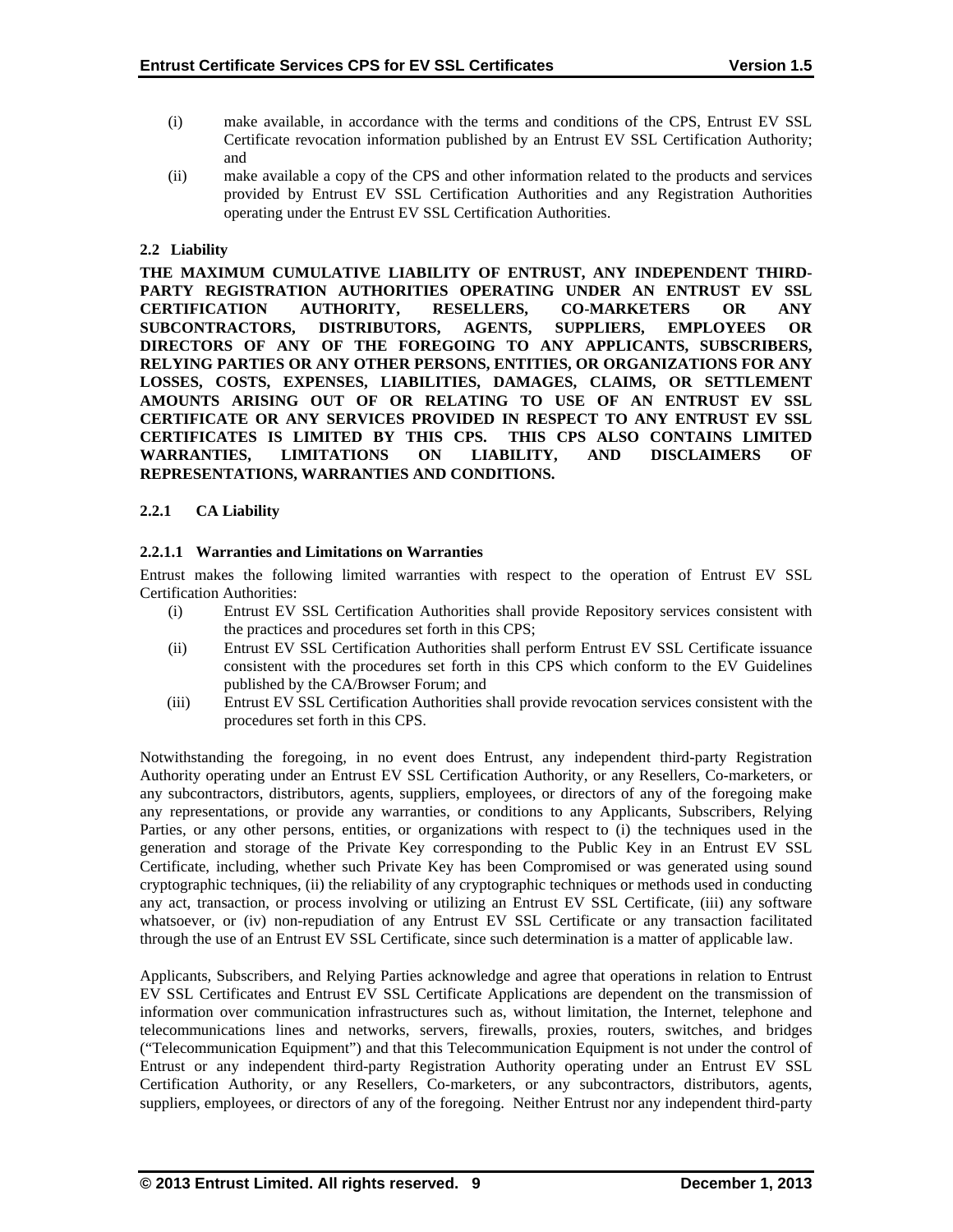Registration Authority operating under an Entrust EV SSL Certification Authority, or any Resellers, Comarketers, or any subcontractors, distributors, agents, suppliers, employees, or directors of any of the foregoing shall be liable for any error, failure, delay, interruption, defect, or corruption in relation to an Entrust EV SSL Certificate, an Entrust EV SSL CRL, Entrust EV SSL OCSP message, or an Entrust EV SSL Certificate Application to the extent that such error, failure, delay, interruption, defect, or corruption is caused by such Telecommunication Equipment.

# **2.2.1.2 Disclaimers**

**EXCEPT AS SPECIFICALLY PROVIDED IN §2.2.1.1, NEITHER ENTRUST NOR ANY INDEPENDENT THIRD-PARTY REGISTRATION AUTHORITY OPERATING UNDER AN ENTRUST EV SSL CERTIFICATION AUTHORITY, NOR ANY RESELLERS, CO-MARKETERS, OR ANY SUBCONTRACTORS, DISTRIBUTORS, AGENTS, SUPPLIERS, EMPLOYEES, OR DIRECTORS OF ANY OF THE FOREGOING MAKE ANY REPRESENTATIONS OR GIVE ANY WARRANTIES OR CONDITIONS, WHETHER EXPRESS, IMPLIED, STATUTORY, BY USAGE OF TRADE, OR OTHERWISE, AND ENTRUST AND ALL INDEPENDENT THIRD-PARTY REGISTRATION AUTHORITIES OPERATING UNDER AN ENTRUST EV SSL CERTIFICATION AUTHORITY, AND ALL RESELLERS, CO-MARKETERS, AND ALL SUBCONTRACTORS, DISTRIBUTORS, AGENTS, SUPPLIERS, EMPLOYEES, AND DIRECTORS OF ANY OF THE FOREGOING SPECIFICALLY DISCLAIM ANY AND ALL REPRESENTATIONS, WARRANTIES, AND CONDITIONS OF MERCHANTABILITY, NON-INFRINGEMENT, TITLE, SATISFACTORY QUALITY, AND/OR FITNESS FOR A PARTICULAR PURPOSE.** 

# **2.2.1.3 Loss Limitations**

**IN NO EVENT SHALL THE TOTAL CUMULATIVE LIABILITY OF ENTRUST, ANY INDEPENDENT THIRD-PARTY REGISTRATION AUTHORITY OPERATING UNDER AN ENTRUST EV SSL CERTIFICATION AUTHORITY, ANY RESELLERS, OR CO-MARKETERS, OR ANY SUBCONTRACTORS, DISTRIBUTORS, AGENTS, SUPPLIERS, EMPLOYEES, OR DIRECTORS OF ANY OF THE FOREGOING TO ANY APPLICANT, SUBSCRIBER, RELYING PARTY OR ANY OTHER PERSON, ENTITY, OR ORGANIZATION ARISING OUT OF OR RELATING TO ANY ENTRUST EV SSL CERTIFICATE OR ANY SERVICES PROVIDED IN RESPECT TO ENTRUST EV SSL CERTIFICATES, INCLUDING ANY USE OR RELIANCE ON ANY ENTRUST EV SSL CERTIFICATE, EXCEED THE GREATER OF (1) TEN THOUSAND UNITED STATES DOLLARS (\$10,000.00 U.S.); AND (2) TEN TIMES THE FEES PAID BY THE APPLICABLE SUBSCRIBER TO ENTRUST DURING THE TWELVE MONTHS PRIOR TO THE INITIATION OF THE CLAIM TO A MAXIMUM OF ONE MILLION DOLLARS (\$1,000,000) (SUCH GREATER NUMBER REFERRED TO AS THE "CUMULATIVE DAMAGE CAP"). THE FOREGOING LIMITATIONS SHALL APPLY TO ANY LIABILITY WHETHER BASED IN CONTRACT (INCLUDING FUNDAMENTAL BREACH), TORT (INCLUDING NEGLIGENCE), LEGISLATION OR ANY OTHER THEORY OF LIABILITY, INCLUDING ANY DIRECT, INDIRECT, SPECIAL, STATUTORY, PUNITIVE, EXEMPLARY, CONSEQUENTIAL, RELIANCE, OR INCIDENTAL DAMAGES.** 

**IN NO EVENT SHALL ENTRUST OR ANY INDEPENDENT THIRD-PARTY REGISTRATION AUTHORITY OPERATING UNDER AN ENTRUST EV SSL CERTIFICATION AUTHORITY, OR ANY RESELLERS, CO-MARKETERS, OR ANY SUBCONTRACTORS, DISTRIBUTORS, AGENTS, SUPPLIERS, EMPLOYEES, OR DIRECTORS OF ANY OF THE FOREGOING BE LIABLE FOR ANY INCIDENTAL, SPECIAL, STATUTORY, PUNITIVE, EXEMPLARY, INDIRECT, RELIANCE, OR CONSEQUENTIAL DAMAGES (INCLUDING, WITHOUT LIMITATION, DAMAGES FOR LOSS OF BUSINESS, LOSS OF BUSINESS OPPORTUNITIES, LOSS OF GOODWILL, LOSS OF PROFITS, BUSINESS INTERRUPTION, LOSS OF DATA, LOST SAVINGS OR OTHER SIMILAR PECUNIARY LOSS) WHETHER ARISING FROM CONTRACT (INCLUDING FUNDAMENTAL BREACH), TORT (INCLUDING NEGLIGENCE), LEGISLATION OR ANY OTHER THEORY OF LIABILITY.**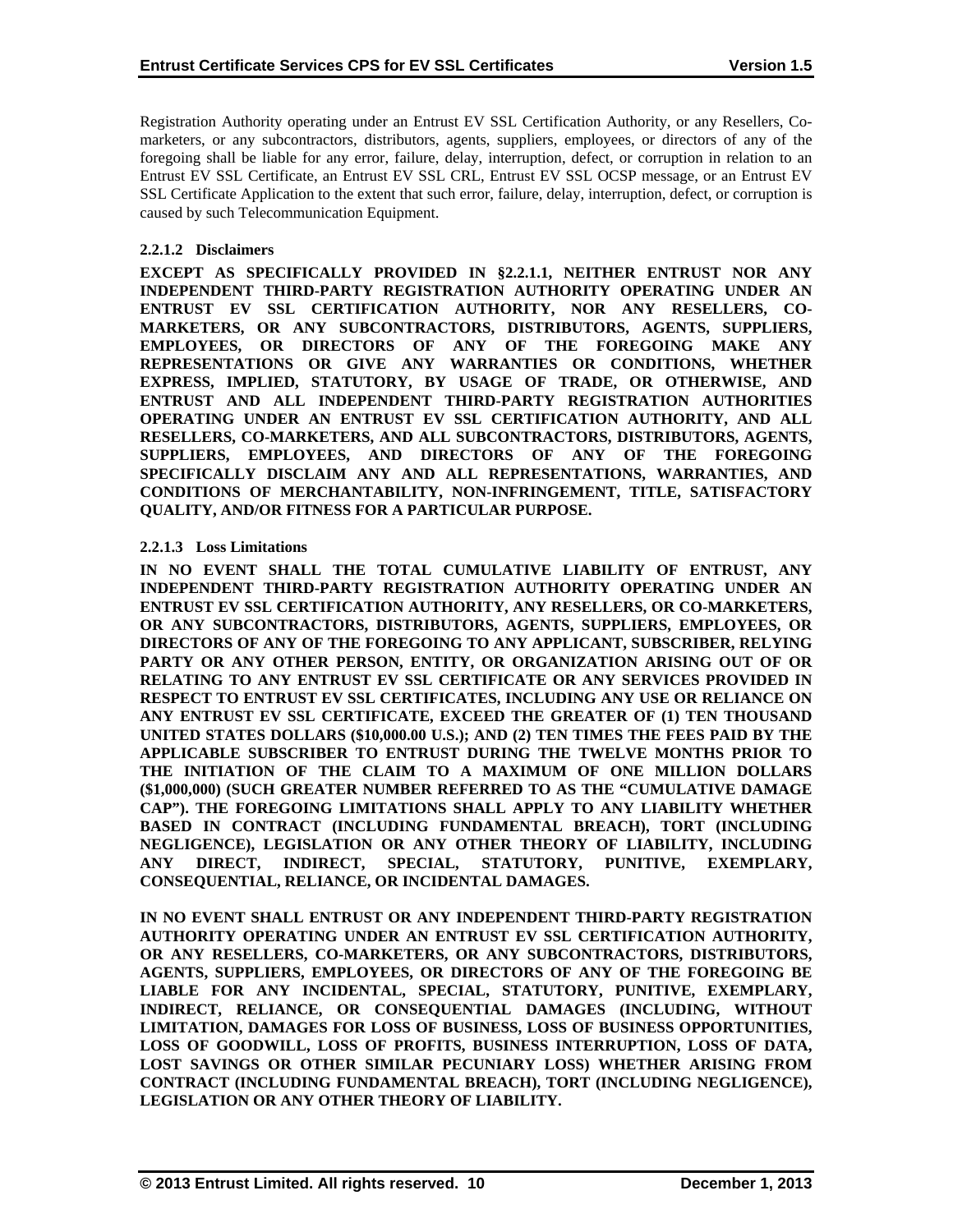**THE FOREGOING LIMITATIONS SHALL APPLY NOTWITHSTANDING THE FAILURE OF ESSENTIAL PURPOSE OF ANY LIMITED REMEDY STATED HEREIN AND EVEN IF ENTRUST OR ANY INDEPENDENT THIRD-PARTY REGISTRATION AUTHORITY OPERATING UNDER AN ENTRUST EV SSL CERTIFICATION AUTHORITY, OR ANY RESELLERS, CO-MARKETERS, OR ANY SUBCONTRACTORS, DISTRIBUTORS, AGENTS, SUPPLIERS, EMPLOYEES, OR DIRECTORS OF ANY OF THE FOREGOING HAVE BEEN ADVISED OF THE POSSIBILITY OF THOSE DAMAGES.** 

**SOME JURISDICTIONS DO NOT ALLOW THE EXCLUSION OR LIMITATION OF LIABILITY FOR CONSEQUENTIAL OR INCIDENTAL DAMAGES, SO THESE LIMITATIONS SET FORTH ABOVE MAY NOT APPLY TO CERTAIN APPLICANTS, SUBSCRIBERS,**  RELYING PARTIES, OR OTHER PERSONS, ENTITIES, OR ORGANIZATIONS. **DISCLAIMERS OF REPRESENTATIONS, WARRANTIES, AND CONDITIONS AND THE LIMITATIONS OF LIABILITY IN THIS CPS CONSTITUTE AN ESSENTIAL PART OF THE CPS, ANY SUBSCRIPTION AGREEMENTS, AND ANY RELYING PARTY AGREEMENTS. ALL APPLICANTS, SUBSCRIBERS, RELYING PARTIES, AND OTHER PERSONS, ENTITIES, AND ORGANIZATIONS ACKNOWLEDGE THAT BUT FOR THESE DISCLAIMERS OF REPRESENTATIONS, WARRANTIES, AND CONDITIONS AND LIMITATIONS OF LIABILITY, ENTRUST WOULD NOT ISSUE ENTRUST EV SSL CERTIFICATES TO SUBSCRIBERS AND NEITHER ENTRUST NOR ANY INDEPENDENT THIRD-PARTY REGISTRATION AUTHORITIES OPERATING UNDER AN ENTRUST EV SSL CERTIFICATION AUTHORITY, NOR ANY RESELLERS, CO-MARKETERS, OR ANY SUBCONTRACTORS, DISTRIBUTORS, AGENTS, SUPPLIERS, EMPLOYEES, OR DIRECTORS OF ANY OF THE FOREGOING WOULD PROVIDE SERVICES IN RESPECT TO ENTRUST EV SSL CERTIFICATES AND THAT THESE PROVISIONS PROVIDE FOR A REASONABLE ALLOCATION OF RISK.** 

# **2.2.1.4 Other Exclusions**

Without limitation, neither Entrust nor any independent third-party Registration Authorities operating under an Entrust EV SSL Certification Authority, nor any Resellers or Co-marketers, or any subcontractors, distributors, agents, suppliers, employees, or directors of any of the foregoing shall be liable to any Applicants, Subscribers, Relying Parties or any other person, entity, or organization for any losses, costs, expenses, liabilities, damages, claims, or settlement amounts arising out of or relating to use of an Entrust EV SSL Certificate or any services provided in respect to an Entrust EV SSL Certificate if:

- (i) the Entrust EV SSL Certificate was issued as a result of errors, misrepresentations, or other acts or omissions of a Subscriber or of any other person, entity, or organization;
- (ii) the Entrust EV SSL Certificate has expired or has been revoked;
- (iii) the Entrust EV SSL Certificate has been modified or otherwise altered;
- (iv) the Subscriber failed to stop using an Entrust EV SSL Certificate after the information contain in such Entrust EV SSL Certificate changed or after circumstances changed so that the information contained in such Entrust EV SSL Certificate became misleading or inaccurate;
- (v) a Subscriber breached the CPS or the Subscriber's Subscription Agreement, or a Relying Party breached the CPS or the Relying Party's Relying Party Agreement;
- (vi) the Private Key associated with the Entrust EV SSL Certificate has been Compromised; or
- (vii) the Entrust EV SSL Certificate is used other than as permitted by the CPS or is used in contravention of applicable law.

In no event shall Entrust or any independent third-party Registration Authority operating under an Entrust EV SSL Certification Authority, or any Resellers, Co-marketers, or any subcontractors, distributors, agents, suppliers, employees, or directors of any of the foregoing be liable to any Applicant, Subscriber, or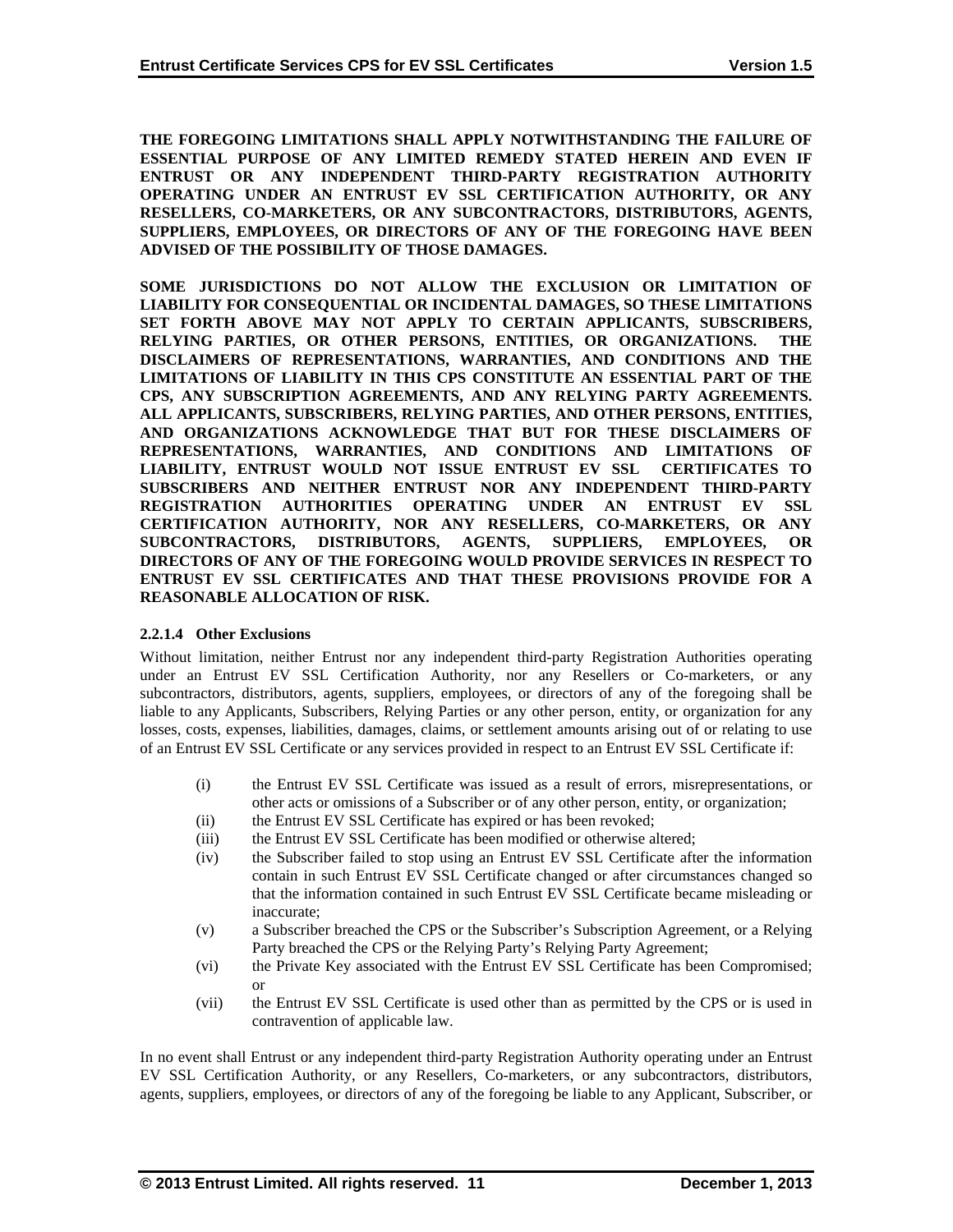any other person, entity, or organization for any losses, costs, liabilities, expenses, damages, claims, or settlement amounts arising out of or relating to the refusal by Entrust or any independent third-party Registration Authority operating under an Entrust EV SSL Certification Authority, or any Resellers, Comarketers, or any subcontractors, distributors, agents, suppliers, employees, or directors of any of the foregoing to issue or request the issuance of an Entrust EV SSL Certificate. In no event shall Entrust or any independent third-party Registration Authority operating under an Entrust EV SSL Certification Authority, or any Resellers, Co-marketers, or any subcontractors, distributors, agents, suppliers, employees, or directors of any of the foregoing be liable to any Applicant, Subscriber, or any other person, entity, or organization for any losses, costs, liabilities, expenses, damages, claims, or settlement amounts arising out of or relating to any delay by Entrust or any independent third-party Registration Authority operating under an Entrust EV SSL Certification Authority, or any Resellers, Co-marketers, or any subcontractors, distributors, agents, suppliers, employees, or directors of any of the foregoing, in issuing or in requesting the issuance of an Entrust EV SSL Certificate.

In no event shall Entrust or any independent third-party Registration Authority operating under an Entrust EV SSL Certification Authority, or any Resellers, Co-marketers, or any subcontractors, distributors, agents, suppliers, employees, or directors of any of the foregoing be liable to any Subscriber, Relying Party, or any other person, entity, or organization for any losses, costs, expenses, liabilities, damages, claims, or settlement amounts arising out of or relating to any proceeding or allegation that an Entrust EV SSL Certificate or any information contained in an Entrust EV SSL Certificate infringes, misappropriates, dilutes, unfairly competes with, or otherwise violates any patent, trademark, copyright, trade secret, or any other intellectual property right or other right of any person, entity, or organization in any jurisdiction.

# **2.2.1.5 Hazardous Activities**

Entrust EV SSL Certificates and the services provided by Entrust in respect to Entrust EV SSL Certificates are not designed, manufactured, or intended for use in or in conjunction with hazardous activities or uses requiring fail-safe performance, including the operation of nuclear facilities, aircraft navigation or communications systems, air traffic control, medical devices or direct life support machines. Entrust and any independent third-party Registration Authority operating under an Entrust EV SSL Certification Authority, and any Resellers, Co-marketers, and any subcontractors, distributors, agents, suppliers, employees, or directors of any of the foregoing specifically disclaim any and all representations, warranties, and conditions with respect to such uses, whether express, implied, statutory, by usage of trade, or otherwise.

# **2.2.2 RA Liability**

The same liability provisions that apply in §2.2.1 with respect to Entrust EV SSL Certification Authorities shall apply with respect to Entrust-operated Registration Authorities and independent third-party Registration Authorities operating under Entrust EV SSL Certification Authorities and all Resellers, Comarketers and all subcontractors, distributors, agents, suppliers, employees, and directors of any of the foregoing.

#### **2.3 Financial Responsibility**

Subscribers and Relying Parties shall be responsible for the financial consequences to such Subscribers, Relying Parties, and to any other persons, entities, or organizations for any transactions in which such Subscribers or Relying Parties participate and which use Entrust EV SSL Certificates or any services provided in respect to Entrust EV SSL Certificates. Entrust makes no representations and gives no warranties or conditions regarding the financial efficacy of any transaction completed utilizing an Entrust EV SSL Certificate or any services provided in respect to Entrust EV SSL Certificates and neither Entrust nor any independent third-party Registration Authority operating under an Entrust EV SSL Certification Authority, nor any Resellers, Co-marketers, nor any subcontractors, distributors, agents, suppliers, employees, or directors of any of the foregoing shall have any liability except as explicitly set forth herein in respect to the use of or reliance on an Entrust EV SSL Certificate or any services provided in respect to Entrust EV SSL Certificates.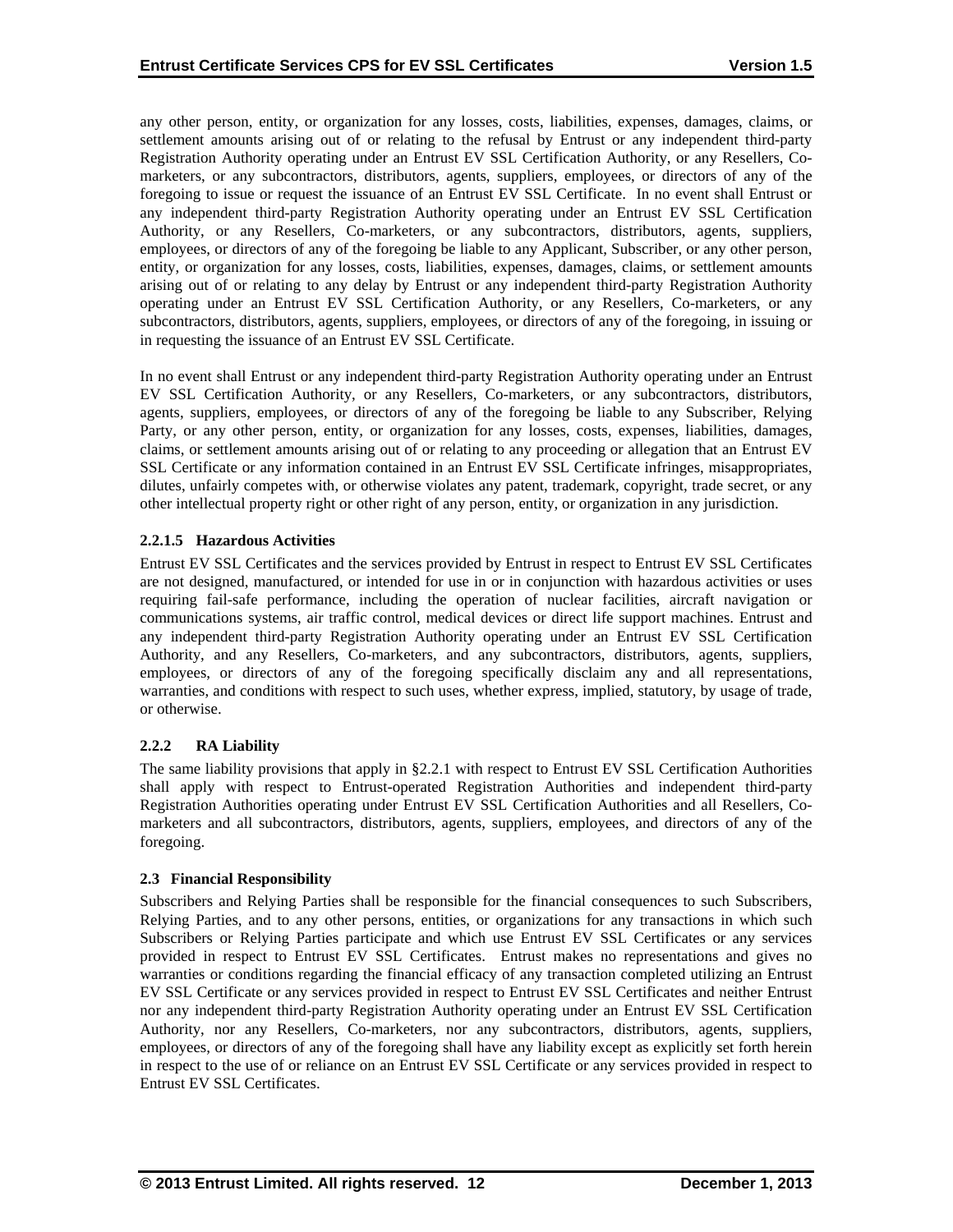# **2.3.1 Indemnification by Relying Parties**

RELYING PARTIES SHALL INDEMNIFY AND HOLD ENTRUST AND ALL INDEPENDENT THIRD-PARTY REGISTRATION AUTHORITIES OPERATING UNDER AN ENTRUST EV SSL CERTIFICATION AUTHORITY, AND ALL RESELLERS, CO-MARKETERS, AND ALL SUBCONTRACTORS, DISTRIBUTORS, AGENTS, SUPPLIERS, EMPLOYEES, AND DIRECTORS OF ANY OF THE FOREGOING (COLLECTIVELY, THE "INDEMNIFIED PARTIES") HARMLESS FROM AND AGAINST ANY AND ALL LIABILITIES, LOSSES, COSTS, EXPENSES, DAMAGES, CLAIMS, AND SETTLEMENT AMOUNTS (INCLUDING REASONABLE ATTORNEY'S FEES, COURT COSTS, AND EXPERT'S FEES) ARISING OUT OF OR RELATING TO ANY USE OR RELIANCE BY A RELYING PARTY ON ANY ENTRUST EV SSL CERTIFICATE OR ANY SERVICE PROVIDED IN RESPECT TO ENTRUST EV SSL CERTIFICATES, INCLUDING (I) LACK OF PROPER VALIDATION OF AN ENTRUST EV SSL CERTIFICATE BY A RELYING PARTY, (II) RELIANCE BY THE RELYING PARTY ON AN EXPIRED OR REVOKED ENTRUST EV SSL CERTIFICATE, (III) USE OF AN ENTRUST EV SSL CERTIFICATE OTHER THAN AS PERMITTED BY THE CPS, THE SUBSCRIPTION AGREEMENT, ANY RELYING PARTY AGREEMENT, AND APPLICABLE LAW, (IV) FAILURE BY A RELYING PARTY TO EXERCISE REASONABLE JUDGMENT IN THE CIRCUMSTANCES IN RELYING ON AN ENTRUST EV SSL CERTIFICATE, OR (V) ANY CLAIM OR ALLEGATION THAT THE RELIANCE BY A RELYING PARTY ON AN ENTRUST EV SSL CERTIFICATE OR THE INFORMATION CONTAINED IN AN ENTRUST EV SSL CERTIFICATE INFRINGES, MISAPPROPRIATES, DILUTES, UNFAIRLY COMPETES WITH, OR OTHERWISE VIOLATES THE RIGHTS INCLUDING INTELLECTUAL PROPERTY RIGHTS OR ANY OTHER RIGHTS OF ANYONE IN ANY JURISDICTION. NOTWITHSTANDING THE FOREGOING, RELYING PARTIES SHALL NOT BE OBLIGATED TO PROVIDE ANY INDEMNIFICATION TO AN INDEMNIFIED PARTY IN RESPECT TO ANY LIABILITIES, LOSSES, COSTS, EXPENSES, DAMAGES, CLAIMS, AND SETTLEMENT AMOUNTS (INCLUDING REASONABLE ATTORNEY'S FEES, COURT COSTS AND EXPERT'S FEES) TO THE EXTENT THAT SUCH LIABILITIES, LOSSES, COSTS, EXPENSES, DAMAGES, CLAIMS, AND SETTLEMENT AMOUNTS (INCLUDING REASONABLE ATTORNEY'S FEES, COURT COSTS, AND EXPERT'S FEES) ARISE OUT OF OR RELATE TO ANY WILLFUL MISCONDUCT BY SUCH INDEMNIFIED PARTY.

# **2.3.1.1 Indemnification by Subscribers**

SUBSCRIBERS SHALL INDEMNIFY AND HOLD ENTRUST AND ALL INDEPENDENT THIRD-PARTY REGISTRATION AUTHORITIES OPERATING UNDER AN ENTRUST EV SSL CERTIFICATION AUTHORITY, AND ALL RESELLERS, CO-MARKETERS, AND ALL SUBCONTRACTORS, DISTRIBUTORS, AGENTS, SUPPLIERS, EMPLOYEES, OR DIRECTORS OF ANY OF THE FOREGOING (COLLECTIVELY, THE "INDEMNIFIED PARTIES") HARMLESS FROM AND AGAINST ANY AND ALL LIABILITIES, LOSSES, COSTS, EXPENSES, DAMAGES, CLAIMS, AND SETTLEMENT AMOUNTS (INCLUDING REASONABLE ATTORNEY'S FEES, COURT COSTS, AND EXPERT'S FEES) ARISING OUT OF OR RELATING TO ANY RELIANCE BY A RELYING PARTY ON ANY ENTRUST EV SSL CERTIFICATE OR ANY SERVICE PROVIDED IN RESPECT TO ENTRUST EV SSL CERTIFICATES, INCLUDING ANY (I) ERROR, MISREPRESENTATION OR OMISSION MADE BY A SUBSCRIBER IN USING OR APPLYING FOR AN ENTRUST EV SSL CERTIFICATE, (II) MODIFICATION MADE BY A SUBSCRIBER TO THE INFORMATION CONTAINED IN AN ENTRUST EV SSL CERTIFICATE, (III) USE OF AN ENTRUST EV SSL CERTIFICATE OTHER THAN AS PERMITTED BY THE CPS, THE SUBSCRIPTION AGREEMENT, ANY RELYING PARTY AGREEMENT, AND APPLICABLE LAW, (IV) FAILURE BY A SUBSCRIBER TO TAKE THE NECESSARY PRECAUTIONS TO PREVENT LOSS, DISCLOSURE, COMPROMISE OR UNAUTHORIZED USE OF THE PRIVATE KEY CORRESPONDING TO THE PUBLIC KEY IN SUCH SUBSCRIBER'S ENTRUST EV SSL CERTIFICATE, OR (V) ALLEGATION THAT THE USE OF A SUBSCRIBER'S ENTRUST EV SSL CERTIFICATE OR THE INFORMATION CONTAINED IN A SUBSCRIBER'S ENTRUST EV SSL CERTIFICATE INFRINGES, MISAPPROPRIATES, DILUTES, UNFAIRLY COMPETES WITH, OR OTHERWISE VIOLATES THE RIGHTS INCLUDING INTELLECTUAL PROPERTY RIGHTS OR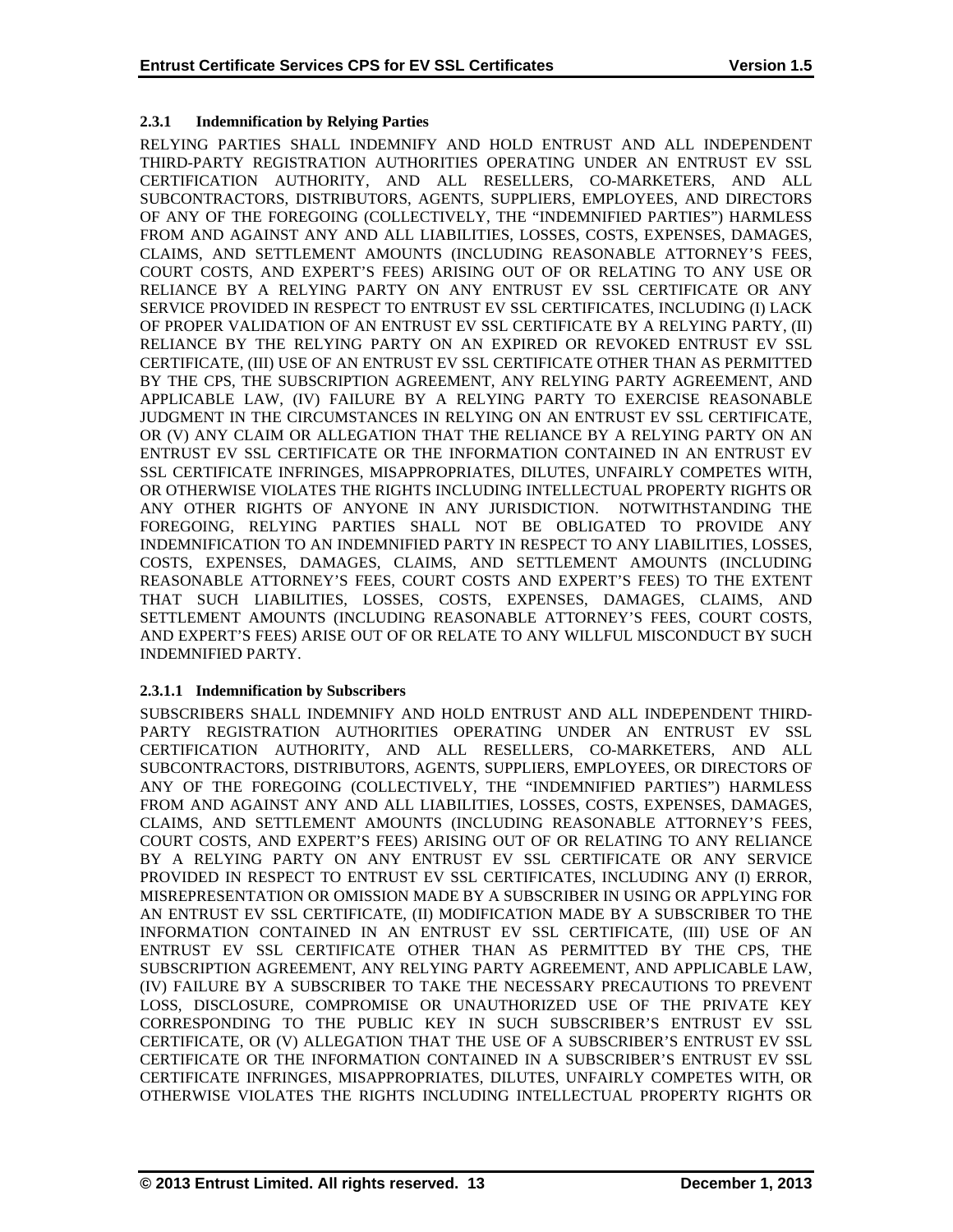ANY OTHER RIGHTS OF ANYONE IN ANY JURISDICTION. NOTWITHSTANDING THE FOREGOING, A SUBSCRIBER SHALL NOT BE OBLIGATED TO PROVIDE ANY INDEMNIFICATION TO AN INDEMNIFIED PARTY IN RESPECT TO ANY LIABILITIES, LOSSES, COSTS, EXPENSES, DAMAGES, CLAIMS, AND SETTLEMENT AMOUNTS (INCLUDING REASONABLE ATTORNEY'S FEES, COURT COSTS AND EXPERTS FEES) TO THE EXTENT THAT SUCH LIABILITIES, LOSSES, COSTS, EXPENSES, DAMAGES, CLAIMS, AND SETTLEMENT AMOUNTS (INCLUDING REASONABLE ATTORNEY'S FEES, COURT COSTS, AND EXPERT'S FEES) ARISE OUT OF OR RELATE TO ANY WILLFUL MISCONDUCT BY SUCH INDEMNIFIED PARTY.

# **2.3.2 Fiduciary Relationships**

Nothing contained in this CPS, or in any Subscription Agreement, or any Relying Party Agreement shall be deemed to constitute either Entrust or any independent third-party Registration Authority operating under an Entrust EV SSL Certification Authority, or any Resellers, Co-marketers, or any subcontractors, distributors, agents, suppliers, employees, or directors of any of the foregoing, the fiduciary, partner, agent, trustee, or legal representative of any Applicant, Subscriber, Relying Party or any other person, entity, or organization or to create any fiduciary relationship between either Entrust or any independent third-party Registration Authority operating under an Entrust EV SSL Certification Authority, or any Resellers, Comarketers, or any subcontractors, distributors, agents, suppliers, employees, or directors of any of the foregoing and any Subscriber, Applicant, Relying Party or any other person, entity, or organization, for any purpose whatsoever. Nothing in the CPS, or in any Subscription Agreement or any Relying Party Agreement shall confer on any Subscriber, Applicant, Relying Party, or any other third party, any authority to act for, bind, or create or assume any obligation or responsibility, or make any representation on behalf of Entrust or any independent third-party Registration Authority operating under an Entrust EV SSL Certification Authority, or any Resellers, Co-marketers, or any subcontractors, distributors, agents, suppliers, employees, or directors of any of the foregoing.

# **2.3.3 Administrative Processes**

No Stipulation.

# **2.4 Interpretation and Enforcement**

#### **2.4.1 Governing Law**

The laws of the Province of Ontario, Canada, excluding its conflict of laws rules, shall govern the construction, validity, interpretation, enforceability and performance of the CPS, all Subscription Agreements and all Relying Party Agreements. The application of the United Nations Convention on Contracts for the International Sale of Goods to the CPS, any Subscription Agreements, and any Relying Party Agreements is expressly excluded. Any dispute arising out of or in respect to the CPS, any Subscription Agreement, any Relying Party Agreement, or in respect to any Entrust EV SSL Certificates or any services provided in respect to any Entrust EV SSL Certificates that is not resolved by alternative dispute resolution, shall be brought in the provincial or federal courts sitting in Ottawa, Ontario, and each person, entity, or organization hereby agrees that such courts shall have personal and exclusive jurisdiction over such disputes. In the event that any matter is brought in a provincial or federal court, Applicants, Subscribers, and Relying Parties waive any right that such Applicants, Subscribers, and Relying Parties may have to a jury trial.

# **2.4.1.1 Force Majeure**

Neither Entrust nor any independent third-party Registration Authority operating under an Entrust EV SSL Certification Authority, nor any Resellers, Co-marketers, nor any subcontractors, distributors, agents, suppliers, employees, or directors of any of the foregoing shall be in default hereunder or liable for any losses, costs, expenses, liabilities, damages, claims, or settlement amounts arising out of or related to delays in performance or from failure to perform or comply with the terms of the CPS, any Subscription Agreement, or any Relying Party Agreement due to any causes beyond its reasonable control, which causes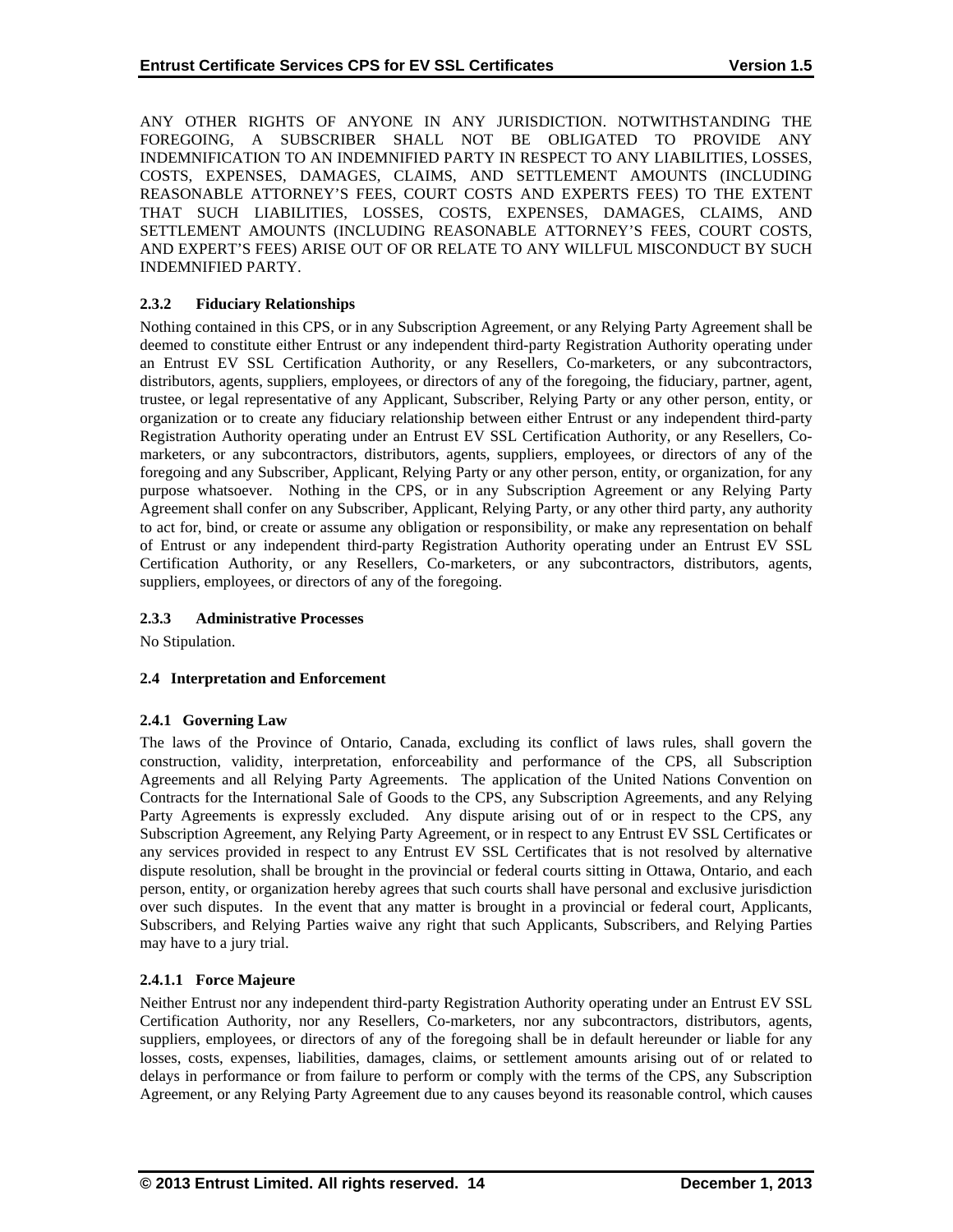include acts of God or the public enemy, riots and insurrections, war, accidents, fire, strikes and other labor difficulties (whether or not Entrust is in a position to concede to such demands), embargoes, judicial action, failure or default of any superior certification authority, lack of or inability to obtain export permits or approvals, necessary labor, materials, energy, utilities, components or machinery, acts of civil or military authorities.

# **2.4.1.2 Interpretation**

All references in this CPS to "Sections" refer to the sections of this CPS. As used in this CPS, neutral pronouns and any variations thereof shall be deemed to include the feminine and masculine and all terms used in the singular shall be deemed to include the plural, and vice versa, as the context may require. The words "hereof", "herein", and "hereunder" and other words of similar import refer to this CPS as a whole, as the same may from time to time be amended or supplemented, and not to any subdivision contained in this CPS. The word "including" when used herein is not intended to be exclusive and means "including, without limitation."

# **2.4.2 Severability, Survival, Merger, Notice**

# **2.4.2.1 Severability**

Whenever possible, each provision of the CPS, any Subscription Agreements, and any Relying Party Agreements shall be interpreted in such a manner as to be effective and valid under applicable law. If the application of any provision of the CPS, any Subscription Agreements, or any Relying Party Agreements or any portion thereof to any particular facts or circumstances shall be held to be invalid or unenforceable by an arbitrator or court of competent jurisdiction, then (i) the validity and enforceability of such provision as applied to any other particular facts or circumstances and the validity of other provisions of the CPS, any Subscription Agreements, or any Relying Party Agreements shall not in any way be affected or impaired thereby, and (ii) such provision shall be enforced to the maximum extent possible so as to effect its intent and it shall be reformed without further action to the extent necessary to make such provision valid and enforceable.

**FOR GREATER CERTAINTY, IT IS EXPRESSLY UNDERSTOOD AND AGREED THAT EVERY PROVISION OF THE CPS, ANY SUBSCRIPTION AGREEMENTS, OR ANY RELYING PARTY AGREEMENTS THAT DEAL WITH (I) LIMITATION OF LIABILITY OR DAMAGES, (II) DISCLAIMERS OF REPRESENTATIONS, WARRANTIES, CONDITIONS, OR LIABILITIES, OR (III) INDEMNIFICATION, IS EXPRESSLY INTENDED TO BE SEVERABLE FROM ANY OTHER PROVISIONS OF THE CPS, ANY SUBSCRIPTION AGREEMENTS, OR ANY RELYING PARTY AGREEMENTS AND SHALL BE SO INTERPRETED AND ENFORCED.** 

# **2.4.2.2 Survival**

The provisions of the section entitled "Definitions" and sections 2.1.3.1, 2.1.4.1, 2.2, 2.3, 2.4, 2.8, 2.9, 3.1.5, 3.1.6, 4.6 and 8.2 shall survive termination or expiration of the CPS, any Subscription Agreements, and any Relying Party Agreements. All references to sections that survive termination of the CPS, any Subscription Agreements, and any Relying Party Agreements, shall include all sub-sections of such sections. All payment obligations shall survive any termination or expiration of the CPS, any Subscription Agreements, and any Relying Party Agreements.

#### **2.4.2.3 Merger**

The CPS, the Subscription Agreements, and the Relying Party Agreements state all of the rights and obligations of Entrust, any independent third-party Registration Authorities operating under an Entrust EV SSL Certification Authority, any Resellers, Co-marketers, and any subcontractors, distributors, agents, suppliers, employees, or directors of any of the foregoing, and any Applicant, Subscriber, or Relying Party and any other persons, entities, or organizations in respect to the subject matter hereof and thereof and such rights and obligations shall not be augmented or derogated by any prior agreements, communications, or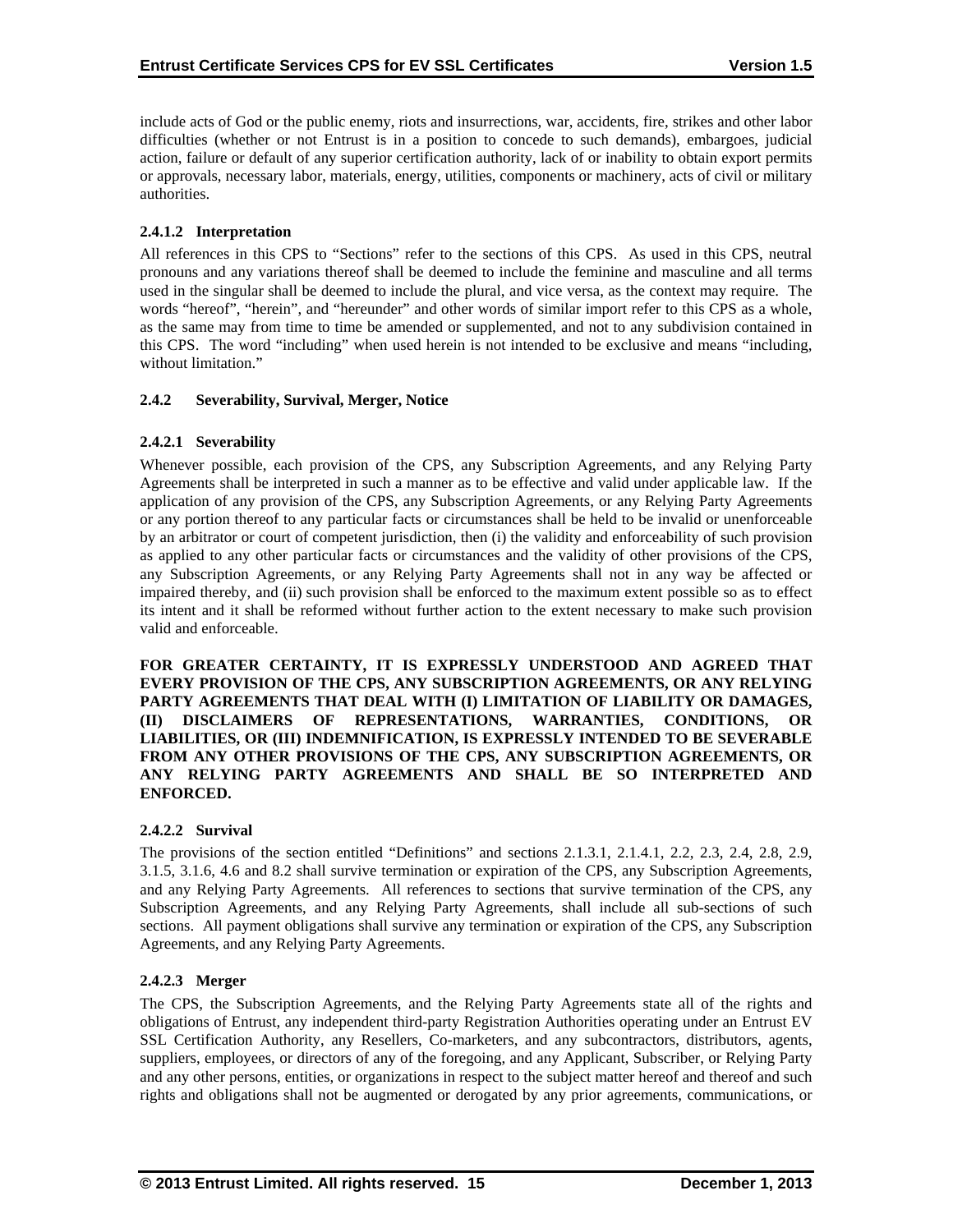understandings of any nature whatsoever whether oral or written. The rights and obligations of Entrust, any independent third-party Registration Authorities operating under an Entrust EV SSL Certification Authority, any Resellers, Co-marketers, and any subcontractors, distributors, agents, suppliers, employees, and directors of any of the foregoing may not be modified or waived orally and may be modified only in a writing signed or authenticated by a duly authorized representative of Entrust.

# **2.4.2.4 Conflict of Provisions**

In the event of a conflict between the provisions of the CPS and any express written agreement between Entrust or an independent third-party Registration Authority operating under an Entrust EV SSL Certification Authority and a Subscriber or Relying Party, with respect to Entrust EV SSL Certificates or any services provided in respect to Entrust EV SSL Certificates, such other express written agreement shall take precedence. In the event of any inconsistency between the provisions of this CPS and the provisions of any Subscription Agreement or any Relying Party Agreement, the terms and conditions of this CPS shall govern.

# **2.4.2.5 Waiver**

The failure of Entrust to enforce, at any time, any of the provisions of this CPS, a Subscription Agreement with Entrust, or a Relying Party Agreement with Entrust or the failure of Entrust to require, at any time, performance by any Applicant, Subscriber, Relying Party or any other person, entity, or organization of any of the provisions of this CPS, a Subscription Agreement with Entrust, or a Relying Party Agreement with Entrust, shall in no way be construed to be a present or future waiver of such provisions, nor in any way affect the ability of Entrust to enforce each and every such provision thereafter. The express waiver by Entrust of any provision, condition, or requirement of this CPS, a Subscription Agreement with Entrust, or a Relying Party Agreement with Entrust shall not constitute a waiver of any future obligation to comply with such provision, condition, or requirement. The failure of an independent third-party Registration Authority or Reseller operating under an Entrust EV SSL Certification Authority ("Registration Authority") to enforce, at any time, any of the provisions of a this CPS, any Subscription Agreement with such Registration Authority, or any Relying Party Agreement with such Registration Authority or the failure to require by such Registration Authority, at any time, performance by any Applicant, Subscriber, Relying Party or any other person, entity, or organization of this CPS, any Subscription Agreement with such Registration Authority, or any Relying Party Agreement with such Registration Authority shall in no way be construed to be a present or future waiver of such provisions, nor in any way affect the ability of such Registration Authority to enforce each and every such provision thereafter. The express waiver by a Registration Authority of any provision, condition, or requirement of a Subscription Agreement with such Registration Authority or a Relying Party Agreement with such Registration Authority shall not constitute a waiver of any future obligation to comply with such provision, condition, or requirement.

#### **2.4.2.6 Notice**

Any notice to be given by a Subscriber, Applicant, or Relying Party to Entrust under this CPS, a Subscription Agreement, or a Relying Party Agreement shall be given in writing to the address specified in §1.4 by prepaid receipted mail, facsimile, or overnight courier, and shall be effective as follows (i) in the case of facsimile or courier, on the next Business Day, and (ii) in the case of receipted mail, five (5) Business Days following the date of deposit in the mail. Any notice to be given by Entrust under the CPS, any Subscription Agreement, or any Relying Party Agreement shall be given by email or by facsimile or courier to the last address, email address or facsimile number for the Subscriber on file with Entrust. In the event of notice by email, the notice shall become effective on the next Business Day. In the event of notice by prepaid receipted mail, facsimile, or overnight courier, notice shall become effective as specified in (i) or (ii), depending on the means of notice utilized.

#### **2.4.2.7 Assignment**

Entrust EV SSL Certificates and the rights granted under the CPS, any Subscription Agreement, or any Relying Party Agreement are personal to the Applicant, Subscriber, or Relying Party that entered into the Subscription Agreement or Relying Party Agreement and cannot be assigned, sold, transferred, or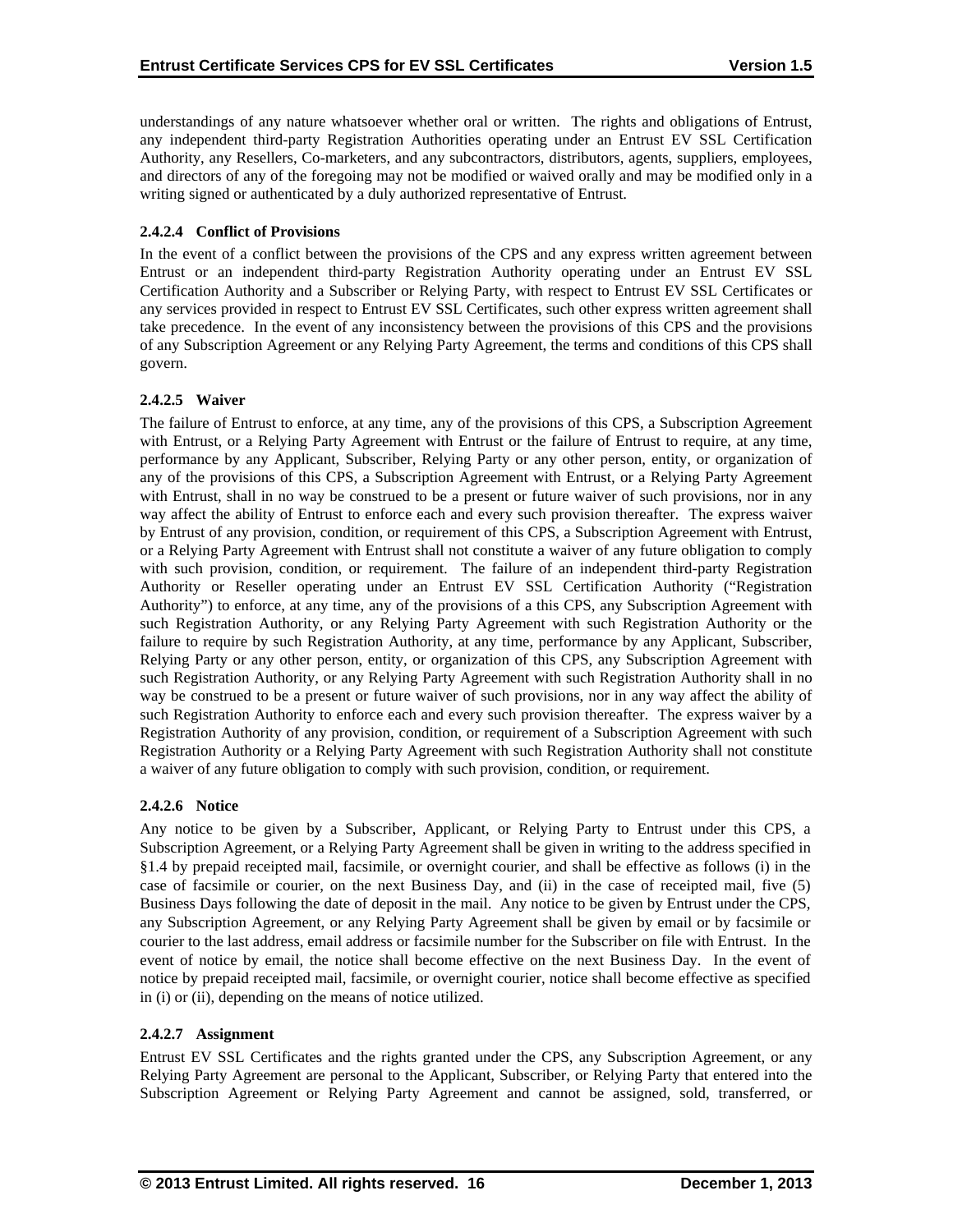otherwise disposed of, whether voluntarily, involuntarily, by operation of law, or otherwise, without the prior written consent of Entrust or the Registration Authority under an Entrust EV SSL Certification Authority with which such Applicant, Subscriber, or Relying Party has contracted. Any attempted assignment or transfer without such consent shall be void and shall automatically terminate such Applicant's, Subscriber's or Relying Party's rights under the CPS, any Subscription Agreement, or any Relying Party Agreement. Entrust may assign, sell, transfer, or otherwise dispose of the CPS, any Subscription Agreements, or any Relying Party Agreements together with all of its rights and obligations under the CPS, any Subscription Agreements, and any Relying Party Agreements (i) to an Affiliate, or (ii) as part of a sale, merger, or other transfer of all or substantially all the assets or stock of the business of Entrust to which the CPS, the Subscription Agreements, and Relying Party Agreements relate. Subject to the foregoing limits, this Agreement shall be binding upon and shall inure to the benefit of permitted successors and assigns of Entrust, any third-party Registration Authorities operating under the Entrust Certification Authorities, Applicants, Subscribers, and Relying Parties, as the case may be.

# **2.4.3 Dispute Resolution Procedures**

Any disputes between a Subscriber or an Applicant and Entrust or any third-party Registration Authorities operating under the Entrust Certification Authorities, or a Relying Party and Entrust or any third-party Registration Authorities operating under the Entrust Certification Authorities, shall be submitted to mediation in accordance with the Commercial Mediation Rules of the American Arbitration Association which shall take place in English in Ottawa, Ontario. In the event that a resolution to such dispute cannot be achieved through mediation within thirty (30) days, the dispute shall be submitted to binding arbitration. The arbitrator shall have the right to decide all questions of arbitrability. The dispute shall be finally settled by arbitration in accordance with the rules of the American Arbitration Association, as modified by this provision. Such arbitration shall take place in English in Ottawa, Ontario, before a sole arbitrator appointed by the American Arbitration Association (AAA) who shall be appointed by the AAA from its Technology Panel and shall be reasonably knowledgeable in electronic commerce disputes. The arbitrator shall apply the laws of the Province of Ontario, without regard to its conflict of laws provisions, and shall render a written decision within thirty (30) days from the date of close of the arbitration hearing, but no more than one (1) year from the date that the matter was submitted for arbitration. The decision of the arbitrator shall be binding and conclusive and may be entered in any court of competent jurisdiction. In each arbitration, the prevailing party shall be entitled to an award of all or a portion of its costs in such arbitration, including reasonable attorney's fees actually incurred. Nothing in the CPS, or in any Subscription Agreement, or any Relying Party Agreement shall preclude Entrust or any third-party Registration Authorities operating under the Entrust Certification Authorities from applying to any court of competent jurisdiction for temporary or permanent injunctive relief, without breach of this §2.4.3 and without any abridgment of the powers of the arbitrator, with respect to any (i) alleged Compromise that affects the integrity of an Entrust EV SSL Certificate, or (ii) alleged breach of the terms and conditions of the CPS, any Subscription Agreement, or any Relying Party Agreement. The institution of any arbitration or any action shall not relieve an Applicant, Subscriber or Relying Party of its obligations under the CPS, any Subscription Agreement, or any Relying Party Agreement.

# **2.4.3.1 Limitation Period on Arbitrations and Actions**

Any and all arbitrations or legal actions in respect to a dispute that is related to an Entrust EV SSL Certificate or any services provided in respect to an Entrust EV SSL Certificate shall be commenced prior to the end of one (1) year after (i) the expiration or revocation of the Entrust EV SSL Certificate in dispute, or (ii) the date of provision of the disputed service or services in respect to the Entrust EV SSL Certificate in dispute, whichever is sooner. If any arbitration or action in respect to a dispute that is related to an Entrust EV SSL Certificate or any service or services provided in respect to an Entrust EV SSL Certificate is not commenced prior to such time, any party seeking to institute such an arbitration or action shall be barred from commencing or proceeding with such arbitration or action.

#### **2.5 Fees**

The fees for services provided by Entrust in respect to Entrust EV SSL Certificates are set forth in the Entrust Repository. These fees are subject to change, and any such changes shall become effective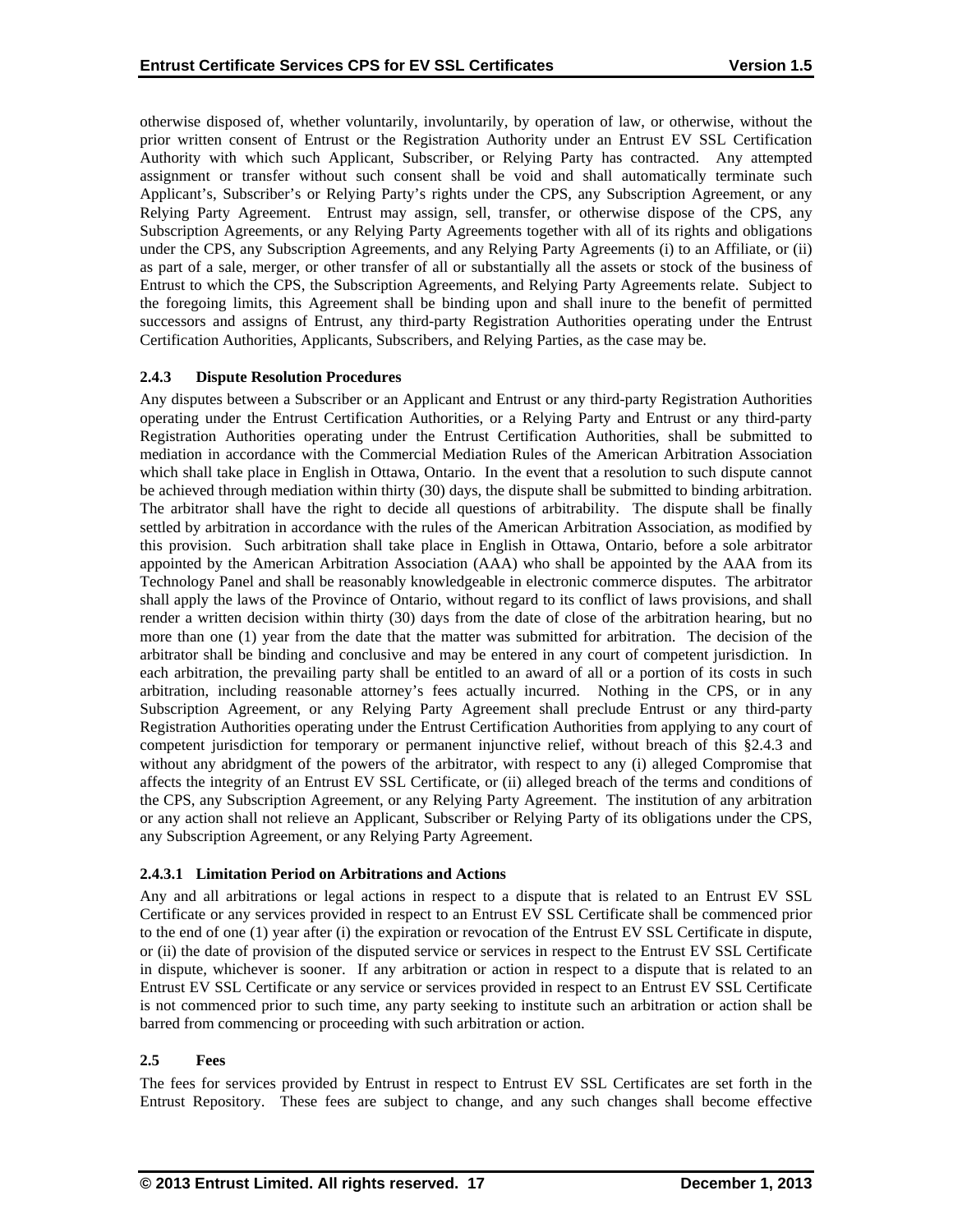immediately after posting in the Entrust Repository. The fees for services provided by independent thirdparty Registration Authorities, Resellers and Co-marketers in respect to Entrust EV SSL Certificates are set forth on the web sites operated by such Registration Authorities, Resellers and Co-marketers. These fees are subject to change, and any such changes shall become effective immediately after posting in such web sites.

# **2.5.1 Certificate Issuance or Renewal Fees**

See the Entrust Repository for the fees charged by Entrust. See the web sites operated by Registration Authorities operating under the Entrust Certification Authorities, Resellers, and Co-marketers for the fees charged by such Registration Authorities, Resellers, and Co-marketers.

# **2.5.2 Certificate Access Fees**

See the Entrust Repository for the fees charged by Entrust. See the web sites operated by Registration Authorities operating under the Entrust Certification Authorities, Resellers, and Co-marketers for the fees charged by such Registration Authorities, Resellers, and Co-marketers.

# **2.5.3 Revocation or Status Information Access Fees**

See the Entrust Repository for the fees charged by Entrust. See the web sites operated by Registration Authorities operating under the Entrust Certification Authorities, Resellers, and Co-marketers for the fees charged by such Registration Authorities, Resellers, and Co-marketers.

# **2.5.4 Fees for Other Services such as Policy Information**

See the Entrust Repository for the fees charged by Entrust. See the web sites operated by Registration Authorities operating under the Entrust Certification Authorities, Resellers, and Co-marketers for the fees charged by such Registration Authorities, Resellers, and Co-marketers.

## **2.5.5 Refund Policy**

Neither Entrust nor any Registration Authorities operating under the Entrust Certification Authorities nor any Resellers or Co-Marketers provide any refunds for Entrust EV SSL Certificates or services provided in respect to Entrust EV SSL Certificates.

#### **2.6 Publication and Repositories**

Entrust maintains the Entrust Repository to store various information related to Entrust EV SSL Certificates and the operation of Entrust EV SSL Certification Authorities, Entrust Registration Authorities, and third-party Registration Authorities operating under the Entrust EV SSL Certification Authorities. The CPS and various other related information is published in the Entrust Repository. The CPS is also available from Entrust in hard copy upon request.

#### **2.6.1 Publication of CA Information**

The following Entrust EV SSL Certificate information is published in the Entrust Repository:

- (i) the CPS;
- (ii) information and agreements regarding the subscription for and reliance on Entrust EV SSL Certificates; and
- (iii) revocations of Entrust EV SSL Certificates performed by an Entrust EV SSL Certification Authority, published in a Certificate Revocation List (CRL).

The data formats used for Entrust EV SSL Certificates and for Certificate Revocation Lists in the Entrust Repository are in accordance with the associated definitions in §7.

#### **2.6.2 Frequency of Publication**

The CPS may be re-issued and published in accordance with the policy set forth in §8.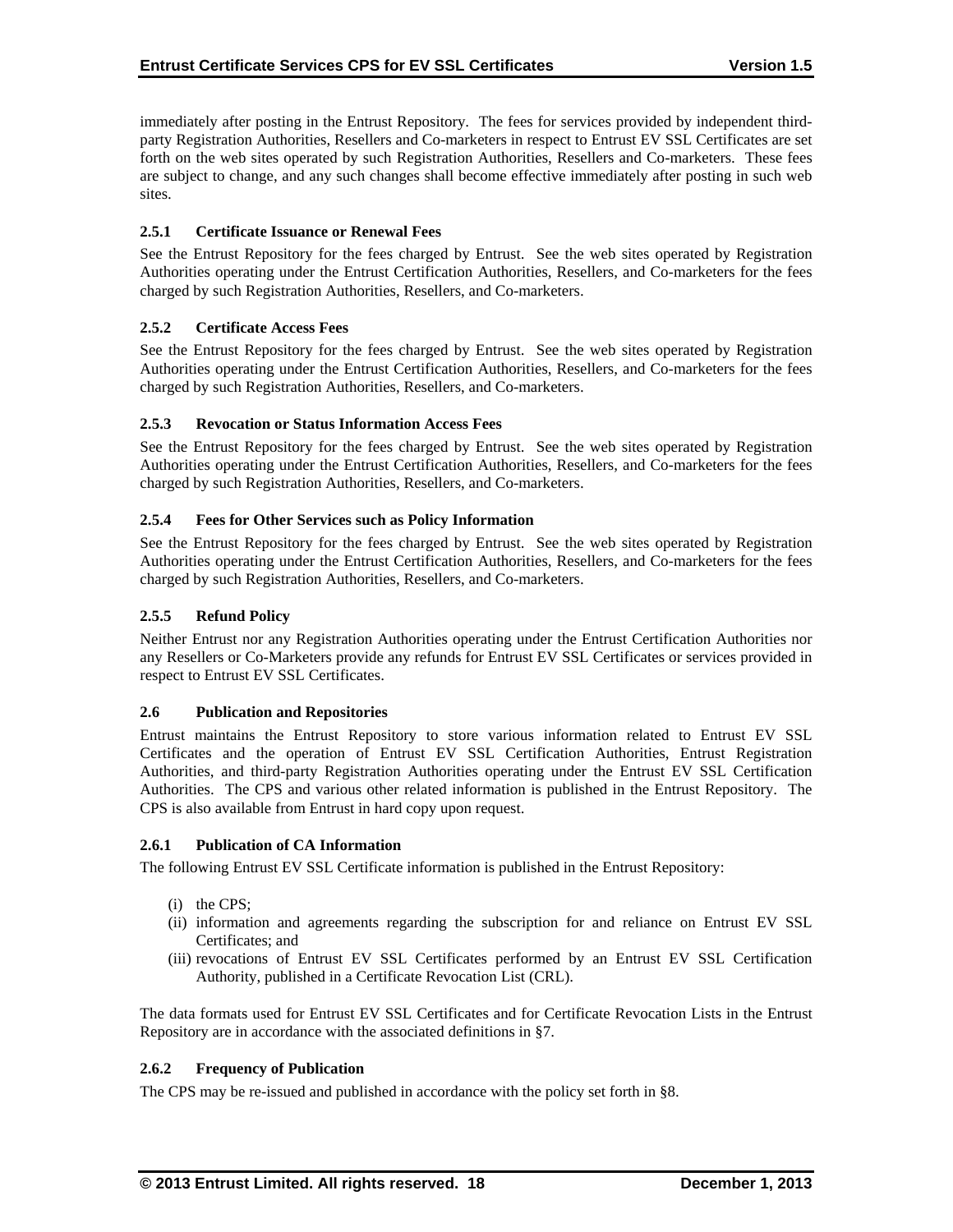# **2.6.3 Access Controls**

The CPS is published in the Entrust Repository. The CPS will be available to all Applicants, Subscribers and Relying Parties, but may only be modified by the Entrust Policy Authority.

# **2.6.4 Repositories**

The Entrust EV SSL Certification Authorities maintain the Entrust Repositories to allow access to Entrust EV SSL Certificate-related and CRL information. The information in the Entrust Repositories is accessible through a web interface and is periodically updated as set forth in this CPS. The Entrust Repositories are the only approved source for CRL and other information about Entrust EV SSL Certificates.

# **2.7 Compliance Audit**

This sub-section describes the stipulations with respect to audit by an independent third party. In addition to these audits, the Entrust EV SSL Certification Authorities strictly control service quality by performing ongoing self-audits as prescribed in the EV Guidelines.

# **2.7.1 Frequency of Entity Compliance Audit**

Entrust EV SSL Certification Authorities, Entrust-operated Registration Authorities, and independent third-party Registration Authorities operating under the Entrust EV SSL Certification Authorities shall be audited once per calendar year for compliance with the practices and procedures set forth in the CPS. If the results of an audit report recommend remedial action, Entrust or the applicable independent third-party Registration Authority shall initiate corrective action within thirty (30) days of receipt of such audit report.

# **2.7.2 Identity/Qualifications of Auditor**

The compliance audit of Entrust Certification Authorities shall be performed by a certified public accounting firm with a demonstrated competency in the evaluation of Certification Authorities and Registration Authorities and that meets the requirements of the EV Guidelines.

# **2.7.3 Auditor's Relationship to Audited Party**

The certified public accounting firm selected to perform the compliance audit for the Entrust EV SSL Certification Authorities, Entrust-operated Registration Authorities, or independent third-party operated Registration Authorities under the Entrust Certification Authorities shall be independent from the entity being audited.

# **2.7.4 Topics Covered by Audit**

The compliance audit shall test compliance of Entrust EV SSL Certification Authorities, Entrust-operated Registration Authorities, or independent third-party operated Registration Authorities under the Entrust Certification Authorities against the policies and procedures set forth in:

- i. the CPS;
- ii. the WebTrust Program for CAs; and
- iii. the WebTrust EV Program.

#### **2.7.5 Actions Taken as a Result of Deficiency**

Upon receipt of a compliance audit that identifies any deficiencies, the audited Entrust EV SSL Certification Authority, Entrust-operated Registration Authority, or independent third-party operated Registration Authority under an Entrust EV SSL Certification Authority shall use commercially reasonable efforts to correct any such deficiencies in an expeditious manner.

#### **2.7.6 Communication of Results**

The results of all compliance audits shall be communicated, in the case of Entrust EV SSL Certification Authorities, to the Entrust Policy Authority, and, in the case of any Entrust-operated Registration Authorities under an Entrust EV SSL Certification Authorities, to the Entrust Policy Authority, and in the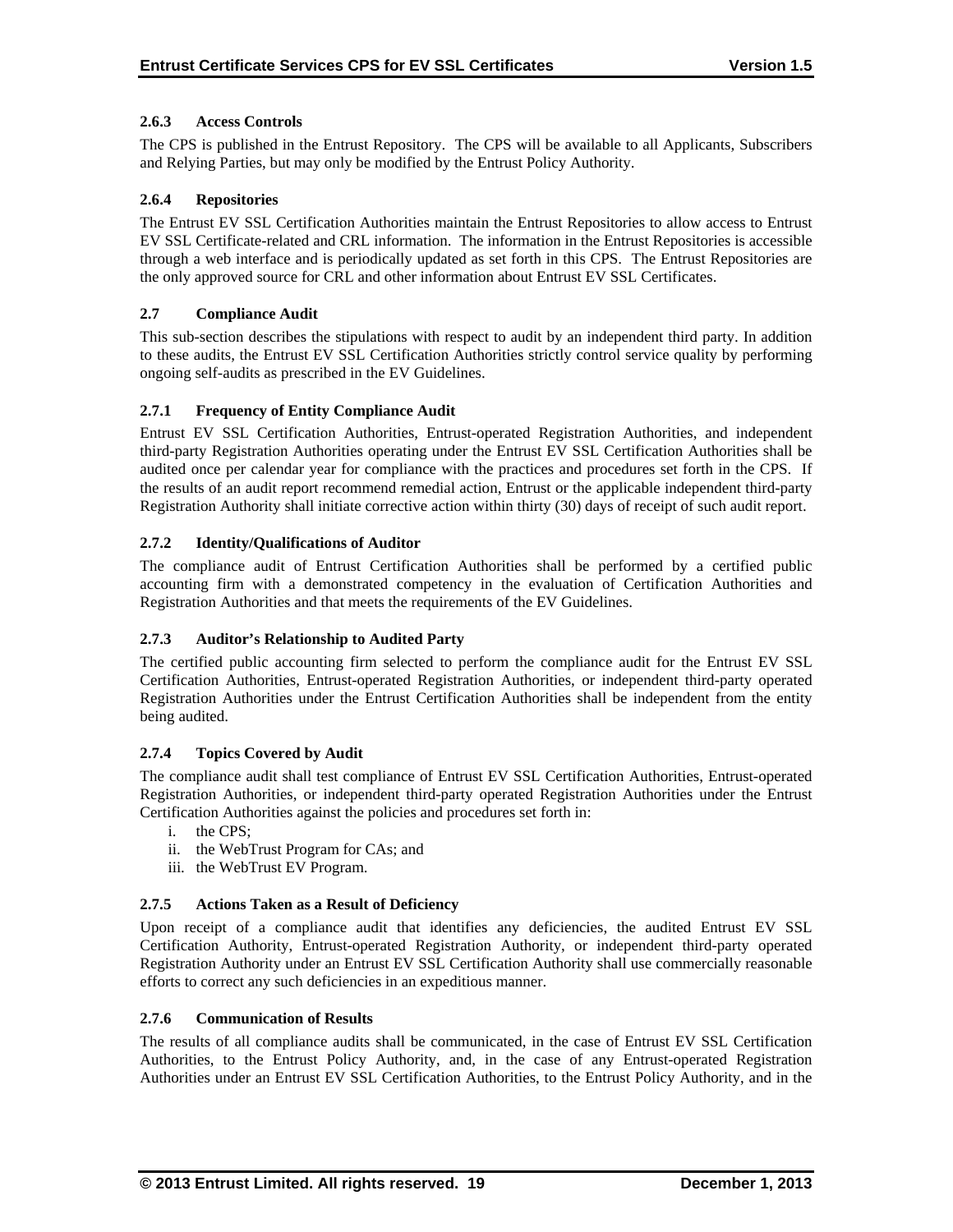case of third-party Registration Authorities operating under an Entrust EV SSL Certification Authority, to the operational authority for such Registration Authority.

The results of the most recent compliance audit will be posted to the Repository.

# **2.8 Confidentiality**

Neither Entrust nor any independent third-party Registration Authorities operating under the Entrust Certification Authorities, nor any Resellers or Co-Marketers shall disclose or sell Applicant or Subscriber names (or other information submitted by an Applicant or Subscriber when applying for an Entrust EV SSL Certificate), except in accordance with this CPS, a Subscription Agreement, or a Relying Party Agreement. Entrust and all independent third-party Registration Authorities operating under the Entrust Certification Authorities, and all Resellers and Co-Marketers shall use a commercially reasonable degree of care to prevent such information from being used or disclosed for purposes other than those set forth in the CPS, a Subscription Agreement, or a Relying Party Agreement. Notwithstanding the foregoing, Applicants and Subscribers acknowledge that some of the information supplied with an Entrust EV SSL Certificate Application is incorporated into Entrust EV SSL Certificates and that Entrust and all independent third-party Registration Authorities operating under the Entrust Certification Authorities, and all Resellers and Co-Marketers shall be entitled to make such information publicly available.

# **2.8.1 Types of Information to be Kept Confidential**

Information that is supplied by Applicants, Subscribers, or Relying Parties for the subscription for, use of, or reliance upon an Entrust EV SSL Certificate, and which is not included in the information described in §2.8.2 below, shall be considered to be confidential. Entrust and independent third-party Registration Authorities under the Entrust Certification Authorities shall be entitled to disclose such information to any subcontractors or agents that are assisting Entrust in the verification of information supplied in Entrust EV SSL Certificate Applications or that are assisting Entrust in the operation of the Entrust EV SSL Certification Authorities or Entrust-operated Registration Authorities. Information considered to be confidential shall not be disclosed unless compelled pursuant to legal, judicial, or administrative proceedings, or otherwise required by law. Entrust and independent third-party Registration Authorities under the Entrust Certification Authorities shall be entitled to disclose information that is considered to be confidential to legal and financial advisors assisting in connection with any such legal, judicial, administrative, or other proceedings required by law, and to potential acquirors, legal counsel, accountants, banks and financing sources and their advisors in connection with mergers, acquisitions, or reorganizations.

# **2.8.2 Types of Information not Considered Confidential**

Information that is included in an Entrust EV SSL Certificate or a Certificate Revocation List shall not be considered confidential. Information contained in the CPS shall not be considered confidential. Without limiting the foregoing, information that (i) was or becomes known through no fault of Entrust, an independent third-party Registration Authority under an Entrust EV SSL Certification Authority, a Reseller, or a Co-marketer, (ii) was rightfully known or becomes rightfully known to Entrust, an independent third-party Registration Authority under the Entrust EV SSL Certification Authority, a Reseller, or a Co-marketer without confidential or proprietary restriction from a source other than the Subscriber, (iii) is independently developed by Entrust, an independent third-party Registration Authority under an Entrust EV SSL Certification Authority, a Reseller, or a Co-marketer, or (iv) is approved by a Subscriber for disclosure, shall not be considered confidential.

# **2.8.3 Disclosure of Certificate Revocation/Suspension Information**

If an Entrust EV SSL Certificate is revoked by an Entrust EV SSL Certification Authority, a serial number will be included in the Certificate Revocation List entry for the revoked Entrust EV SSL Certificate.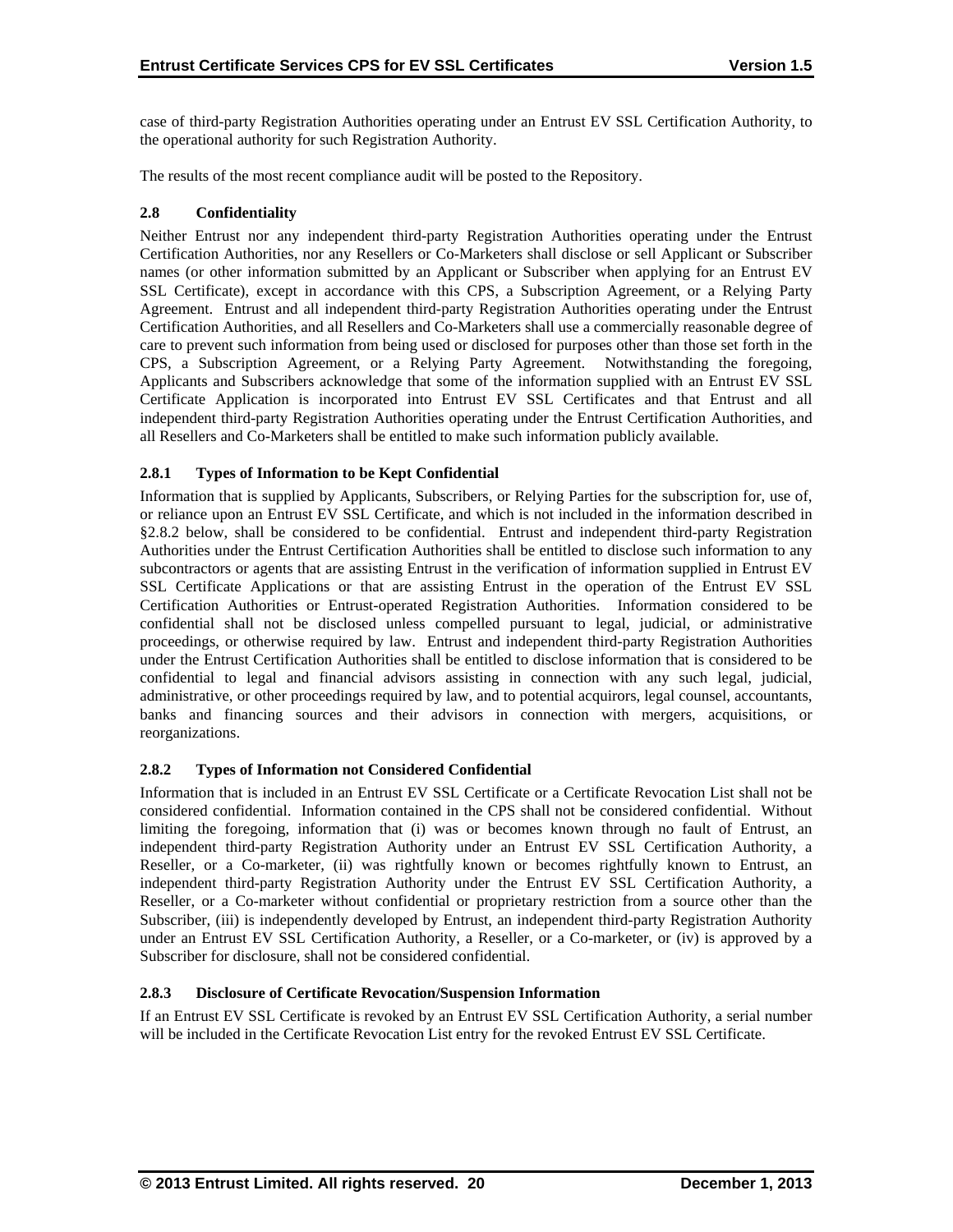# **2.8.4 Release to Law Enforcement Officials**

Entrust, independent third-party Registration Authorities under an Entrust EV SSL Certification Authority, Resellers, and Co-marketers shall have the right to release information that is considered to be confidential to law enforcement officials in compliance with applicable law.

# **2.8.5 Release as Part of Civil Discovery**

Entrust, independent third-party Registration Authorities under an Entrust EV SSL Certification Authority, Resellers, and Co-marketers may disclose information that is considered confidential during the course of any arbitration, litigation, or any other legal, judicial, or administrative proceeding relating to such information. Any such disclosures shall be permissible provided that Entrust, the independent third-party Registration Authority, Reseller, or Co-marketer uses commercially reasonable efforts to obtain a courtentered protective order restricting the use and disclosure of any such information to the extent reasonably required for the purposes of such arbitration, litigation, or any other legal, judicial, or administrative proceeding.

# **2.8.6 Disclosure Upon Owner's Request**

Entrust, independent third-party Registration Authorities under an Entrust EV SSL Certification Authority, Resellers, and Co-marketers may disclose information provided to Entrust, such Registration Authority, Reseller or Co-marketer, by an Applicant, a Subscriber, or a Relying Party upon request of such Applicant, Subscriber, or Relying Party.

# **2.8.7 Other Information Release Circumstances**

No stipulation.

# **2.9 Intellectual Property Rights**

Entrust retains all right, title, and interest (including all intellectual property rights), in, to and under all Entrust EV SSL Certificates, except for any information that is supplied by an Applicant or a Subscriber and that is included in an Entrust EV SSL Certificate, which information shall remain the property of the Applicant or Subscriber. All Applicants and Subscribers grant to Entrust and any Registration Authorities operating under the Entrust Certification Authorities a non-exclusive, worldwide, paid-up, royalty-free license to use, copy, modify, publicly display, and distribute such information, by any and all means and through any and all media whether now known or hereafter devised for the purposes contemplated under the CPS, the Subscriber's Subscription Agreement, and any Relying Party Agreements. Entrust and any Registration Authorities operating under the Entrust Certification Authorities shall be entitled to transfer, convey, or assign this license in conjunction with any transfer, conveyance, or assignment as contemplated in §2.4.2.7. Entrust grants to Subscribers and Relying Parties a non-exclusive, non-transferable license to use, copy, and distribute Entrust EV SSL Certificates, subject to such Entrust EV SSL Certificates being used as contemplated under the CPS, the Subscriber's Subscription Agreement, and any Relying Party Agreements, and further provided that such Entrust EV SSL Certificates are reproduced fully and accurately and are not published in any publicly available database, repository, or directory without the express written permission of Entrust. Except as expressly set forth herein, no other right is or shall be deemed to be granted, whether by implication, estoppel, inference or otherwise. Subject to availability, Entrust may in its discretion make copies of one or more Cross Certificate(s) available to Subscribers for use solely with the Entrust EV SSL Certificate issued to such Subscribers. Entrust retains all right, title, and interest (including all intellectual property rights), in, to and under the Cross Certificate(s).

Entrust grants permission to reproduce the CPS provided that (i) the copyright notice on the first page of this CPS is retained on any copies of the CPS, and (ii) the CPS is reproduced fully and accurately. Entrust retains all right, title, and interest (including all intellectual property rights), in, to and under the CPS.

In no event shall Entrust or any independent third-party Registration Authority operating under an Entrust EV SSL Certification Authority, or any Resellers or Co-marketers, or any subcontractors, distributors, agents, suppliers, employees, or directors of any of the foregoing be liable to any Applicants, Subscribers,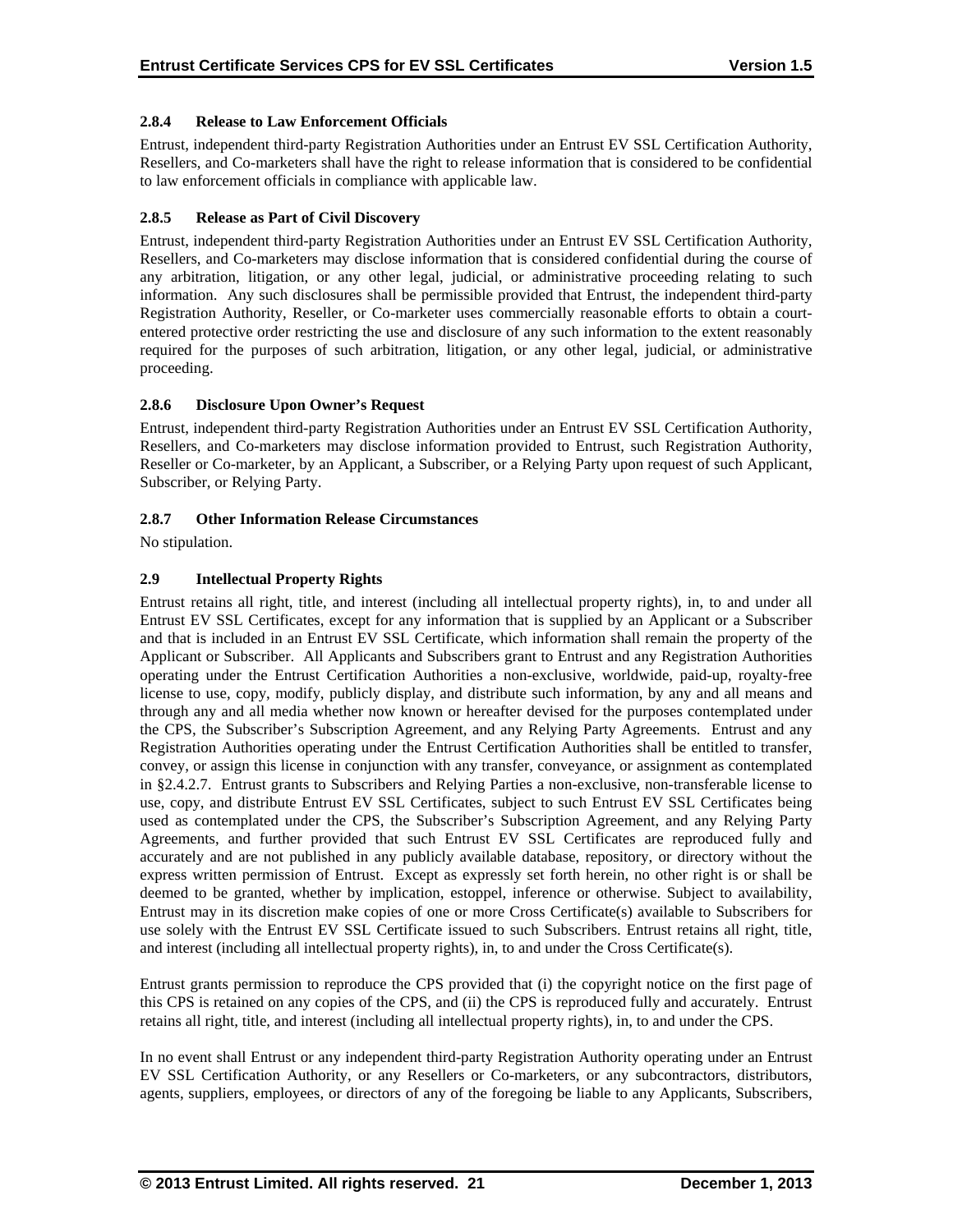or Relying Parties or any other third parties for any losses, costs, liabilities, expenses, damages, claims, or settlement amounts arising from or relating to claims of infringement, misappropriation, dilution, unfair competition, or any other violation of any patent, trademark, copyright, trade secret, or any other intellectual property or any other right of person, entity, or organization in any jurisdiction arising from or relating to any Entrust EV SSL Certificate or arising from or relating to any services provided in relation to any Entrust EV SSL Certificate.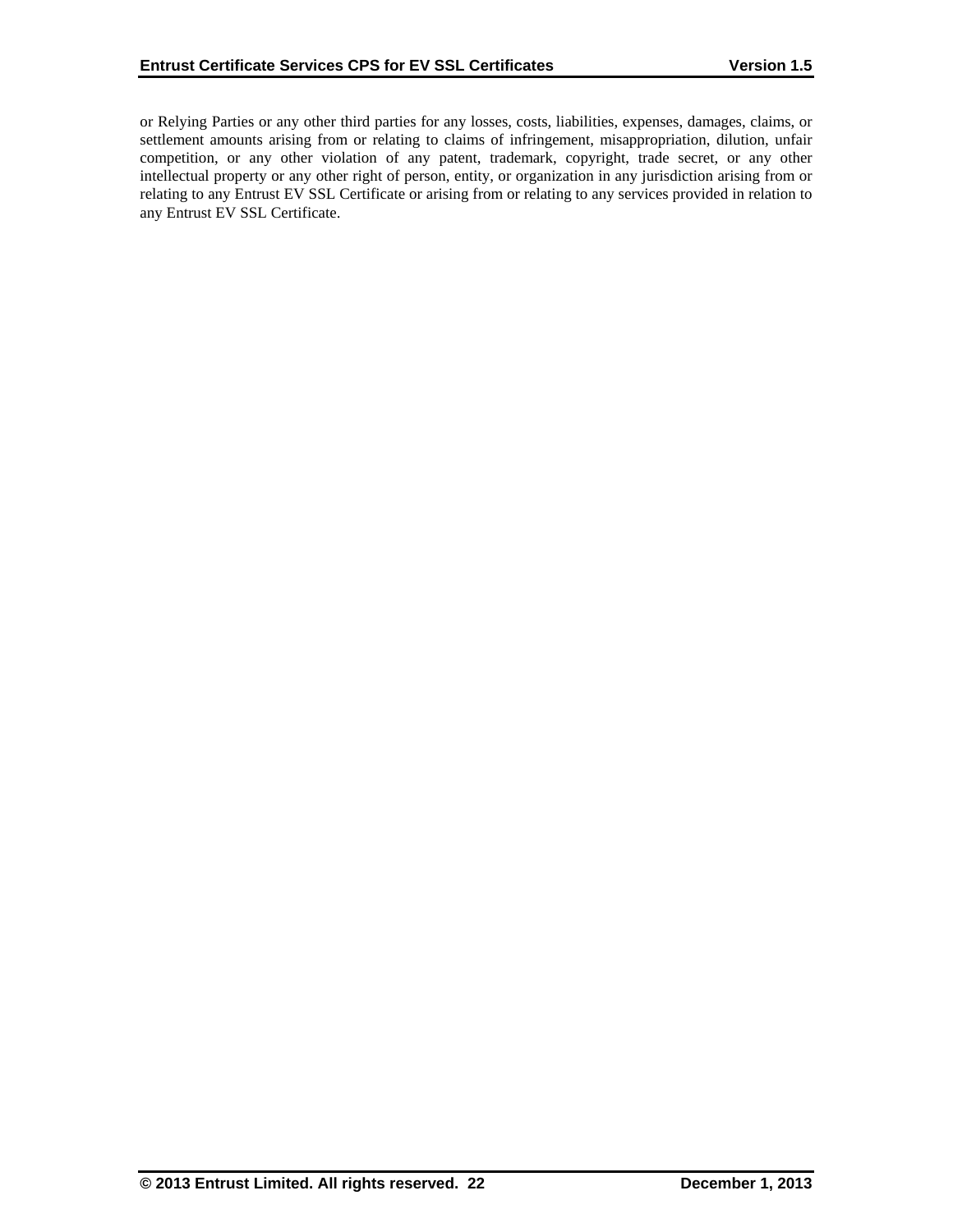# **3 Identification and Authentication**

## **3.1 Initial Registration**

Before issuing an EV SSL Certificate, the Entrust EV SSL Certification Authorities ensure that all Subject organization information in the EV SSL Certificate conforms to the requirements of, and has been verified in accordance with, the procedures prescribed in this CPS and the EV Guidelines published by the CA/Browser Forum and matches the information confirmed and documented by the Registration Authority pursuant to its verification processes. Such verification processes are intended accomplish the following:

- (i) Verify the Applicant's existence and identity, including;
	- a. Verify the Applicant's legal existence and identity (as stipulated in the EV Guidelines),
	- b. Verify the Applicant's physical existence (business presence at a physical address) , and
	- c. Verify the Applicant's operational existence (business activity).
- (ii) Verify the Applicant is a registered holder or has exclusive control of the domain name to be included in the EV SSL Certificate; and
- (iii) Verify the Applicant's authorization for the EV SSL Certificate, including;
	- a. Verify the name, title, and authority of the Contract Signer, Certificate Approver, and Certificate Requester;
	- b. Verify that Contract Signer signed the Subscription Agreement; and
	- c. Verify that a Certificate Approver has signed or otherwise approved the EV SSL Certificate Request.

# **3.1.1 Types of Names**

The Subject names in an Entrust EV SSL Certificate comply with the X.500 Distinguished Name (DN) form. Entrust EV SSL Certification Authorities shall use a single naming convention as set forth in the EV Guidelines and the Baseline Requirements published by the CA/Browser Forum.

# **3.1.2 Need for Names to Be Meaningful**

The value of the Common Name to be used in an Entrust EV SSL Certificate shall be the Applicant's fully qualified hostname or path that is used in the DNS of the World Wide Web server on which the Applicant is intending to install the Entrust EV SSL Certificate.

# **3.1.3 Rules for Interpreting Various Name Forms**

Subject names for Entrust EV SSL Certificates shall be interpreted as set forth in §3.1.1 and §3.1.2.

# **3.1.4 Uniqueness of Names**

Names shall be defined unambiguously for each Subject in an Entrust Repository. The Distinguished Name attribute will usually be unique to the Subject to which it is issued. Each Entrust EV SSL Certificate shall be issued a unique serial number within the name space of the issuing Entrust EV SSL Certification Authority.

## **3.1.5 Name Claim Dispute Resolution Procedure**

The Subject names in Entrust EV SSL Certificates are issued on a "first come, first served" basis. By accepting a Subject name for incorporation into an Entrust EV SSL Certificate, a Registration Authority operating under an Entrust EV SSL Certification Authority does not determine whether the use of such information infringes upon, misappropriates, dilutes, unfairly competes with, or otherwise violates any intellectual property right or any other rights of any person, entity, or organization. The Entrust Certification Authorities and any Registration Authorities operating under the Entrust Certification Authorities neither act as an arbitrator nor provide any dispute resolution between Subscribers or between Subscribers and third-party complainants in respect to the use of any information in an Entrust EV SSL Certificate. The CPS does not bestow any procedural or substantive rights on any Subscriber or third-party complainant in respect to any information in an Entrust EV SSL Certificate. Neither the Entrust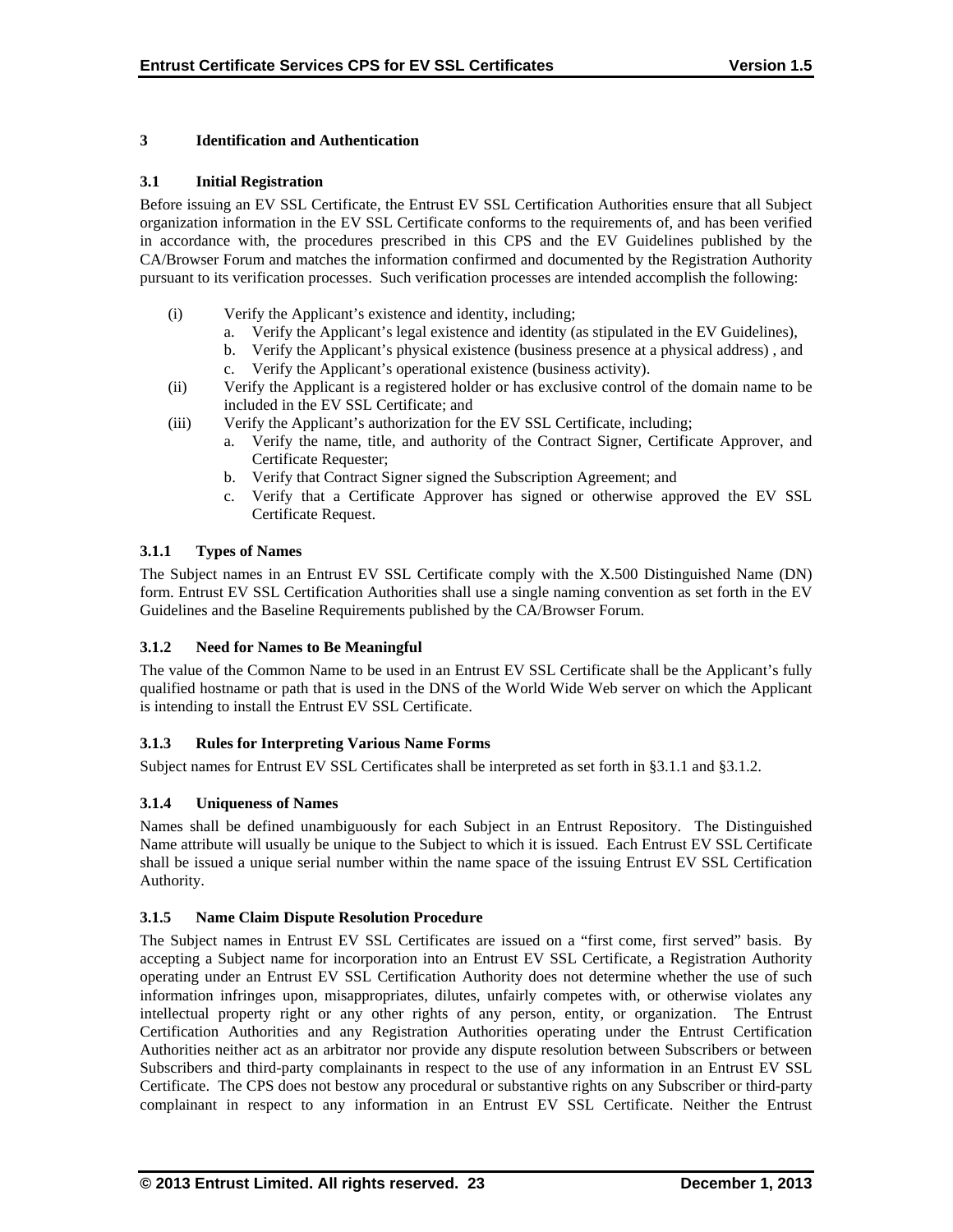Certification Authorities nor any Registration Authorities operating under the Entrust Certification Authorities shall in any way be precluded from seeking legal or equitable relief (including injunctive relief) in respect to any dispute between Subscribers or between Subscribers and third-party complainants or in respect to any dispute between Subscribers and an Entrust EV SSL Certification Authority or a Registration Authority operating under an Entrust EV SSL Certification Authority or between a third-party complainant and an Entrust EV SSL Certification Authority or a Registration Authority operating under an Entrust EV SSL Certification Authority arising out of any information in an Entrust EV SSL Certificate. Entrust EV SSL Certification Authorities and Registration Authorities operating under Entrust EV SSL Certification Authorities shall respectively have the right to revoke and the right to request revocation of Entrust EV SSL Certificates upon receipt of a properly authenticated order from an arbitrator or court of competent jurisdiction requiring the revocation of an Entrust EV SSL Certificate.

#### **3.1.6 Recognition, Authentication and Role of Trademarks**

An Entrust EV SSL Certification Authority or a Registration Authority operating under an Entrust EV SSL Certification Authority may, in certain circumstances, take action in respect to an Entrust EV SSL Certificate containing information that possibly violates the trademark rights of a third-party complainant. In the event that a third-party complainant provides an Entrust EV SSL Certification Authority or a Registration Authority operating under an Entrust EV SSL Certification Authority with (i) a certified copy that is not more than three (3) months old of a trademark registration from the principal trademark office in any one of the United States, Canada, Japan, Australia or any of the member countries of the European Union, and further provided that such registration is still in full force and effect, and (ii) a copy of a prior written notice to the Subscriber of the Entrust EV SSL Certificate in dispute, stating that the complainant believes that information in the Subscriber's Entrust EV SSL Certificate violates the trademark rights of the complainant, and (iii) a representation by the complainant indicating the means of notice and basis for believing that such notice was received by the Subscriber of the Entrust EV SSL Certificate in dispute, an Entrust EV SSL Certification Authority or a Registration Authority operating under an Entrust EV SSL Certification Authority may initiate the following actions. The Entrust EV SSL Certification Authority or the Registration Authority operating under an Entrust EV SSL Certification Authority may determine whether the issue date of the Subscriber's Entrust EV SSL Certificate predates the registration date on the trademark registration provided by the complainant. If the date of issuance of the Subscriber's Entrust EV SSL Certificate predates the trademark registration date, the Entrust EV SSL Certification Authority or the Registration Authority operating under the Entrust EV SSL Certification Authority will take no further action unless presented with an authenticated order from an arbitrator or court of competent jurisdiction. If the date of issuance of the Entrust EV SSL Certificate is after the registration date on the trademark registration provided by the complainant, the Entrust EV SSL Certification Authority or the Registration Authority operating under the Entrust EV SSL Certification Authority shall request that the Subscriber provide a proof of ownership for the Subscriber's own corresponding trademark registration from the principal trademark office in any one of the United States, Canada, Japan, Australia or any of the member countries of the European Union. If the Subscriber can provide a certified copy, as set forth above, that predates or was issued on the same date as the complainant's trademark registration, the Entrust EV SSL Certification Authority or the Registration Authority operating under the Entrust EV SSL Certification Authority will take no further action unless presented with an authenticated order from an arbitrator or court of competent jurisdiction. If the Subscriber does not respond within ten (10) Business Days, or if the date on the certified copy of the trademark registration provided by the Subscriber postdates the certified copy of the trademark registration provided by the complainant, the Entrust EV SSL Certification Authority and the Registration Authorities operating under that Entrust EV SSL Certification Authority respectively may revoke or may request revocation of the disputed Entrust EV SSL Certificate.

If a Subscriber files litigation against a complainant, or if a complainant files litigation against a Subscriber, and such litigation is related to any information in an issued Entrust EV SSL Certificate, and if the party instigating the litigation provides an Entrust EV SSL Certification Authority or a Registration Authority operating under an Entrust EV SSL Certification Authority with a copy of the file-stamped complaint or statement of claim, the Entrust EV SSL Certification Authority will maintain the current status of the Entrust EV SSL Certificate or the Registration Authority operating under the Entrust EV SSL Certification Authority will request that the Entrust EV SSL Certification Authority maintain the current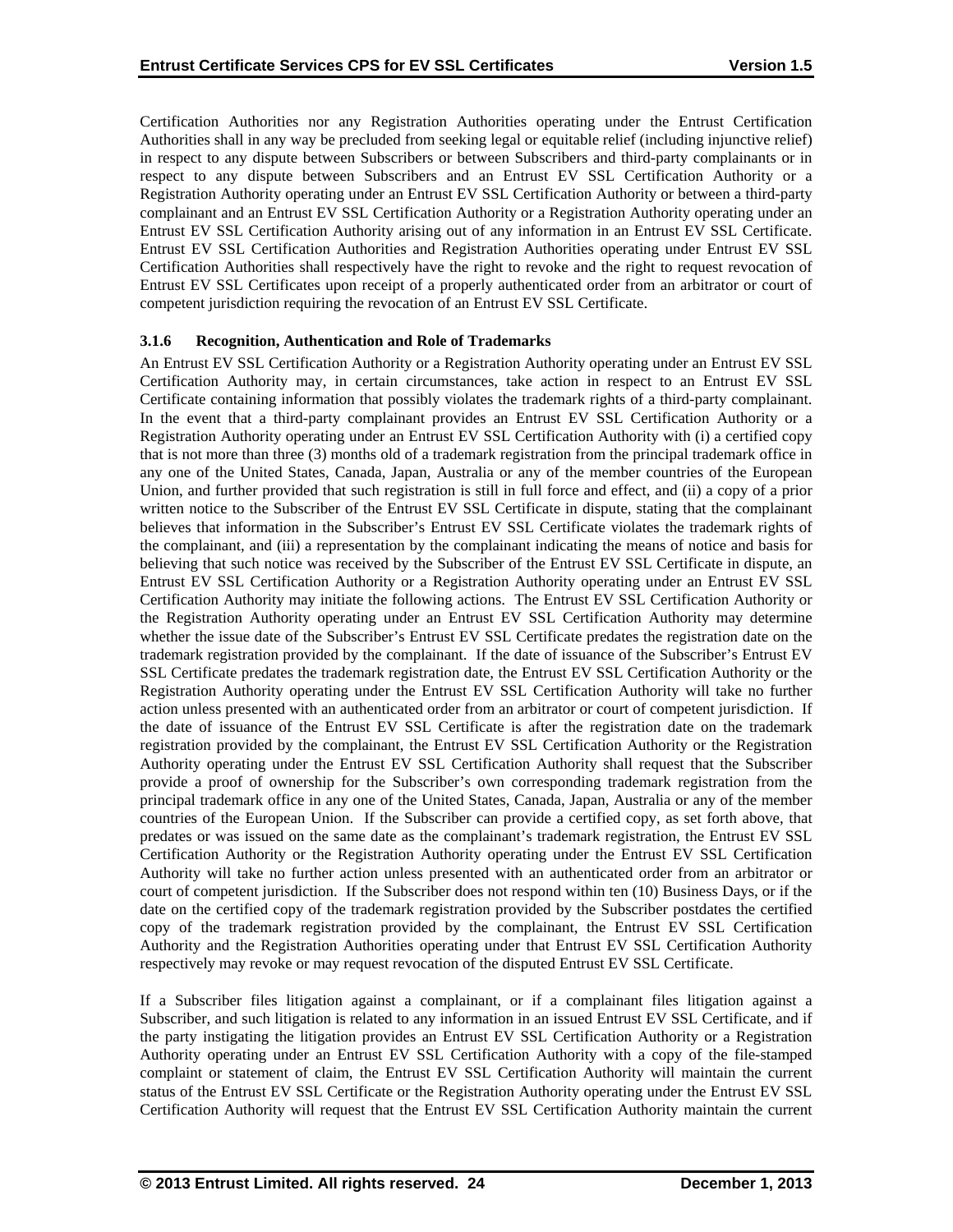status of the Entrust EV SSL Certificate, subject to any requirements to change the status of such Entrust EV SSL Certificate otherwise provided or required under this CPS, a Subscription Agreement, or any Relying Party Agreement. During any litigation, an Entrust EV SSL Certification Authority will not revoke and a Registration Authority operating under an Entrust EV SSL Certification Authority will not request revocation of an Entrust EV SSL Certificate that is in dispute unless ordered by an arbitrator or a court of competent jurisdiction or as otherwise provided or required under this CPS, a Subscription Agreement, or any Relying Party Agreement. In the event of litigation as contemplated above, Entrust EV SSL Certification Authorities and Registration Authorities operating under the Entrust EV SSL Certification Authorities will comply with any directions by a court of competent jurisdiction in respect to an Entrust EV SSL Certificate in dispute without the necessity of being named as a party to the litigation. If named as a party in any litigation in respect to an Entrust EV SSL Certificate, Entrust and/or any third party operating a Registration Authority under an Entrust EV SSL Certification Authority shall be entitled to take any action that it deems appropriate in responding to or defending such litigation. Any Subscriber or Relying Party that becomes involved in any litigation in respect to an Entrust EV SSL Certificate shall remain subject to all of the terms and conditions of the CPS, the Subscriber's Subscription Agreement, and the Relying Party's Relying Party Agreement.

Registration Authorities operating under an Entrust EV SSL Certification Authority shall notify the Entrust EV SSL Certification Authority of any disputes of which such Registration Authority is aware and which relate to any information contained in an Entrust EV SSL Certificate whose issuance was requested by such Registration Authority.

# **3.1.7 Method to Prove Possession of Private Key**

Registration Authorities perform proof of possession tests for CSRs created using reversible asymmetric algorithms (such as RSA) by validating the signature on the CSR submitted by the Applicant with the Entrust EV SSL Certificate Application.

## **3.1.8 Authentication of Organizational Identity**

Registration Authorities operating under the Entrust EV SSL Certification Authorities shall perform a verification of any organizational identities that are submitted by an Applicant or Subscriber. Registration Authorities operating under the Entrust EV SSL Certification Authorities shall determine whether the organizational identity, legal existence, physical existence, operational existence, and domain name provided with an Entrust EV SSL Certificate Application are consistent with the requirements set forth in the EV Guidelines published by the CA/Browser Forum. The information and sources used for the verification of Entrust EV SSL Certificate Applications may vary depending on the jurisdiction of the Applicant or Subscriber.

The Entrust Policy Authority may, in its discretion, update verification practices to improve the organization identity verification process. Any changes to verification practices shall be published pursuant to the standard procedures for updating the CPS.

#### **3.1.9 Authentication of Individual Identity**

Registration Authorities operating under the Entrust EV SSL Certification Authorities shall perform a verification of the identity and authority of the Contract Signer, the Certificate Approver, and the Certificate Requestor associated with EV SSL Certificate Applications that are submitted by an Applicant or Subscriber. In order to establish the accuracy of an individual identity, the Registration Authority operating under an Entrust EV SSL Certification Authority shall perform identity and authority verification consistent with the requirements set forth in the EV Guidelines published by the CA/Browser Forum.

The Entrust Policy Authority may, in its discretion, update verification practices to improve the individual identity verification process. Any changes to verification practices shall be published pursuant to the standard procedures for updating the CPS.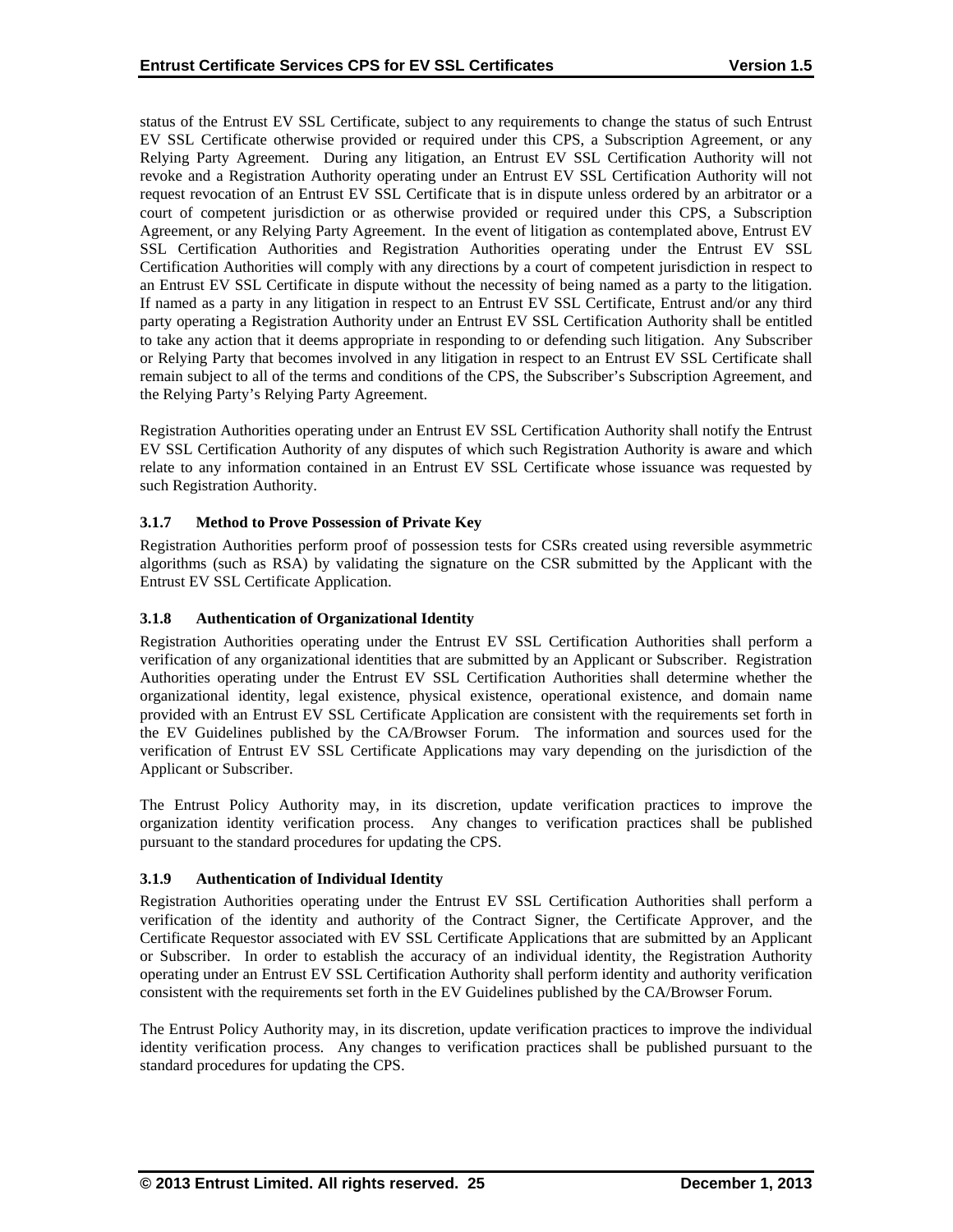# **3.1.10 Authentication of Individual Identity**

To ensure the accuracy of the information and to ensure that no misleading information is included in the certificate, each verification shall be validated by a verification manager before the information can be used to issue a certificate.

# **3.2 Routine Rekey**

Each Entrust EV SSL Certificate shall contain a Certificate expiration date. The reason for having an expiration date for a Certificate is to minimize the exposure of the Key Pair associated with the Certificate. For this reason, when processing a new Entrust EV SSL Certificate Application, Entrust recommends that a new Key Pair be generated and that the new Public Key of this Key Pair be submitted with the Applicant's Entrust EV SSL Certificate Application. If a Subscriber wishes to continue to use an Entrust EV SSL Certificate beyond the expiry date for the current Entrust EV SSL Certificate, the Subscriber must obtain a new Entrust EV SSL Certificate and replace the Entrust EV SSL Certificate that is about to expire. Subscribers submitting a new Entrust EV SSL Certificate Application will be required to complete the initial application process, as described in §4.1. The Registration Authority will perform verification of the information submitted with the EV SSL Certificate Application as described in §3.1.8 and §3.1.9 only if verification has not been performed for that Subscriber within the previous 1-year period. The Subscriber may request a replacement certificate using an existing key pair.

The Registration Authority that processed the Subscriber's Entrust EV SSL Certificate Application shall make a commercially reasonable effort to notify Subscribers of the pending expiration of their Entrust EV SSL Certificate by sending an email to the technical contact listed in the corresponding Entrust EV SSL Certificate Application. Upon expiration of an Entrust EV SSL Certificate, the Subscriber shall immediately cease using such Entrust EV SSL Certificate and shall remove such Entrust EV SSL Certificate from any devices and/or software in which it has been installed.

# **3.3 Rekey After Revocation**

Entrust EV SSL Certification Authorities and Registration Authorities operating under Entrust EV SSL Certification Authorities do not renew Entrust EV SSL Certificates that have been revoked. If a Subscriber wishes to use an Entrust EV SSL Certificate after revocation, the Subscriber must apply for a new Entrust EV SSL Certificate and replace the Entrust EV SSL Certificate that has been revoked. In order to obtain another Entrust EV SSL Certificate, the Subscriber shall be required to complete the initial application process, as described in §4.1. Upon revocation of an Entrust EV SSL Certificate, the Subscriber shall immediately cease using such Entrust EV SSL Certificate and shall remove such Entrust EV SSL Certificate from any devices and/or software in which it has been installed.

#### **3.4 Revocation Request**

A Subscriber may request revocation of their Entrust EV SSL Certificate at any time provided that the Subscriber can validate to the Registration Authority that processed the Subscriber's Entrust EV SSL Certificate Application that the Subscriber is the organization to whom the Entrust EV SSL Certificate was issued. The Registration Authority shall authenticate a request from a Subscriber for revocation of their Entrust EV SSL Certificate by requiring the pass phrase submitted by the Subscriber with the Entrust EV SSL Certificate Application and/or some subset of the information provided by the Subscriber with the Entrust EV SSL Certificate Application. Upon receipt and confirmation of such information, the Registration Authority shall then process the revocation request as stipulated in §4.4.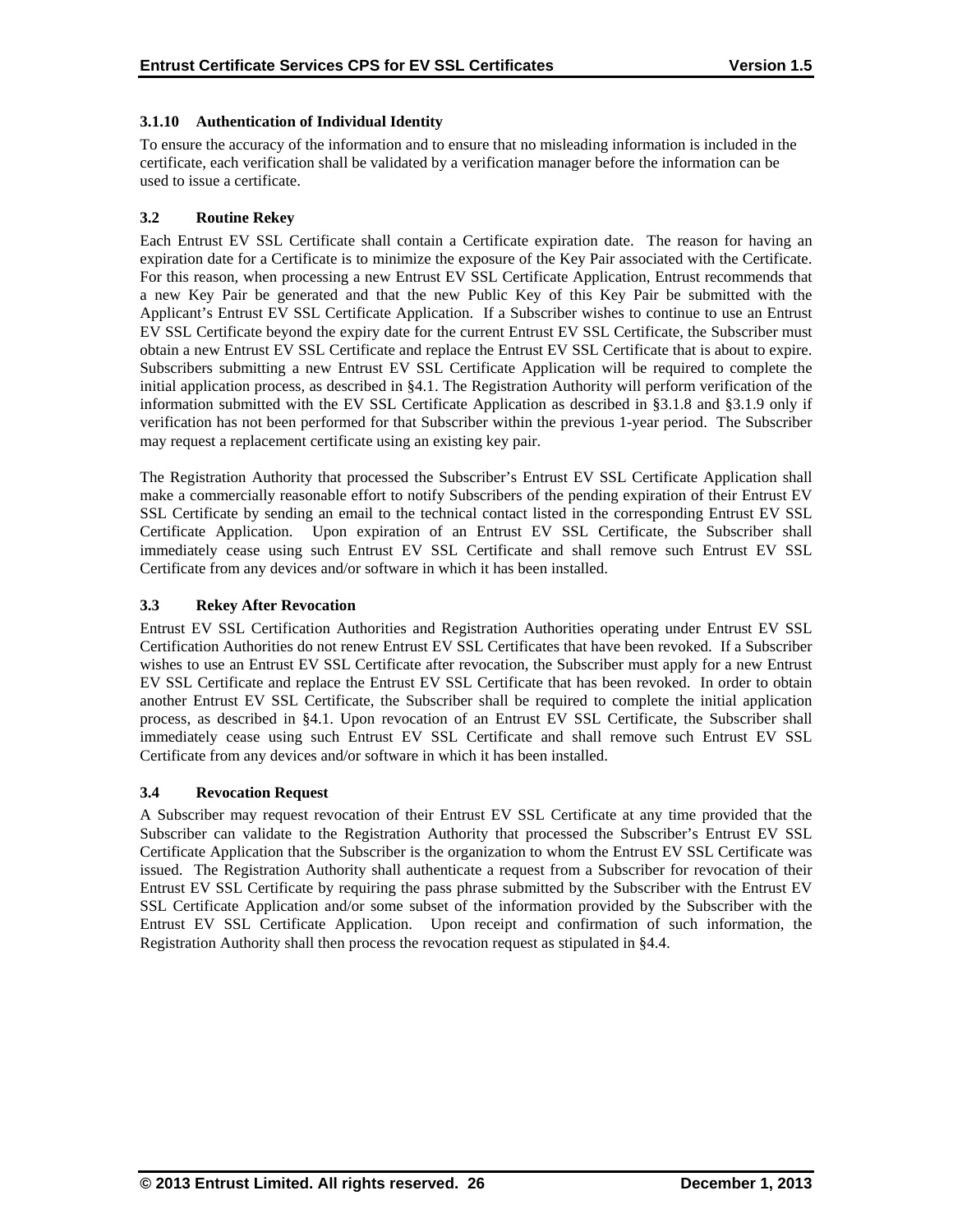# **4 Operational Requirements**

#### **4.1 Certificate Application**

To obtain an Entrust EV SSL Certificate, an Applicant must:

- (i) generate a secure and cryptographically sound Key Pair,
- (ii) agree to all of the terms and conditions of the CPS and the Subscription Agreement, and
- (iii) complete and submit an Entrust EV SSL Certificate Application, providing all information requested by an Entrust-operated Registration Authority or by an independent third-party Registration Authority under an Entrust EV SSL Certification Authority (a "Registration Authority") without any errors, misrepresentation, or omissions.

The following Applicant roles (refer to the EV Guidelines for a definition of each role) are required for the issuance of an EV SSL Certificate:

**Certificate Requester** – The EV Certificate Request MUST be signed and submitted by an authorized Certificate Requester.

**Certificate Approver** – The EV Certificate Request MUST be reviewed and approved by an authorized Certificate Approver.

**Contract Signer** – A Subscription Agreement applicable to the requested EV Certificate MUST be signed by an authorized Contract Signer.

One person MAY be authorized by the Applicant to fill one, two, or all three of these roles. An Applicant MAY also authorize more than one person to fill each of these roles.

Upon an Applicant's completion of the Entrust EV SSL Certificate Application and acceptance of the terms and conditions of this CPS and the Subscription Agreement, a Entrust-operated Registration Authority or an independent third-party Registration Authority operating under an Entrust EV SSL Certification Authority shall follow the procedures described in Sections 3.1.8 and 3.1.9 to perform verification of the information contained in the Entrust EV SSL Certificate Application. If the verification performed by a Registration Authority is successful, the Registration Authority may, in its sole discretion, request the issuance to the Applicant of an Entrust EV SSL Certificate from an Entrust EV SSL Certification Authority. If a Registration Authority refuses to request the issuance of an Entrust EV SSL Certificate, the Registration Authority shall (i) use commercially reasonable efforts to notify the Applicant by email of any reasons for refusal, and (ii) promptly refund any amounts that have been paid in connection with the Entrust EV SSL Certificate Application.

In the event of successful verification of an Entrust EV SSL Certificate Application, the Registration Authority shall submit a request to an Entrust EV SSL Certification Authority for the issuance of an Entrust EV SSL Certificate and shall notify the Applicant by email once an Entrust EV SSL Certificate has been issued by the Entrust EV SSL Certification Authority. The Applicant will be provided with a URL that can be used to retrieve the Entrust EV SSL Certificate.

# **4.2 Certificate Issuance**

Upon receipt of a request from a Registration Authority operating under an Entrust EV SSL Certification Authority, the Entrust EV SSL Certification Authority assigns a person who is not responsible for the collection of information to review all of the information and documentation assembled in support of the EV SSL Certificate Application and look for discrepancies or other details requiring further explanation. Upon successful completion of this Final Cross-Correlation and Due Diligence step, the Entrust EV SSL Certification Authority may generate and digitally sign an Entrust EV SSL Certificate in accordance with the Certificate profile described in §7.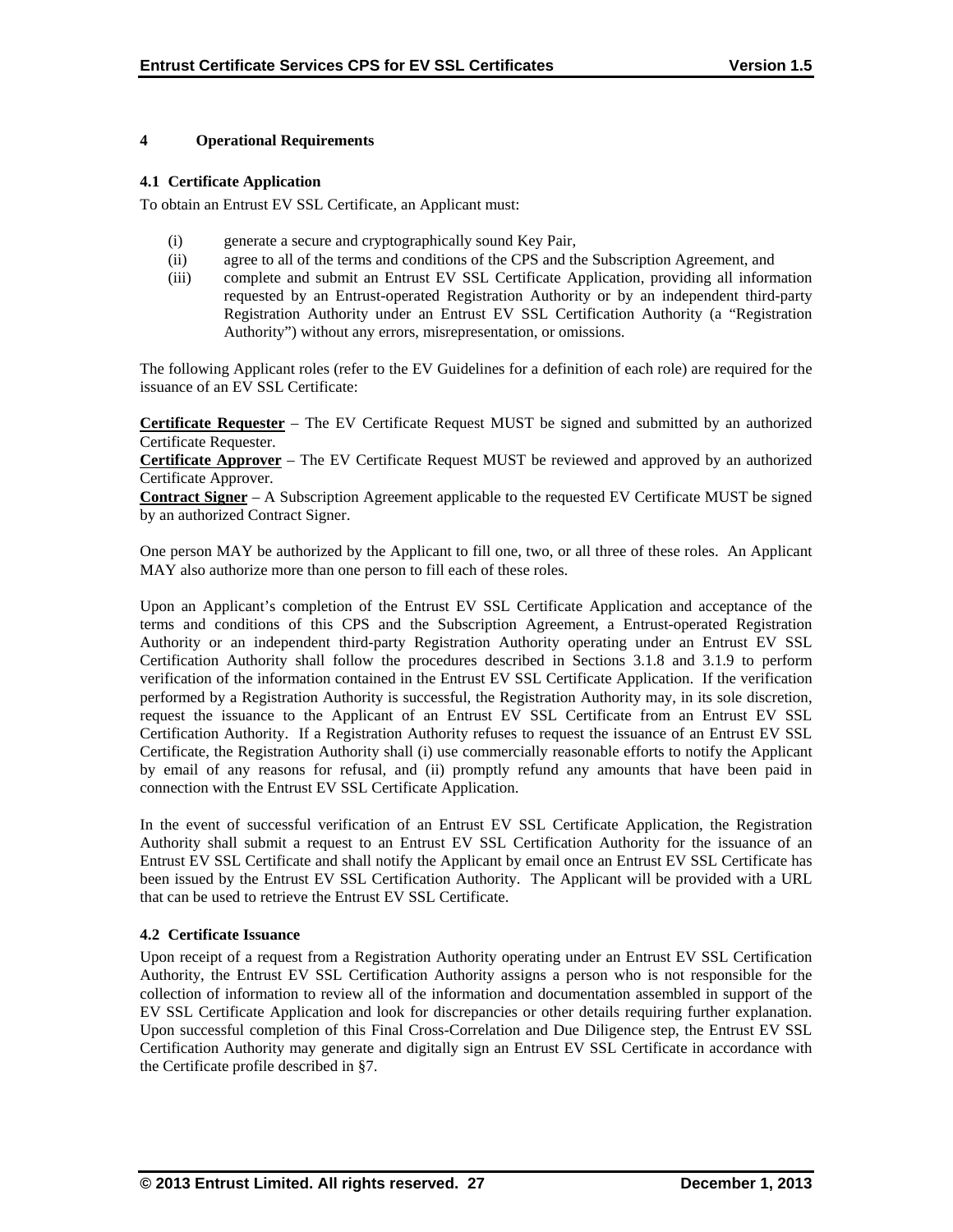Upon issuance of an Entrust EV SSL Certificate, neither Entrust nor any independent third-party Registration Authority operating under an Entrust EV SSL Certification Authority, nor any Resellers or Co-marketers, or any subcontractors, distributors, agents, suppliers, employees, or directors of any of the foregoing shall have any obligation to perform any ongoing monitoring, investigation, or verification of the information provided in an Entrust EV SSL Certificate Application.

# **4.2.1 Circumstances for Certificate Renewal**

In accordance with the Subscription Agreement, Entrust Certification Authorities or Registration Authorities will provide a certificate lifecycle monitoring service which will support certificate renewal.

# **4.2.2 Who May Request Renewal**

Subscribers or Subscriber agents may request renewal of Entrust Certificates.

# **4.2.3 Processing Certificate Renewal Requests**

Entrust Certification Authorities or Registration Authorities will process certificate renewal requests with validated verification data. Verification data which was validated within the last twelve months may be used.

Entrust Certificates may be reissued using the previously accepted Public Key, if the Public Key meets the key size requirements of §6.1.5.

#### **4.2.4 Notification of New Certificate Issuance to Subscriber**

Entrust Certification Authorities or Registration Authorities will provide Entrust Certificate renewal notification to the Subscriber or Subscriber agents through an Internet link or by email.

Subscribers or Subscriber agents may request that email renewal notices are not sent for their expiring Entrust Certificates.

#### **4.2.5 Conduct Constituting Acceptance of a Renewal Certificate**

No stipulation.

#### **4.2.6 Publication of the Renewal Certificate by the CA**

Entrust Certification Authorities or Registration Authorities will provide the Subscriber with an Entrust Certificate through an Internet link.

#### **4.2.7 Notification of Certificate Issuance by the CA to Other Entities**

No stipulation.

#### **4.3 Certificate Acceptance**

Once an Entrust EV SSL Certificate has been generated and placed in an Entrust Repository, the Registration Authority that requested the issuance of the Entrust EV SSL Certificate shall use commercially reasonable efforts to notify the Applicant by email that the Applicant's Entrust EV SSL Certificate is available. The email will contain a URL for use by the Applicant to retrieve the Entrust EV SSL Certificate.

#### **4.4 Certificate Suspension and Revocation**

An Entrust EV SSL Certification Authority shall revoke an Entrust EV SSL Certificate after receiving a valid revocation request from a Registration Authority operating under such Entrust EV SSL Certification Authority. A Registration Authority operating under an Entrust EV SSL Certification Authority shall be entitled to request and may request that an Entrust EV SSL Certification Authority revoke an Entrust EV SSL Certificate after such Registration Authority receives a valid revocation request from the Subscriber for such Entrust EV SSL Certificate. A Registration Authority operating under an Entrust EV SSL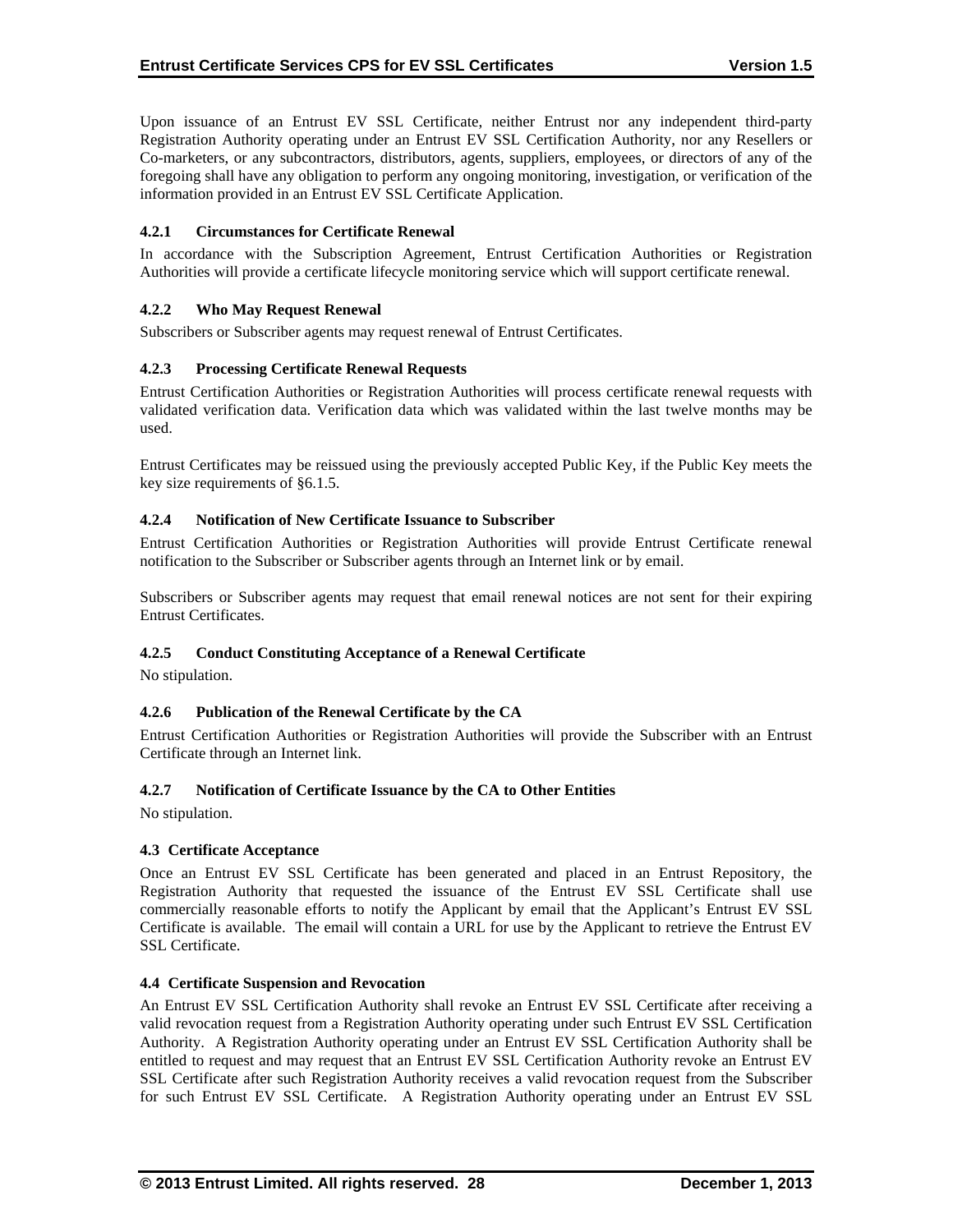Certification Authority shall be entitled to request and shall request that an Entrust EV SSL Certification Authority revoke an Entrust EV SSL Certificate if such Registration Authority becomes aware of the occurrence of any event that would require a Subscriber to cease to use such Entrust EV SSL Certificate. Entrust EV SSL Certification Authorities do not allow the suspension of Entrust EV SSL Certificates.

# **4.4.1 Circumstances for Revocation**

An Entrust EV SSL Certification Authority shall be entitled to revoke and may revoke, and a Registration Authority operating under an Entrust EV SSL Certification Authority shall be entitled to request revocation of and shall request revocation of, a Subscriber's Entrust EV SSL Certificate if such Entrust EV SSL Certification Authority or Registration Authority has knowledge of or a reasonable basis for believing that of any of the following events have occurred:

- (i) Compromise of such Entrust EV SSL Certification Authority's Private Key or Compromise of a superior Certification Authority's Private Key;
- (ii) breach by the Subscriber of any of the terms of the CPS or the Subscriber's Subscription Agreement;
- (iii) any change in the information contained in an Entrust EV SSL Certificate issued to a Subscriber;
- (iv) non-payment of any Entrust EV SSL Certificate fees or service fees;
- (v) a determination that an Entrust EV SSL Certificate was not issued in accordance with the requirements of the CPS or the Subscriber's Subscription Agreement;
- (vi) the Entrust EV SSL Certification Authority receives notice or otherwise becomes aware that a court or arbitrator has revoked a Subscriber's right to use the domain name listed in the EV SSL Certificate, or that the Subscriber has failed to renew its domain name;
- (vii) the Entrust EV SSL Certification Authority receives notice or otherwise becomes aware that a Subscriber has been added as a denied party or prohibited person to a blacklist, or is operating from a prohibited destination under the laws of the Entrust EV SSL Certification Authority's jurisdiction of operation as described in §2.4;
- (viii) the Entrust EV SSL Certification Authority ceases operations for any reason or the Entrust EV SSL Certification Authority's right to issue EV SSL Certificates expires or is revoked or terminated and the Entrust EV SSL Certification Authority has not arranged for another EV SSL Certification Authority to provide revocation support for the EV SSL Certificates; or
- (ix) any other reason that may be reasonably expected to affect the integrity, security, or trustworthiness of an Entrust EV SSL Certificate or an Entrust EV SSL Certification Authority.

A Subscriber shall request revocation of their Entrust EV SSL Certificate if the Subscriber has a suspicion or knowledge of or a reasonable basis for believing that of any of the following events have occurred:

- (i) Compromise of the Subscriber's Private Key;
- (ii) knowledge that the original EV SSL Certificate request was not authorized and such authorization will not be retroactively granted;
- (iii) change in the information contained in the Subscriber's Entrust EV SSL Certificate;
- (iv) change in circumstances that cause the information contained in Subscriber's Entrust EV SSL Certificate to become inaccurate, incomplete, or misleading.

Such revocation request shall be submitted by the Subscriber to the Registration Authority that processed the Subscriber's Entrust EV SSL Certificate Application. If a Subscriber's Entrust EV SSL Certificate is revoked for any reason, the Registration Authority that processed the Subscriber's Entrust EV SSL Certificate Application shall make a commercially reasonable effort to notify such Subscriber by sending an email to the technical and security contacts listed in the Entrust EV SSL Certificate Application. Revocation of an Entrust EV SSL Certificate shall not affect any of the Subscriber's contractual obligations under this CPS, the Subscriber's Subscription Agreement, or any Relying Party Agreements.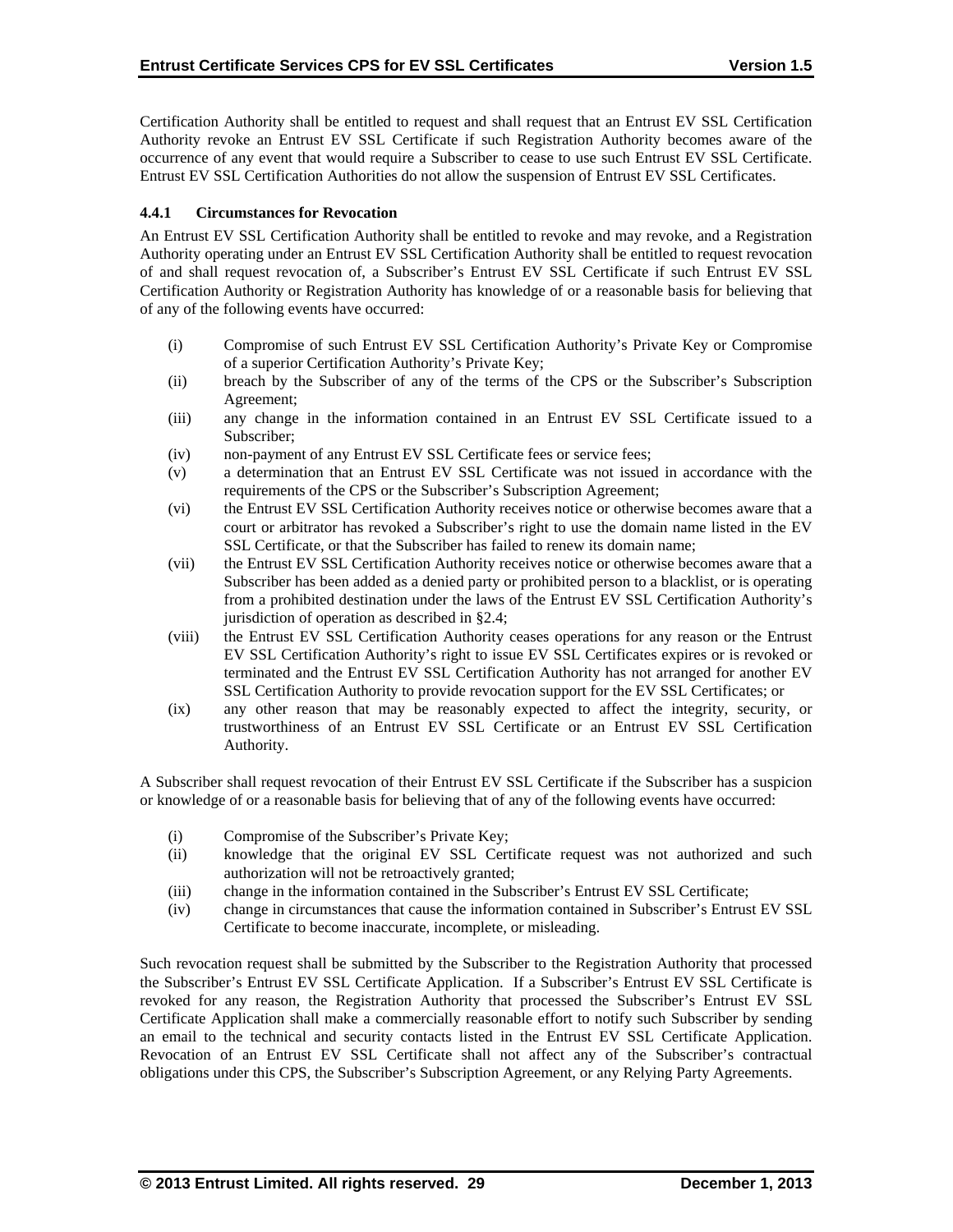# **4.4.2 Who Can Request Revocation**

A Subscriber may request revocation of their Entrust EV SSL Certificate at any time for any reason. If a Subscriber requests revocation of their Entrust EV SSL Certificate, the Subscriber must be able to validate themselves as set forth in §3.4 to the Registration Authority that processed the Subscriber's Entrust EV SSL Certificate Application. The Entrust EV SSL Certification Authorities shall not be required to revoke and the Registration Authorities operating under the Entrust EV SSL Certification Authorities shall not be required to request revocation of an Entrust EV SSL Certificate until a Subscriber can properly validate themselves as set forth in §3.4 and §4.4.3.

Subscribers, Relying Parties, Application Software Vendors, and other third parties may report complaints or suspected Private Key compromise, EV SSL Certificate misuse, or other types of fraud, compromise, misuse or inappropriate conduct related to Entrust EV SSL Certificates by completing the form at https://www.entrust.net/ev/misuse.cfm.

An Entrust EV SSL Certification Authority shall be entitled to revoke and shall revoke, and a Registration Authority operating under an Entrust EV SSL Certification Authority shall be entitled to request revocation of and shall request revocation of, a Subscriber's Entrust EV SSL Certificate at any time for any of the reasons set forth in §4.4.1.

# **4.4.3 Procedure for Revocation Request**

A Registration Authority operating under an Entrust EV SSL Certification Authority shall authenticate a request by a Subscriber for revocation of their Entrust EV SSL Certificate by requiring (i) some subset of the information provided by the Subscriber with the Subscriber's Entrust EV SSL Certificate Application, or (ii) the pass phrase submitted by the Subscriber with the Subscriber's Entrust EV SSL Certificate Application or verification by a contact at the Subscriber. Upon receipt and confirmation of such information, the Registration Authority shall send a revocation request to the Entrust EV SSL Certification Authority that issued such Entrust EV SSL Certificate. The Entrust EV SSL Certification Authority shall make all reasonable efforts to post the serial number of the revoked Entrust EV SSL Certificate to a CRL in an Entrust Repository within two (2) business days of receiving such revocation request.

For Entrust EV SSL Certificate problems reported through the form at https://www.entrust.net/ev/misuse.cfm, an Entrust EV SSL Certification Authority should begin an investigation within twenty-four hours and decide whether revocation or other appropriate action is warranted on a least the following criteria:

- (i) The nature of the alleged problem;
- (ii) The number of certificate problem reports received about a particular EV SSL Certificate or website;
- (iii) The identity of the complainants (for example, complaints from a law enforcement official that a Web site is engaged in illegal activities carry more weight than a complaint from a consumer alleging that they didn't receive the goods they ordered); and
- (iv) Relevant legislation.

For Certificate revocation that is not initiated by the Subscriber, the Registration Authority that requested revocation of the Subscriber's Entrust EV SSL Certificate shall make a commercially reasonable effort to notify the Subscriber by sending an email to the technical and security contacts specified in the Subscriber's Entrust EV SSL Certificate Application.

# **4.4.4 Revocation Request Grace Period**

In the case of Private Key Compromise, or suspected Private Key Compromise, a Subscriber shall request revocation of the corresponding Entrust EV SSL Certificate immediately upon detection of the Compromise or suspected Compromise. Revocation requests for other required reasons shall be made as soon as reasonably practicable.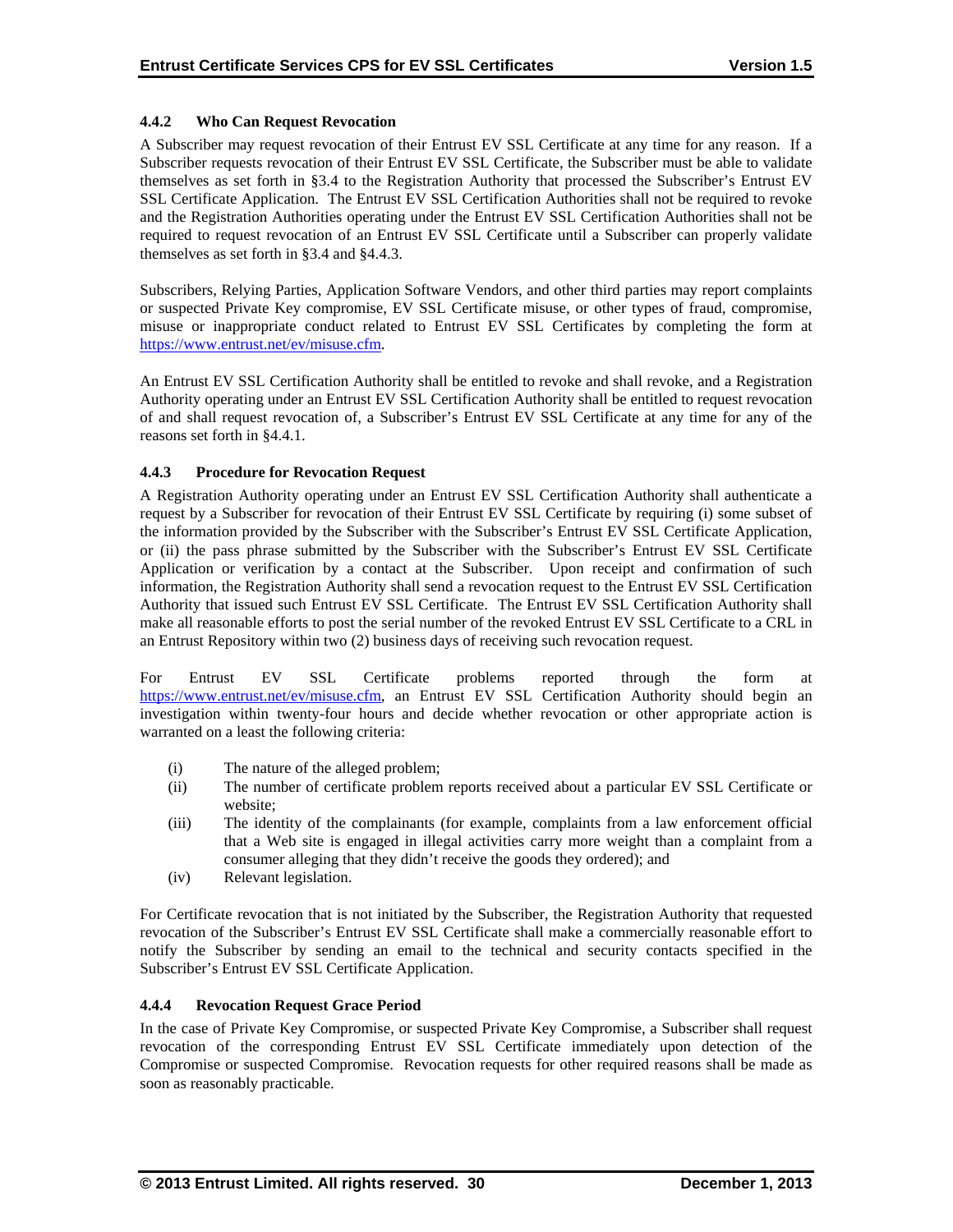# **4.4.5 Circumstances for Suspension**

Entrust EV SSL Certification Authorities do not suspend Entrust EV SSL Certificates.

## **4.4.6 Who Can Request Suspension**

Entrust EV SSL Certification Authorities do not suspend Entrust EV SSL Certificates.

## **4.4.7 Procedure for Suspension Request**

Entrust EV SSL Certification Authorities do not suspend Entrust EV SSL Certificates.

## **4.4.8 Limits on Suspension Period**

Entrust EV SSL Certification Authorities do not suspend Entrust EV SSL Certificates.

# **4.4.9 CRL Issuance Frequency**

Entrust Certification Authorities shall issue CRLs as follows:

- (i) CRLs for Entrust Certificates issued to subordinate CAs shall be issued at least once every twelve months or with 24 hours after revoking a subordinate CA. The next CRL update shall not be more than twelve months from the last update.
- (ii) CRLs for Entrust Certificates issued to end entities shall be issued at least once every seven days.

# **4.4.10 CRL Checking Requirements**

A Relying Party shall check whether the Entrust EV SSL Certificate that the Relying Party wishes to rely on has been revoked. A Relying Party shall check the Certificate Revocation Lists maintained in the appropriate Repository or perform an on-line revocation status check using OCSP to determine whether the Entrust EV SSL Certificate that the Relying Party wishes to rely on has been revoked. In no event shall Entrust or any independent third-party Registration Authorities operating under an Entrust EV SSL Certification Authority, or any Resellers or Co-marketers, or any subcontractors, distributors, agents, suppliers, employees, or directors of any of the foregoing be liable for any damages whatsoever due to (i) the failure of a Relying Party to check for revocation or expiration of an Entrust EV SSL Certificate, or (ii) any reliance by a Relying Party on an Entrust EV SSL Certificate that has been revoked or that has expired.

#### **4.4.11 On-line Revocation/Status Checking Availability**

On-line revocation/status checking of certificates is available on a continuous basis by CRL or On-line Certificate Status Protocol (OCSP).

Entrust Certification Authorities shall sign and make available OCSP as follows:

- (i) OCSP responses for Entrust Certificates issued to subordinate CAs shall be issued at least once every twelve months or with 24 hours after revoking a subordinate CA.
- (ii) OCSP responses for Entrust Certificates issued to end entities shall be issued at least once every four days. OCSP responses will have a maximum expiration time of ten days.

The on-line location of the CRL and the OCSP response are included in the Entrust EV SSL Certificate to support software applications that perform automatic certificate status checking. A Relying Party can also be check certificate revocation status directly with the Repository at www.entrust.net.

#### **4.4.12 On-line Revocation Checking Requirements**

Refer to §4.4.10.

## **4.4.13 Other Forms of Revocation Advertisements Available**

No stipulation.

# **4.4.14 Checking Requirements For Other Forms of Revocation Advertisements**

No stipulation.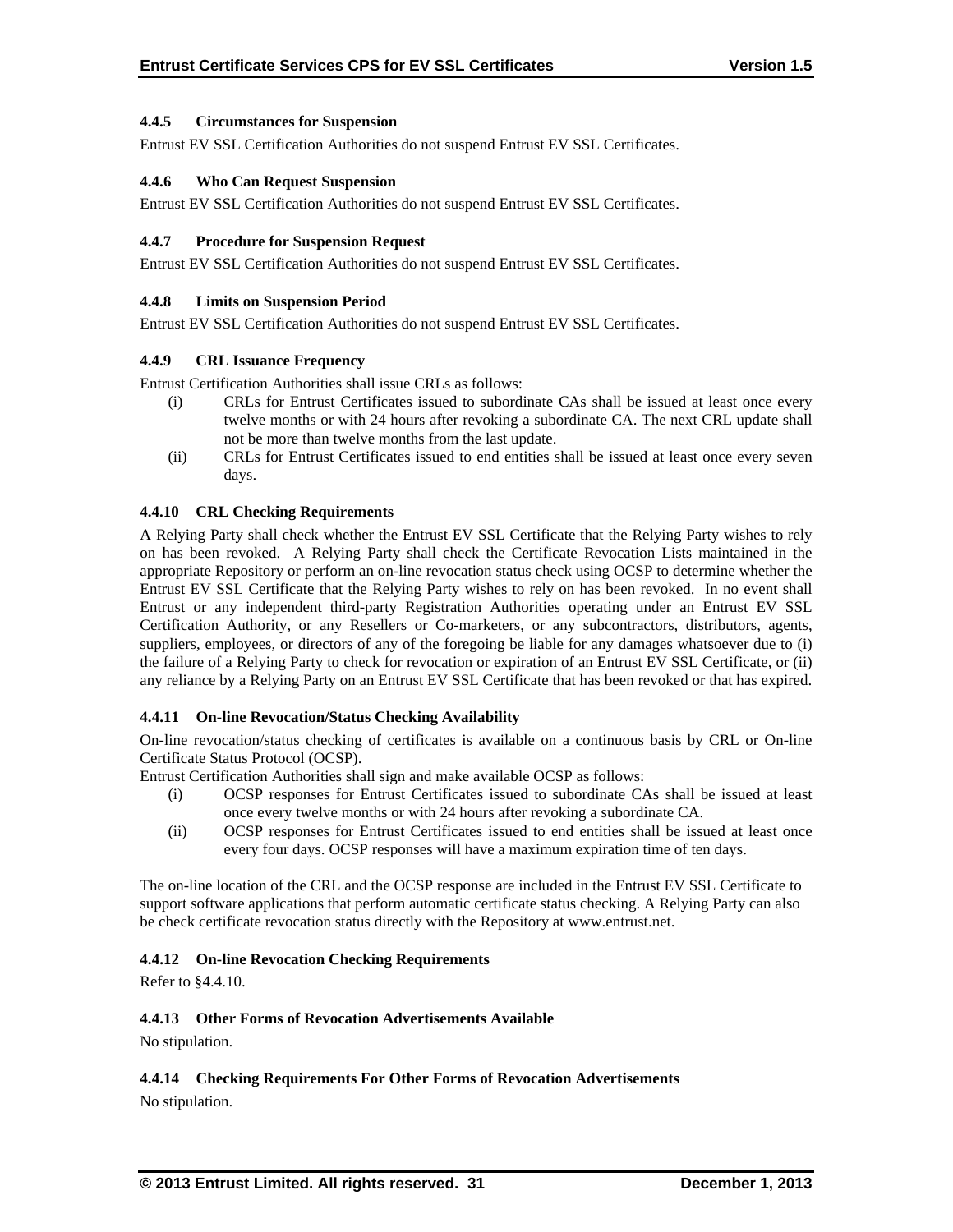# **4.4.15 Special Requirements Re Key Compromise**

If a Subscriber suspects or knows that the Private Key corresponding to the Public Key contained in the Subscriber's Entrust EV SSL Certificate has been Compromised, the Subscriber shall immediately notify the Registration Authority that processed the Subscriber's Entrust EV SSL Certificate Application, using the procedures set forth in §4.4.3, of such suspected or actual Compromise. The Subscriber shall immediately stop using such Entrust EV SSL Certificate and shall remove such Entrust EV SSL Certificate from any devices and/or software in which such Entrust EV SSL Certificate has been installed. The Subscriber shall be responsible for investigating the circumstances of such Compromise or suspected Compromise and for notifying any Relying Parties that may have been affected by such Compromise or suspected Compromise.

# **4.5 Security Audit Procedures**

Significant security events in the Entrust EV SSL Certification Authorities are automatically time-stamped and recorded as audit logs in audit trail files. The audit trail files are processed (reviewed for policy violations or other significant events) on a regular basis. Authentication codes are used in conjunction with the audit trail files to protect against modification of audit logs. Audit trail files are archived periodically. All files including the latest audit trail file are moved to backup media and stored in a secure archive facility.

The Entrust EV SSL Certification Authorities and all Registration Authorities operating under an Entrust EV SSL Certification Authority record in detail every action taken to process an EV SSL Certificate Request and to issue an EV SSL Certificate, including all information generated or received in connection with an EV SSL Certificate Request, and every action taken to process the Request, including time, date, and personnel involved in the action.

The foregoing record requirements include, but are not limited to, an obligation to record the following events:

- (i) Entrust EV SSL Certification Authority key lifecycle management events, including:
	- a. Key generation, backup, storage, recovery, archival, and destruction; and
		- b. Cryptographic device lifecycle management events.
- (ii) Entrust EV SSL Certification Authority and Subscriber EV SSL Certificate lifecycle management events, including:
	- a. EV SSL Certificate Requests, renewal and re-key requests, and revocation;
	- b. All verification activities required by this CPS;
	- c. Date, time, phone number used, persons spoken to, and end results of verification telephone calls;
	- d. Acceptance and rejection of EV SSL Certificate Requests;
	- e. Issuance of EV SSL Certificates; and
	- f. Generation of Certificate Revocation Lists (CRLs) and OCSP messages.
- (iii) Security events, including:
	- a. Successful and unsuccessful PKI system access attempts;
	- b. PKI and security system actions performed;
	- c. Security profile changes;
	- d. System crashes, hardware failures, and other anomalies;
	- e. Firewall and router activities; and
	- f. Entries to and exits from the Entrust EV SSL Certification Authority facility.
- (iv) Log entries include the following elements:
	- a. Date and time of entry;
	- b. Identity of the person making the journal entry; and
	- c. Description of entry.

The time for the Entrust Certification Authorities computer systems is synchronized with the service provided by the National Research Council Canada.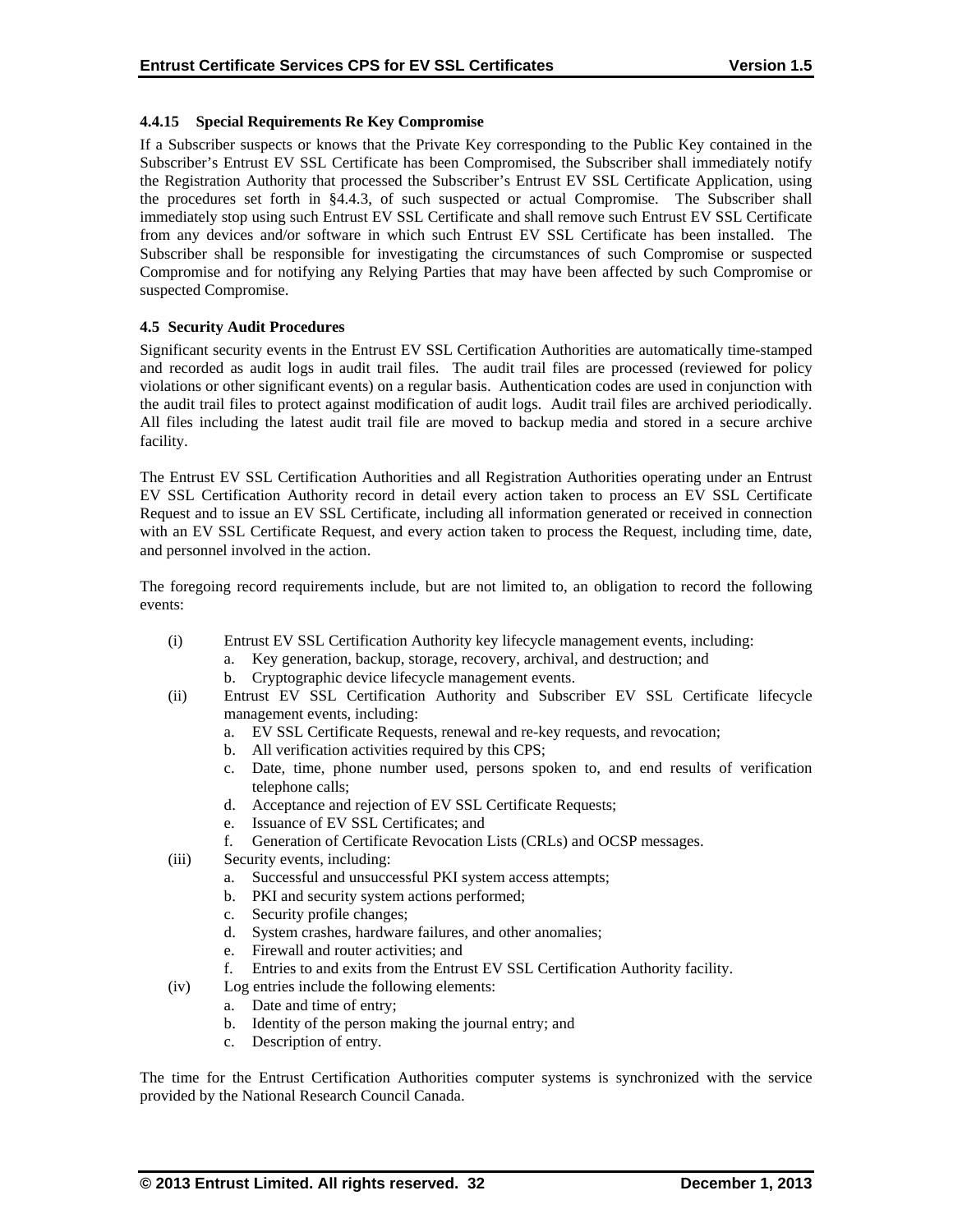# **4.6 Records Archival**

The audit trail files, databases and revocation information for Entrust EV SSL Certification Authorities are both archived. The archive of an Entrust EV SSL Certification Authorities' database and the archive of revocation information are retained for at least three (3) years. Archives of audit trail files are retained for at least seven (7) year(s) after any EV SSL Certificate based on that documentation ceases to be valid. The databases for Entrust EV SSL Certification Authorities are encrypted and protected by Entrust software master keys. The archive media is protected through storage in a restricted-access facility to which only Entrust-authorized personnel have access. Archive files are backed up as they are created. Originals are stored on-site and housed with an Entrust EV SSL Certification Authority system. Backup files are stored at a secure and separate geographic location.

# **4.7 Key Changeover**

Entrust EV SSL Certification Authorities' key pairs will be retired from service at the end of their respective lifetimes as defined in §6.3. New Certification Authorities with new key pairs will be created as required to support the continuation of Entrust EV SSL Certification Authority Services. Each Entrust EV SSL Certification Authority will continue to publish CRLs signed with the original key pair until all certificates issued using that original key pair have expired. The Certification Authority key changeover process will be performed such that it causes minimal disruption to Subscribers and Relying Parties.

#### **4.8 Compromise and Disaster Recovery**

Entrust EV SSL Certification Authorities have a disaster recovery plan to provide for timely recovery of services in the event of a system outage. The disaster recovery plan addresses the following:

- (i) the conditions for activating the plans;
- (ii) resumption procedures;
- (iii) a maintenance schedule for the plan;
- (iv) awareness and education requirements;
- (v) the responsibilities of the individuals;
- (vi) recovery point objective (RPO) of fifteen minutes;
- (vii) recovery time objective (RTO); of 24 hours for essential CA operations which include certificate issuance, certificate revocation, and issuance of certificate revocation status; and
- (viii) testing of recovery plans.

In order to mitigate the event of a disaster, Entrust has implemented the following:

- (ix) secure on-site and off-site storage of backup HSMs containing copies of all CA Private Keys
- (x) secure on-site and off-site storage of all requisite activation materials
- (xi) regular synchronization of critical data to the disaster recovery site
- (xii) regular incremental and daily backups of critical data within the primary site
- (xiii) weekly backup of critical data to secure off-site storage facility
- (xiv) secure off-site storage of disaster recovery plan and disaster recovery procedures
- (xv) environmental controls as described in §5.1
- (xvi) high availability architecture for critical systems

Entrust has implemented a secure disaster recovery facility that is greater than 250 km from the primary secure CA facilities.

Entrust requires rigorous security controls to maintain the integrity of Entrust EV SSL Certification Authorities. The Compromise of the Private Key used by an Entrust EV SSL Certification Authority is viewed by Entrust as being very unlikely; however, Entrust has policies and procedures that will be employed in the event of such a Compromise. At a minimum, all Subscribers shall be informed as soon as practicable of such a Compromise and information shall be posted in the Entrust Repository.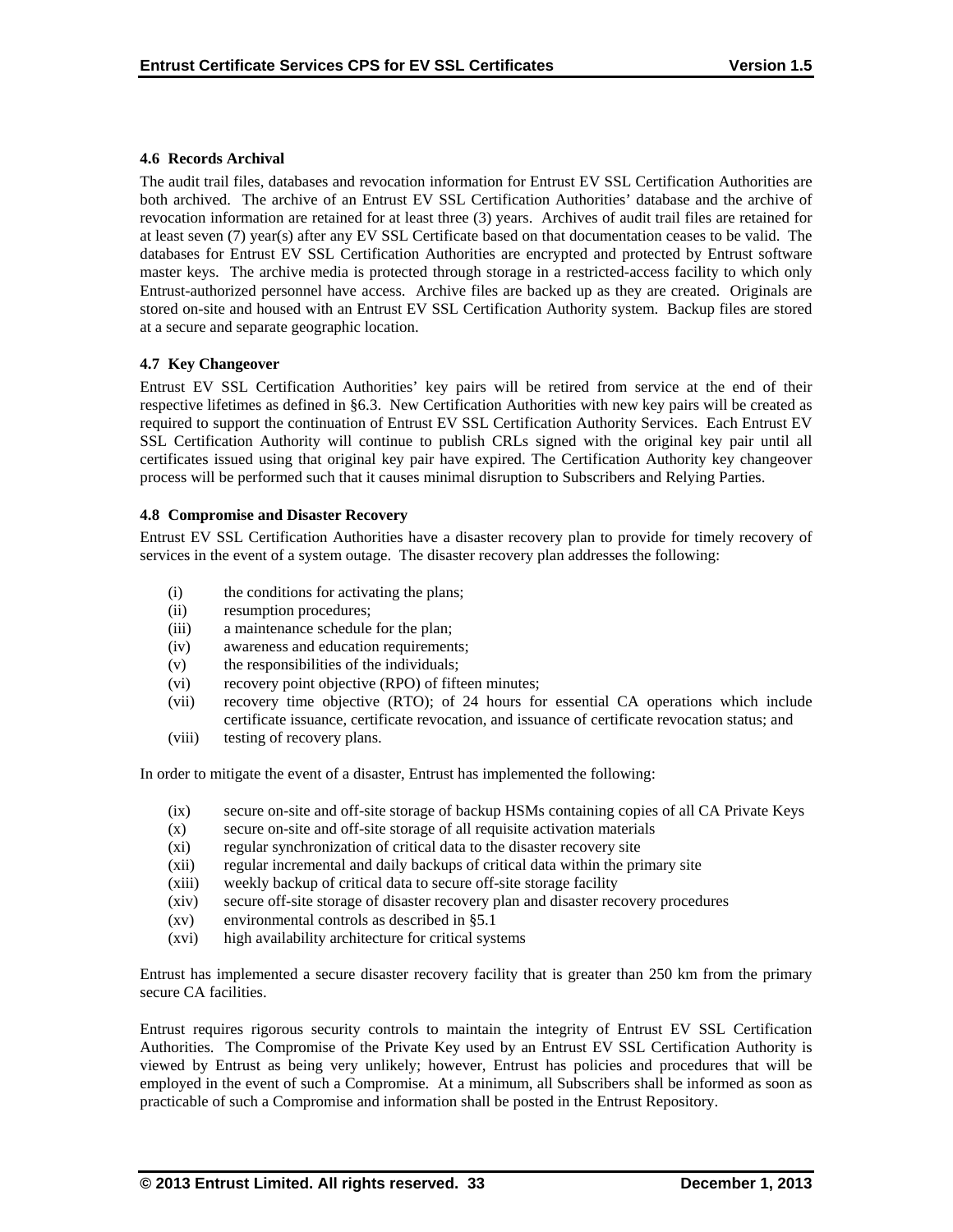# **4.9 CA Termination**

In the event that an Entrust EV SSL Certification Authority ceases operation, all Entrust EV SSL Certificates issued by such Entrust EV SSL Certification Authority shall be revoked and the CRL life-time will be set to a period that meets any Entrust obligations.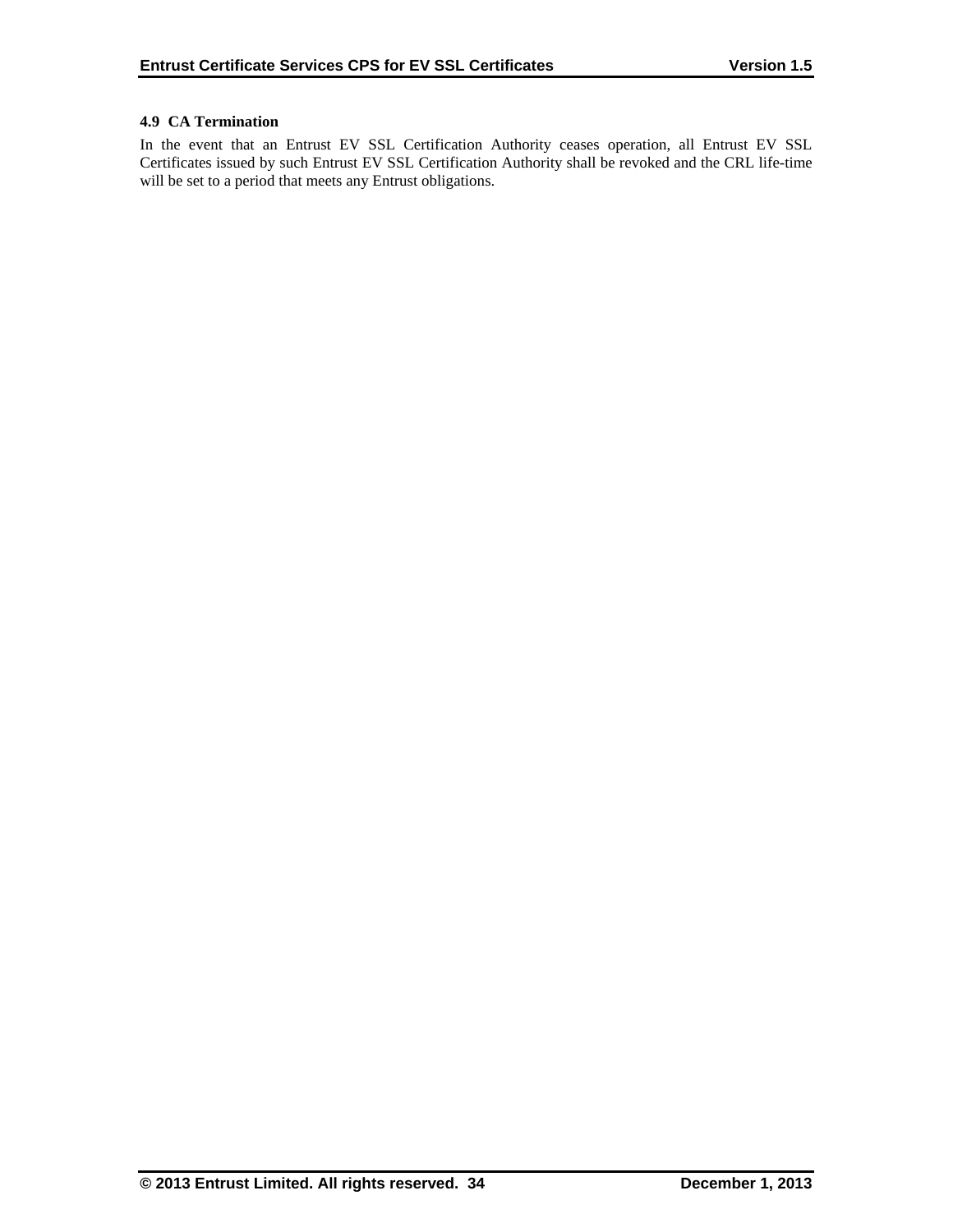# **5 Physical, Procedural, and Personnel Security Controls**

# **5.1 Physical Controls**

# **5.1.1 Site Location and Construction**

The computing facilities that host the Entrust Certificate Authority services are located within the Entrust Ottawa, Canada facility. The CA equipment is located in a Security zone that is physically separated from Entrust's other systems so that only authorized CA personnel can access it. The Security zone is constructed slab-to-slab with drywall and wire mesh. The Security zone is protected by electronic control access systems, alarmed doors and is monitored via a 24x7 recorded security camera and motion detector system.

# **5.1.2 Physical Access**

The room containing the Entrust Authority software is designated a two (2) person zone, and controls are used to prevent a person from being in the room alone. Alarm systems are used to notify security personnel of any violation of the rules for access to an Entrust EV SSL Certificate Authority.

# **5.1.3 Power and Air Conditioning**

The Security zone is equipped with:

- Filtered, conditioned, power connected to an appropriately sized UPS and generator;
- Heating, ventilation, and air conditioning appropriate for a commercial data processing facility; and
- Emergency lighting.

The environmental controls conform to local standards and are appropriately secured to prevent unauthorized access and/or tampering with the equipment. Temperature control alarms and alerts are activated upon detection of threatening temperature conditions.

#### **5.1.4 Water Exposures**

No liquid, gas, exhaust, etc. pipes traverse the controlled space other than those directly required for the area's HVAC system and for the pre-action fire suppression system. Water pipes for the pre-action fire suppression system are only filled on the activation of multiple fire alarms.

#### **5.1.5 Fire Prevention and Protection**

The Entrust facility is fully wired for fire detection, alarm and suppression. Routine, frequent inspections of all systems are made to assure adequate operation.

#### **5.1.6 Media Storage**

All media is stored away from sources of heat and from obvious sources of water or other obvious hazards. Electromagnetic media (e.g. tapes) are stored away from obvious sources of strong magnetic fields. Archived material is stored in a room separate from the CA equipment until it is transferred to the archive storage facility.

#### **5.1.7 Waste Disposal**

Waste is removed or destroyed in accordance with industry best practice. Media used to store sensitive data is destroyed, such that the information is unrecoverable, prior to disposal.

# **5.1.8 Off-site Backup**

As stipulated in §4.6.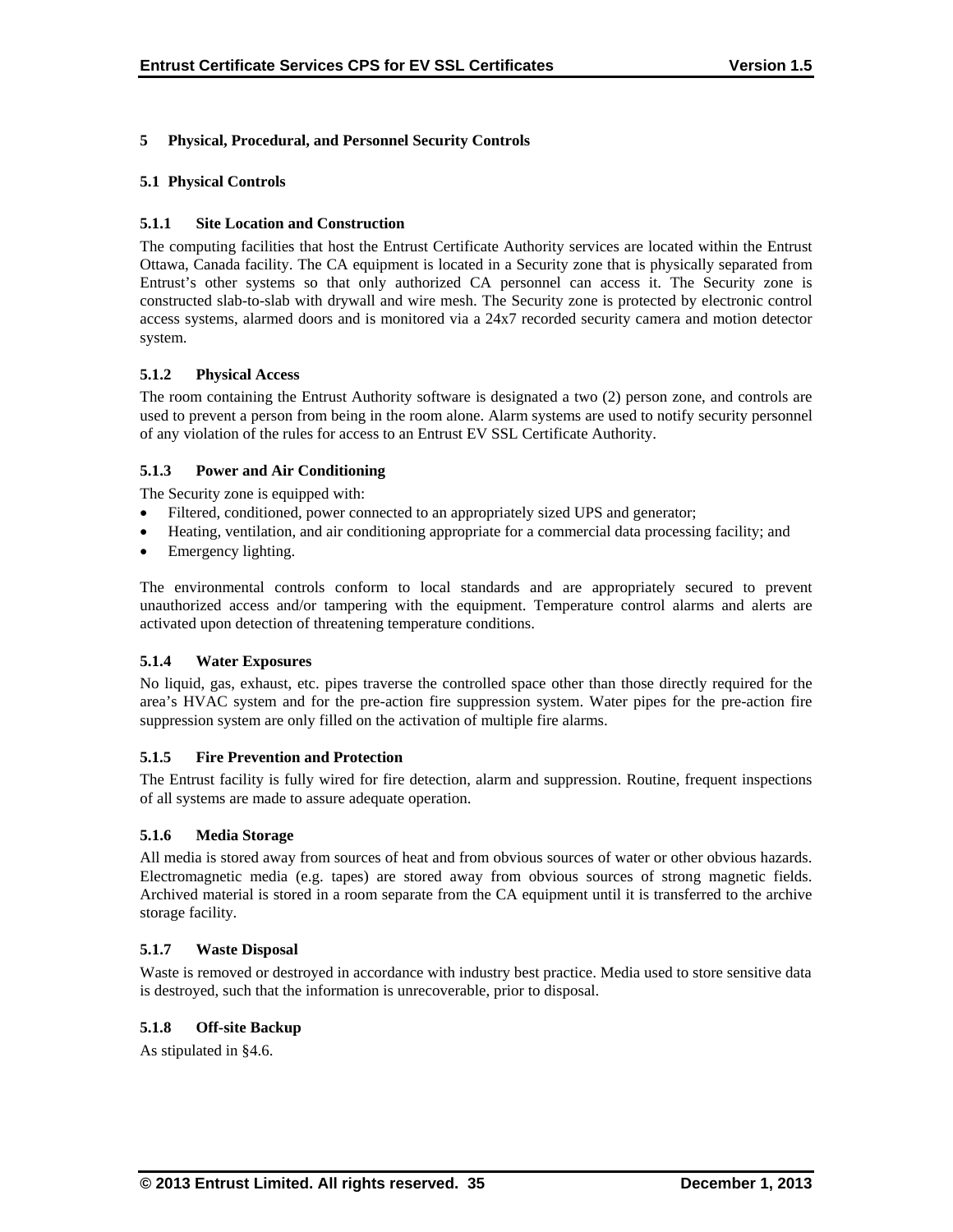# **5.2 Procedural Controls**

An Entrust EV SSL Certification Authority has a number of trusted roles for sensitive operations of the Entrust EV SSL Certification Authority software. To gain access to the Entrust/Authority software used in an Entrust EV SSL Certification Authority, operational personnel must undergo background investigations. Entrust EV SSL Certification Authority operations related to adding administrative personnel or changing Certification Authority policy settings require more than one (1) person to perform the operation.

# **5.3 Personnel Controls**

Operational personnel for an Entrust EV SSL Certification Authority will not be assigned other responsibilities that conflict with their operational responsibilities for the Entrust EV SSL Certification Authority. The privileges assigned to operational personnel for an Entrust EV SSL Certification Authority will be limited to the minimum required to carry out their assigned duties.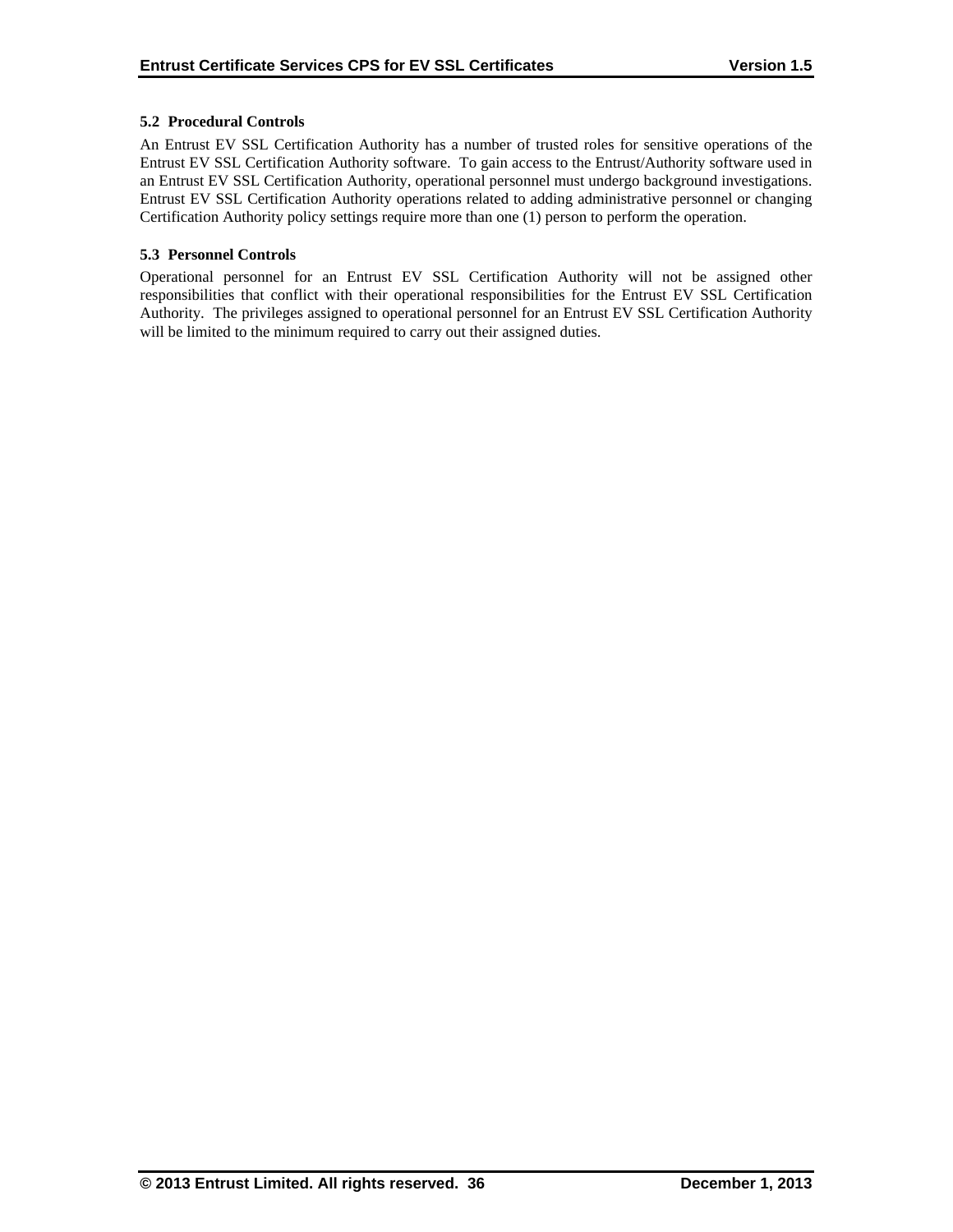# **6 Technical Security Controls**

## **6.1 Key Pair Generation and Installation**

## **6.1.1 Key Pair Generation**

The signing Key Pair for an Entrust EV SSL Certification Authority is created during the initial startup of the Entrust Master Control application and is protected by the master key for such Entrust EV SSL Certification Authority.

The Applicant or Subscriber is required to generate a new, secure, and cryptographically sound Key Pair to be used in association with the Subscriber's Entrust Certificate or Applicant's Entrust Certificate Application.

#### Entrust Certification Authority Administrators

Keys Pairs for Entrust Certification Authority administrators must be generated and protected on a cryptographic module that is compliant to at least FIPS 140-1 Level 2 certification standards. The cryptographic modules are prepared using the software provided by the module vendor. The cryptographic modules are personalized for the administrator by giving the card an identity and a password known by the administrator. The Key Pair is generated by creating the administrator as a user in the Certification Authority and performing an enrollment process which is authenticated with the administrator's module password.

# **6.1.2 Private Key Delivery to Entity**

Not applicable.

## **6.1.3 Public Key Delivery to Certificate Issuer**

The Public Key to be included in an Entrust EV SSL Certificate is delivered to Entrust EV SSL Certification Authorities in a Certificate Signing Request (CSR) as part of the Entrust EV SSL Certificate Application process.

#### **6.1.4 CA Public Key Delivery to Users**

The Public-Key Certificate for Entrust EV SSL Certification Authorities is cross certified by the Entrust Root Certification Authority. The self-signed Public-Key Certificate for the Entrust Root Certification Authority is pre-installed in common World Wide Web browser and web server software by the applicable software manufacturers. The Public Key Certificate for cross certified issuing Certification Authorities is provided to the Subscriber with the Subscriber certificate.

Public Key Certificates for Entrust Certification Authorities are also available for download from the Repository.

#### **6.1.5 Key Sizes**

Entrust Certification Authorities, the minimum key size shall be no less than 2048 bit RSA or shall be elliptic curve cryptography (ECC) NIST P-256 or P-384.

Entrust EV SSL Certificate key sizes will be a minimum of RSA 1024 bits for certificates issued on or before 31 December 2010, after which the minimum key size will be RSA 2048 bits. Entrust EV SSL Certificates issued with RSA 1024 bits must expire on or before 31 December 2010. The ECC keys supported are NIST P-256 and P-384.

# **6.1.6 Public-Key Parameters Generation**

No stipulation.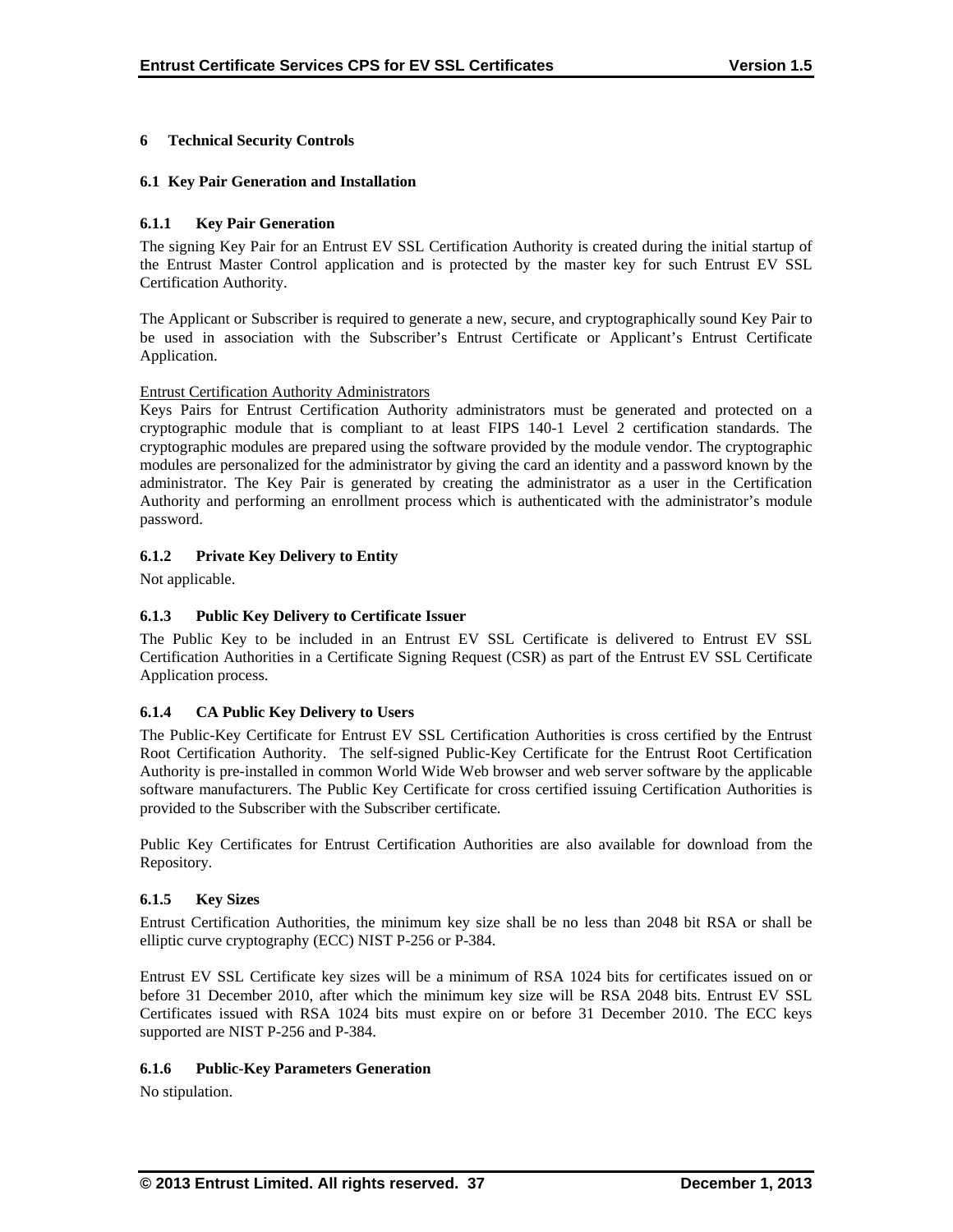# **6.1.7 Parameter Quality Checking**

No stipulation.

# **6.1.8 Hardware/Software Key Generation**

Certification Authority Key Pairs must be generated on a cryptographic module that meets or exceeds the requirements as defined in §6.8.

## Root Certification Authority

Certificate issuance by the Root Certification Authority shall require an individual authorized by the CA (i.e. the CA system operator, system officer, or PKI administrator) to deliberately issue a direct command in order for the Root Certification Authority to perform a certificate signing operation.

Root Certification Authority Private Keys must not be used to sign Certificates except in the following cases:

- (i) Self-signed Certificates to represent the Root CA itself;
- (ii) Certificates for Subordinate CAs and Cross Certificates;
- (iii) Certificates for infrastructure purposes (e.g. administrative role certificates, internal CA operational device certificates, and OCSP Response verification Certificates); and
- (iv) Certificates issued solely for the purpose of testing products with Certificates issued by a Root CA.

# **6.1.9 Key Usage Purposes**

Entrust EV SSL Certificates issued by an Entrust EV SSL Certification Authority contain the keyUsage and the extendkeyUsage Certificate extensions restricting the purpose for which an Entrust EV SSL Certificate can be used. Subscribers and Relying Parties shall only use Entrust EV SSL Certificates in compliance with this CPS and applicable laws.

# **6.2 Private Key Protection**

#### **6.2.1 Standards for Cryptographic Module**

Entrust Certification Authorities Private Keys must be stored and protected on cryptographic modules that meet or exceed the requirements as defined in §6.8. Private Keys on cryptographic modules are held in secure facilities under two-person control. RA Private Keys must be stored and protected on cryptographic modules that meet or exceed the requirements defined in §6.8.

#### **6.2.2 Private Key Multi-Person Control**

A minimum of two person control shall be established on any Entrust CA Private Key for all purposes including activation and backup, and may be implemented as a combination of technical and procedural controls. Persons involved in management and use of the Entrust CA Private Keys shall be designated as authorized by the CA for this purpose. The names of the parties used for two-person control shall be maintained on a controlled list.

#### **6.2.3 Private Key Escrow**

Entrust does not escrow the Entrust Certification Authorities' Private Keys.

# **6.2.4 Private Key Backup**

Entrust CA Private Keys shall be backed up under the two-person control used to create the original version of the Private Keys. All copies of the Entrust CA Private Key shall be securely protected.

Subscribers are responsible for protecting the Private Key associated with the Public Key in the Subscriber's Entrust Certificate.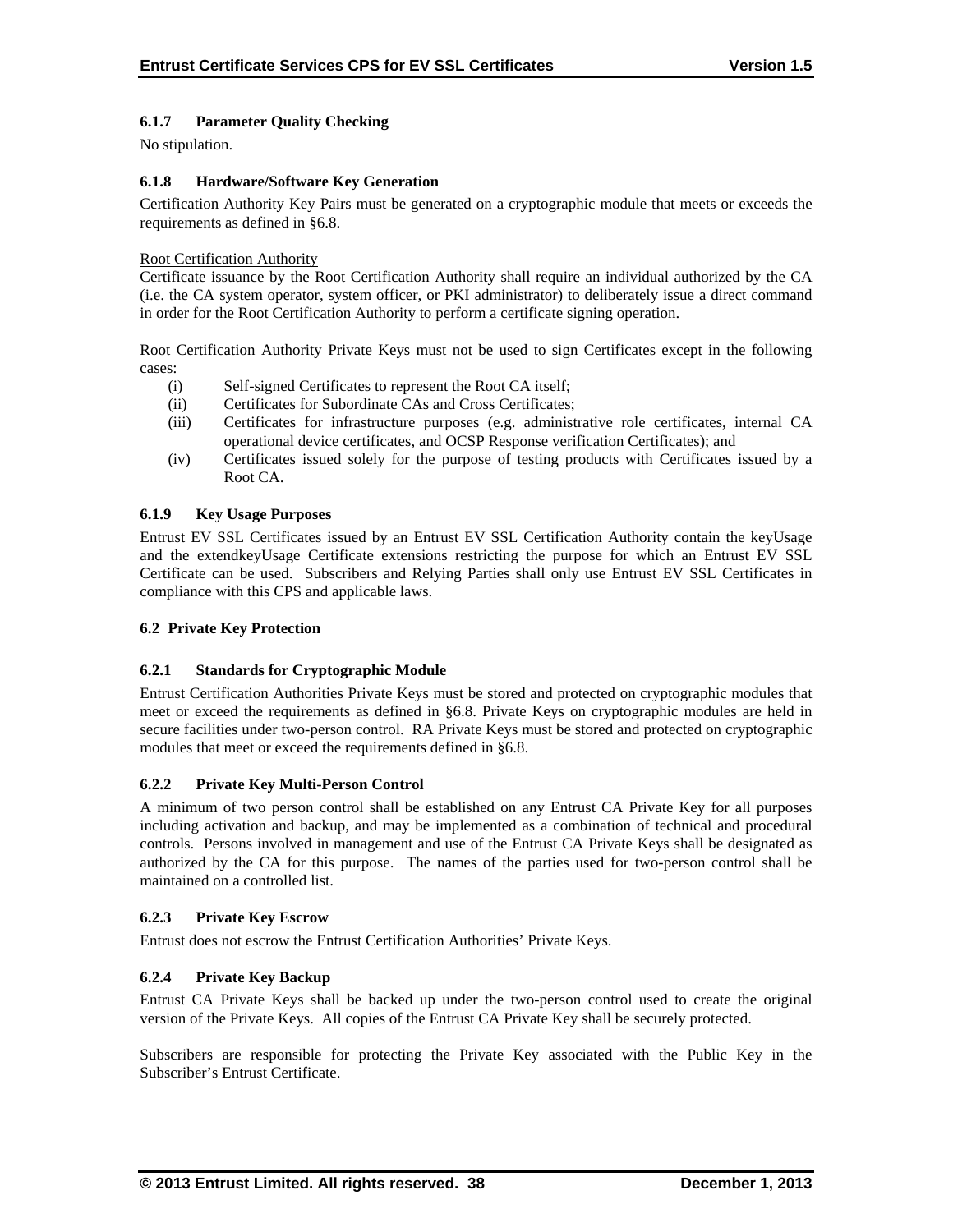# **6.2.5 Private Key Archival**

Upon retirement of an Entrust CA, the Private Keys will be archived securely using hardware cryptographic modules that meet the requirements §6.8. The Key Pairs shall not be used unless the CA has been removed from retirement or the keys are required temporarily to validate historical data. Private Keys required for temporary purposes shall be removed from archive for a short period of time.

The archived Entrust CA Private Keys will be reviewed on an annual basis. After the minimum period of 5 years, the Entrust CA Private Keys may be destroyed according to the requirements in §6.2.10. The Entrust CA Private Keys must not be destroyed if they are still required for business or legal purposes.

# **6.2.6 Private Key Entry into Cryptographic Module**

Entrust CA Private Keys shall be generated by and secured in a cryptographic module. In the event that a Private Key is to be transported from one cryptographic module to another, the Private Key must be migrated using the secure methodology supported by the cryptographic module.

# **6.2.7 Private Key Storage on Cryptographic Module**

Private Keys are stored on a cryptographic module are secured in accordance with the requirements specified in FIPS 140.

# **6.2.8 Method of Activating Private Keys**

Entrust CA Private Keys shall be activated under two-person control using the methodology provided with the cryptographic module.

Subscriber Private Keys shall be activated by the Subscriber to meet the requirements of the security software used for their applications. Subscribers shall protect their Private Keys corresponding to the requirements in §2.1.3.

#### **6.2.9 Private Key Deactivation Methods**

Entrust CA Private Keys shall be deactivated when the CA is not required for active use. Deactivation of the Private Keys shall be done in accordance with the methodology provided with the cryptographic module.

#### Entrust Certification Authority Administrators

The administrator's identity is deactivated in the Entrust CA and the administrator's certificate is revoked.

#### **6.2.10 Private Signature Key Destruction Method**

Entrust CA Private Keys destruction will be two-person controlled and may be accomplished by executing a "zeroize" command or by destruction of the cryptographic module. Destruction of Entrust CA Private Keys must be authorized by the Entrust Policy Authority.

If the Entrust CA is removing a cryptographic module from service, then all Private Keys must be removed from the module. If the Entrust CA cryptographic module is intended to provide tamper-evident characteristics is removed from service, then the device will be destroyed.

#### Entrust Certification Authority Administrators

The administrator's private is destroyed by reinitializing the cryptographic module.

#### **6.3 Other Aspects of Key Pair Management**

Entrust EV SSL Certificates contain a validity period of up to, but no more than, 27 months. The maximum validity for Entrust Certification Authorities' RSA 2048 bit Key Pairs 31 December 2030.

#### **6.4 Activation Data**

No stipulation.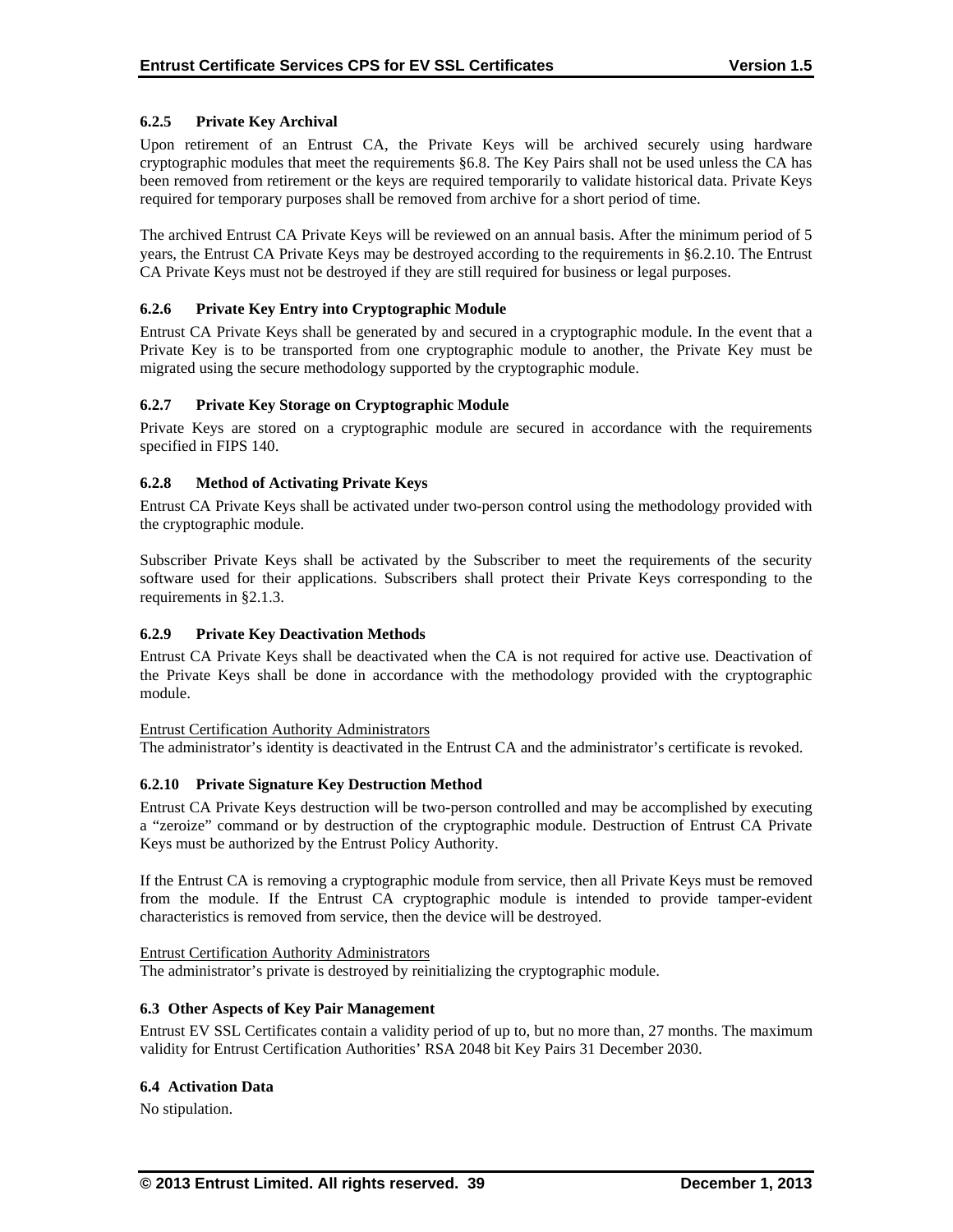# **6.5 Computer Security Controls**

The workstations on which the Entrust EV SSL Certification Authorities operate are physically secured as described in §5.1. The operating systems on the workstations on which the Entrust EV SSL Certification Authorities operate enforce identification and authentication of users. Access to Entrust/Authority software databases and audit trails is restricted as described in this CPS. All operational personnel that are authorized to have access to the Entrust EV SSL Certification Authorities are required to use hardware tokens in conjunction with a PIN to gain access to the physical room that contains the Entrust/Authority software being used for such Entrust EV SSL Certification Authorities.

# **6.6 Life Cycle Technical Controls**

# **6.6.1 System Development Controls**

The Entrust EV SSL Certification Authority makes use of Commercial Off The Shelf (COTS) products for the hardware, software, and network components. Systems developed by the Entrust EV SSL Certification Authority are deployed in accordance with Entrust software lifecycle development standards.

# **6.6.2 Security Management Controls**

The configuration of the Entrust EV SSL Certification Authority system as well as any modifications and upgrades are documented and controlled. Methods of detecting unauthorized modifications to the CA equipment and configuration are in place to ensure the integrity of the security software, firmware, and hardware for correct operation. A formal configuration management methodology is used for installation and ongoing maintenance of the CA system.

When first loaded, the CA software is verified as being that supplied from the vendor, with no modifications, and be the version intended for use.

# **6.6.3 Life Cycle Security Ratings**

No stipulation.

#### **6.7 Network Security Controls**

Remote access to Entrust EV SSL Certification Authority application via the Administration software interface is secured.

#### **6.8 Cryptographic Module Engineering Controls**

Certification Authority Key Pairs must be generated and protected on a cryptographic module that is compliant to at least FIPS 140-1 Level 3 certification standards.

#### Entrust Certification Authority Administrators

Key Pairs for Entrust Certification Authority administrators must be generated and protected on a cryptographic module that is compliant to at least FIPS 140-1 Level 2 certification standards.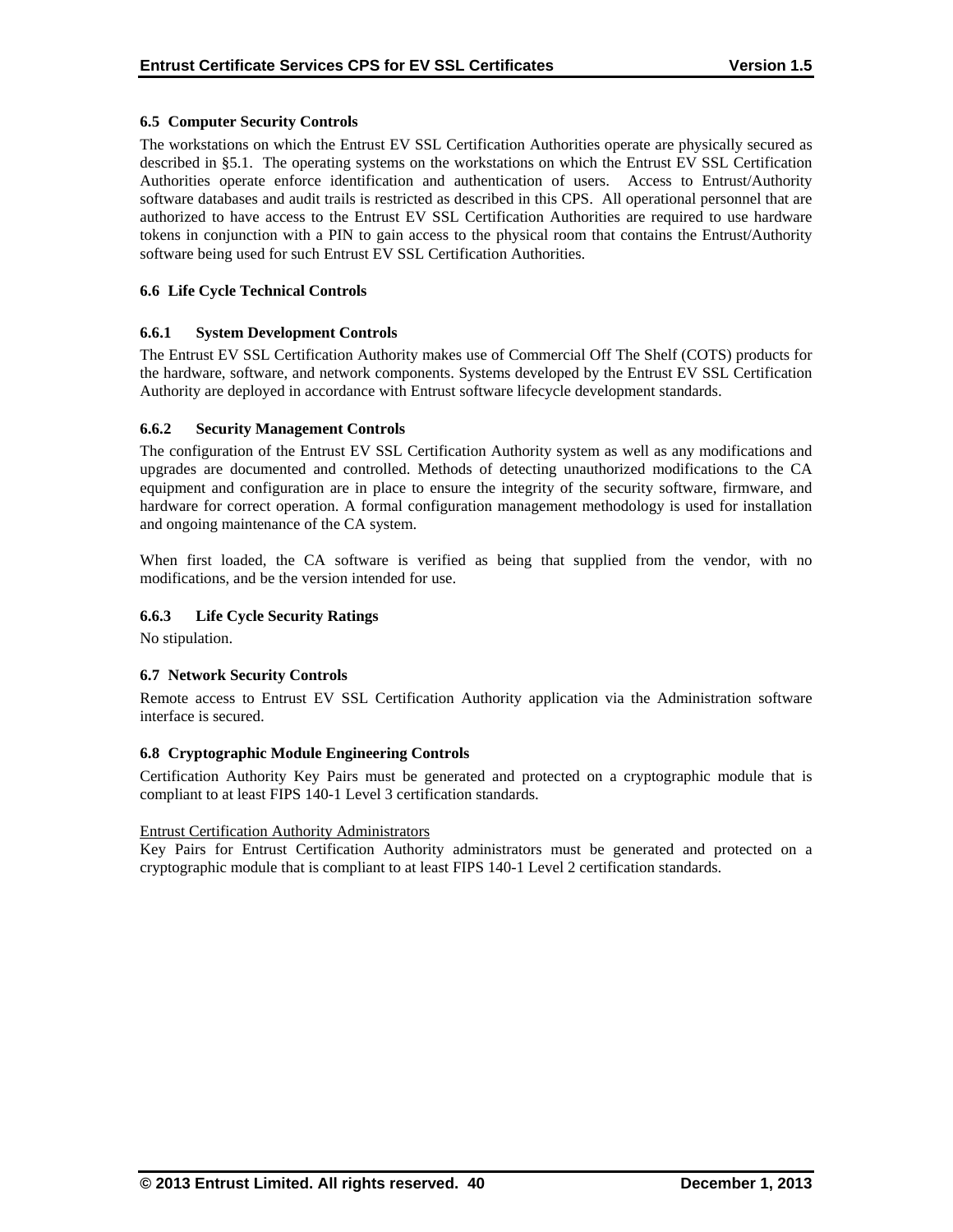# **7 Certificate and CRL Profiles**

The profile for the Entrust EV SSL Certificates and Certificate Revocation List (CRL) issued by an Entrust EV SSL Certification Authority conform to the specifications contained in the EV Guidelines published by the CA/Browser Forum, which themselves conform to IETF RFC 5280 Internet X.509 PKI Certificate and Certificate Revocation List (CRL) Profile.

# **7.1 Certificate Profile**

Entrust EV SSL Certification Authorities issue certificates in accordance with the X.509 version 3. Certificate profiles for Entrust Root CA certificate, Subordinate CA certificates, and end entity certificates are described in Appendix A and the sections below.

# **7.1.1 Version Number(s)**

All certificates issued by Entrust Certification Authorities are X.509 version 3 certificates.

# **7.1.2 Certificate Extensions**

Certificate extensions are as stipulated in EV Guidelines. See Appendix A.

# **7.1.3 Algorithm Object Identifiers**

Algorithm object identifiers are as specified in IETF RFC 3279 Algorithms and Identifiers for the Internet X.509 PKI Certificate and Certificate Revocation List (CRL) Profile. See Appendix A.

# **7.1.4 Name Forms**

Name forms are as stipulated in §3.1.1.

## **7.1.5 Name Constraints**

No stipulation.

# **7.1.6 Certificate Policy Object Identifier**

Certificate policy object identifiers (OIDs) are listed in §1.2 and in the Certificate Profile attached as Appendix A.

#### **7.1.7 Usage of Policy Constraints Extension**

No stipulation.

#### **7.1.8 Policy Qualifiers Syntax and Semantics**

Entrust includes the following policy qualifiers in all end entity certificates: CPSUri: http://www.entrust.net/rpa

#### **7.1.9 Processing Semantics for the Critical Certificate Policies Extension**

Certificate policies extension is marked Not Critical

# **7.2 CRL Profile**

The following fields of the X.509 version 2 CRL format are used by the Entrust EV SSL Certification Authorities:

- version: set to  $v2$
- signature: identifier of the algorithm used to sign the CRL
- issuer: the full Distinguished Name of the Certification Authority issuing the CRL
- this update: time of CRL issuance
- next update: time of next expected CRL update
- revoked certificates: list of revoked Certificate information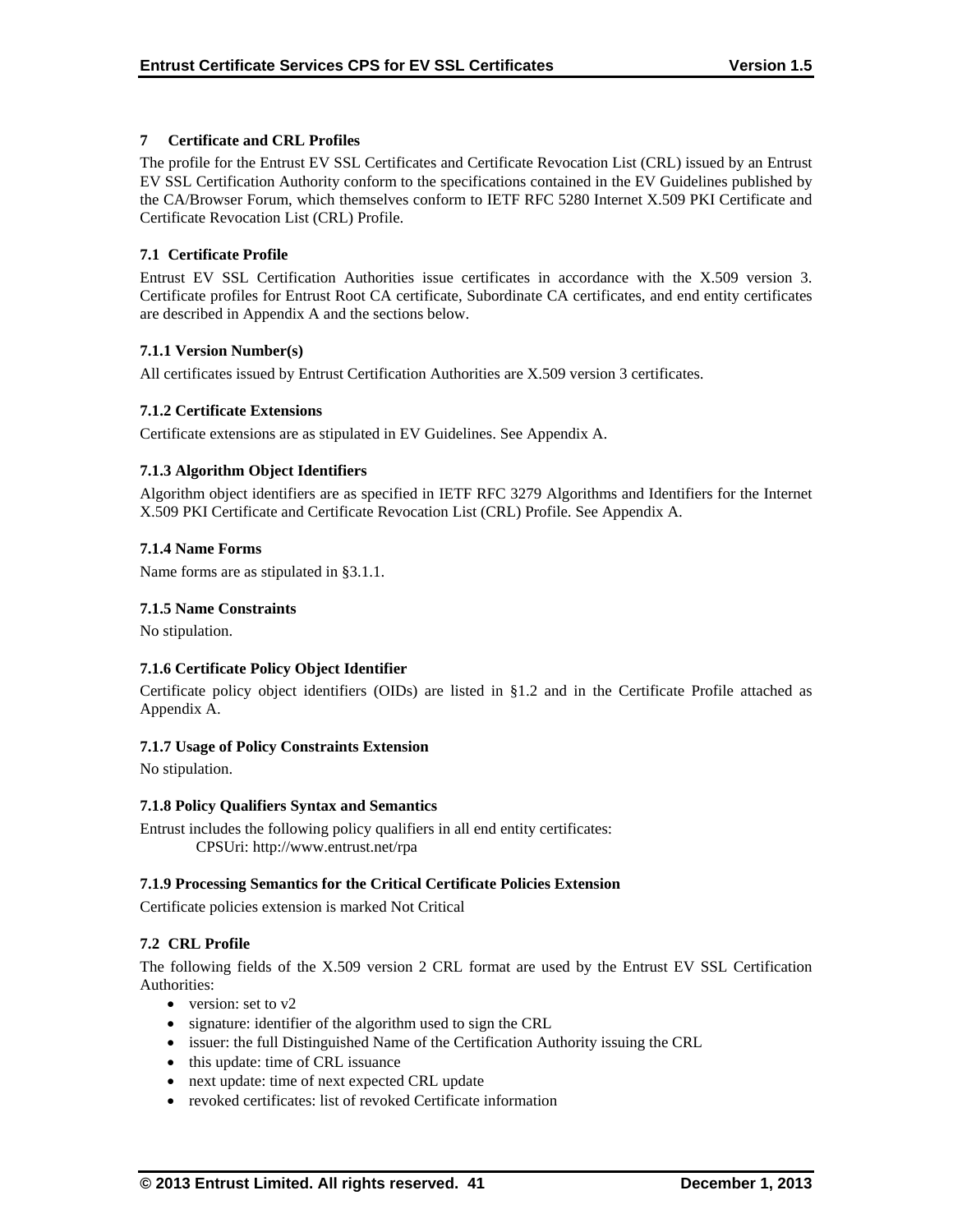# **7.3 OCSP Profile**

The profile for the Entrust EV SSL Online Certificate Status Protocol (OCSP) messages issued by an Entrust EV SSL Certification Authority conform to the specifications contained in the IETF RFC 2560 Internet X.509 PKI Online Certificate Status Protocol (OCSP) Profile.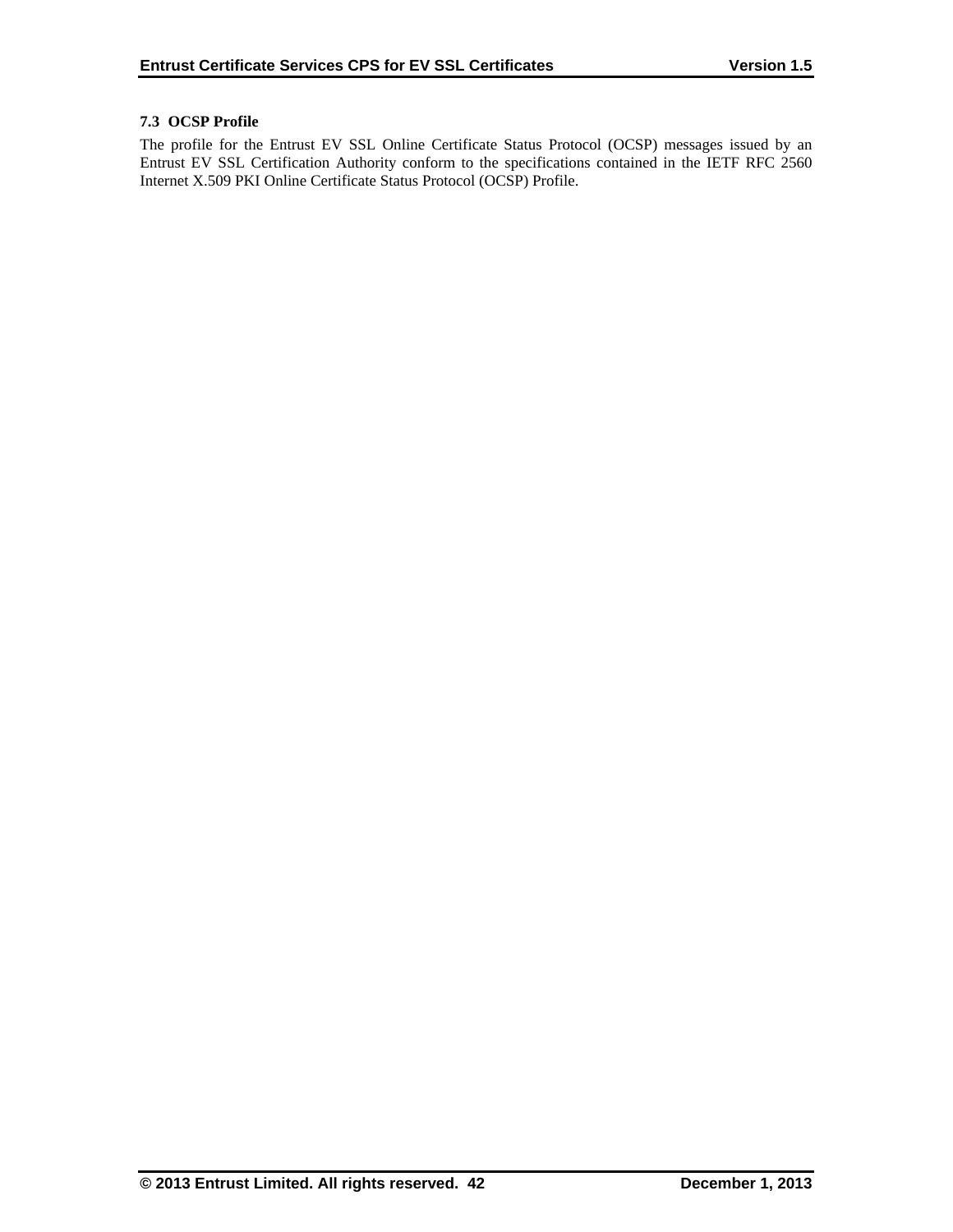# **8 Specification Administration**

## **8.1 Specification Change Procedures**

Entrust may, in its direction, modify the CPS and the terms and conditions contained herein from time to time. Entrust shall modify the CPS to stay concurrent with the latest version of the EV Guidelines and the Baseline Requirements.

Modifications to the CPS that, in the judgment of Entrust, will have little or no impact on Applicants, Subscribers, and Relying Parties, may be made with no change to the CPS version number and no notification to Applicants, Subscribers, and Relying Parties. Such changes shall become effective immediately upon publication in the Entrust Repository.

Modifications to the CPS that, in the judgment of Entrust may have a significant impact on Applicants, Subscribers, and Relying Parties, shall be published in the Entrust Repository and shall become effective fifteen (15) days after publication in the Entrust Repository unless Entrust withdraws such modified CPS prior to such effective date. In the event that Entrust makes a significant modification to CPS, the version number of the CPS shall be updated accordingly. Unless a Subscriber ceases to use, removes, and requests revocation of such Subscriber's Entrust EV SSL Certificate(s) prior to the date on which an updated version of the CPS becomes effective, such Subscriber shall be deemed to have consented to the terms and conditions of such updated version of the CPS and shall be bound by the terms and conditions of such updated version of the CPS.

# **8.2 Publication and Notification Policies**

Prior to major changes to this CPS, notification of the upcoming changes will be posted in the Entrust Repository.

# **8.3 CPS Approval Procedures**

This CPS and any subsequent changes shall be approved by the Entrust Policy Authority.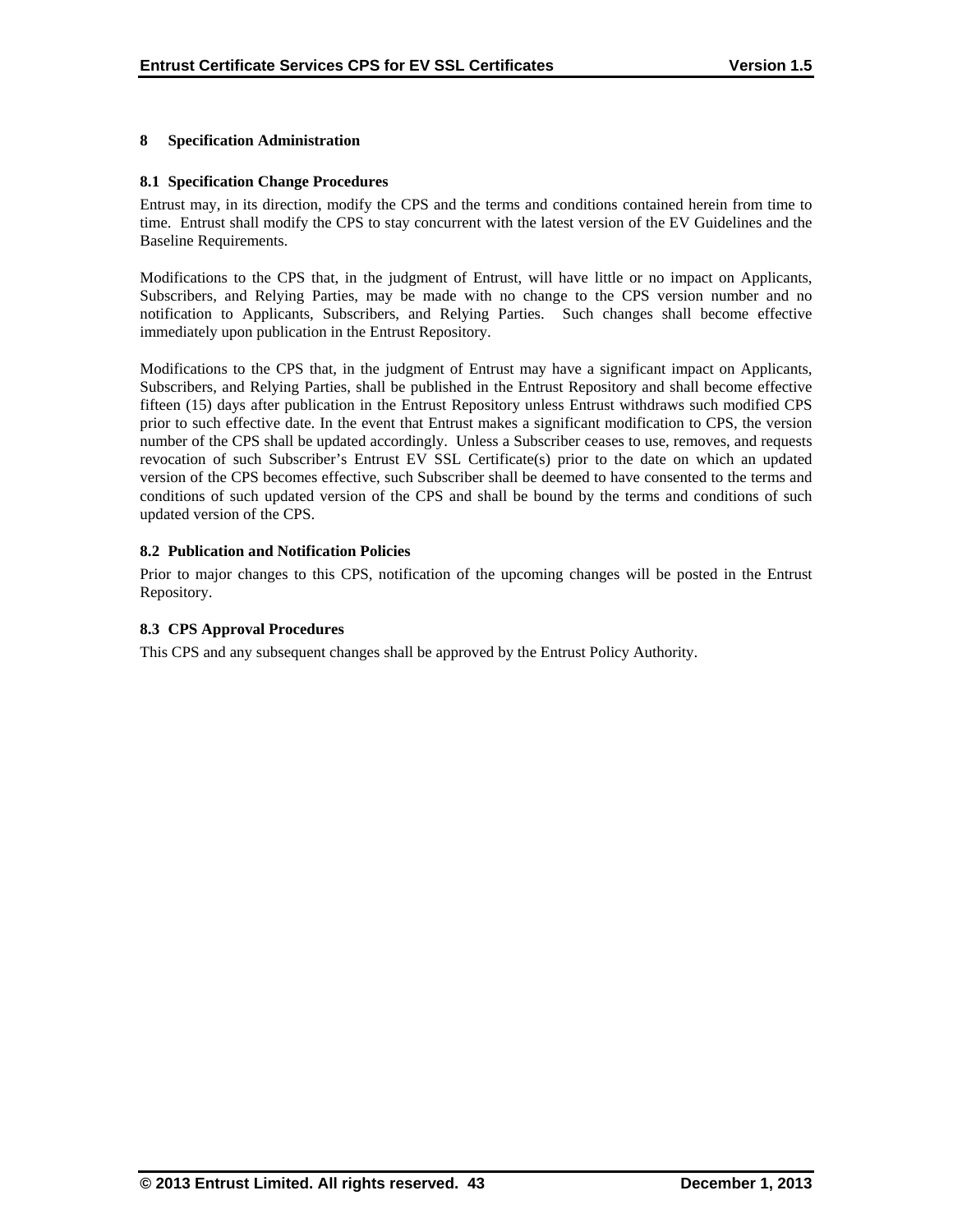# **9 Acronyms**

| CA           | <b>Certification Authority</b>                                                   |
|--------------|----------------------------------------------------------------------------------|
| <b>CPS</b>   | <b>Certification Practice Statement</b>                                          |
| <b>CRL</b>   | <b>Certificate Revocation List</b>                                               |
| <b>CSR</b>   | Certificate Signing Request                                                      |
| DN.          | Distinguished Name                                                               |
| <b>DNS</b>   | Domain Name Server                                                               |
| <b>DSA</b>   | Digital Signature Algorithm                                                      |
| ECC          | Elliptic Curve Cryptography                                                      |
| <b>HTTP</b>  | Hypertext Transfer Protocol                                                      |
| <b>IETF</b>  | <b>Internet Engineering Task Force</b>                                           |
| <b>ITU-T</b> | International Telecommunication Union - Telecommunication Standardization Sector |
| <b>MAC</b>   | Message Authentication Code                                                      |
| OA.          | <b>Operational Authority</b>                                                     |
| <b>OCSP</b>  | <b>Online Certificate Status Protocol</b>                                        |
| <b>OID</b>   | Object Identifier                                                                |
| PA.          | Policy Authority                                                                 |
| <b>PIN</b>   | <b>Personal Identification Number</b>                                            |
| <b>PKI</b>   | Public-Key Infrastructure                                                        |
| <b>RA</b>    | <b>Registration Authority</b>                                                    |
| <b>RDN</b>   | <b>Relative Distinguished Name</b>                                               |
| <b>RFC</b>   | <b>Request for Comment</b>                                                       |
| <b>SEP</b>   | Secure Exchange Protocol                                                         |
| <b>SSL</b>   | Secure Sockets Layer                                                             |
| <b>URL</b>   | <b>Universal Resource Locator</b>                                                |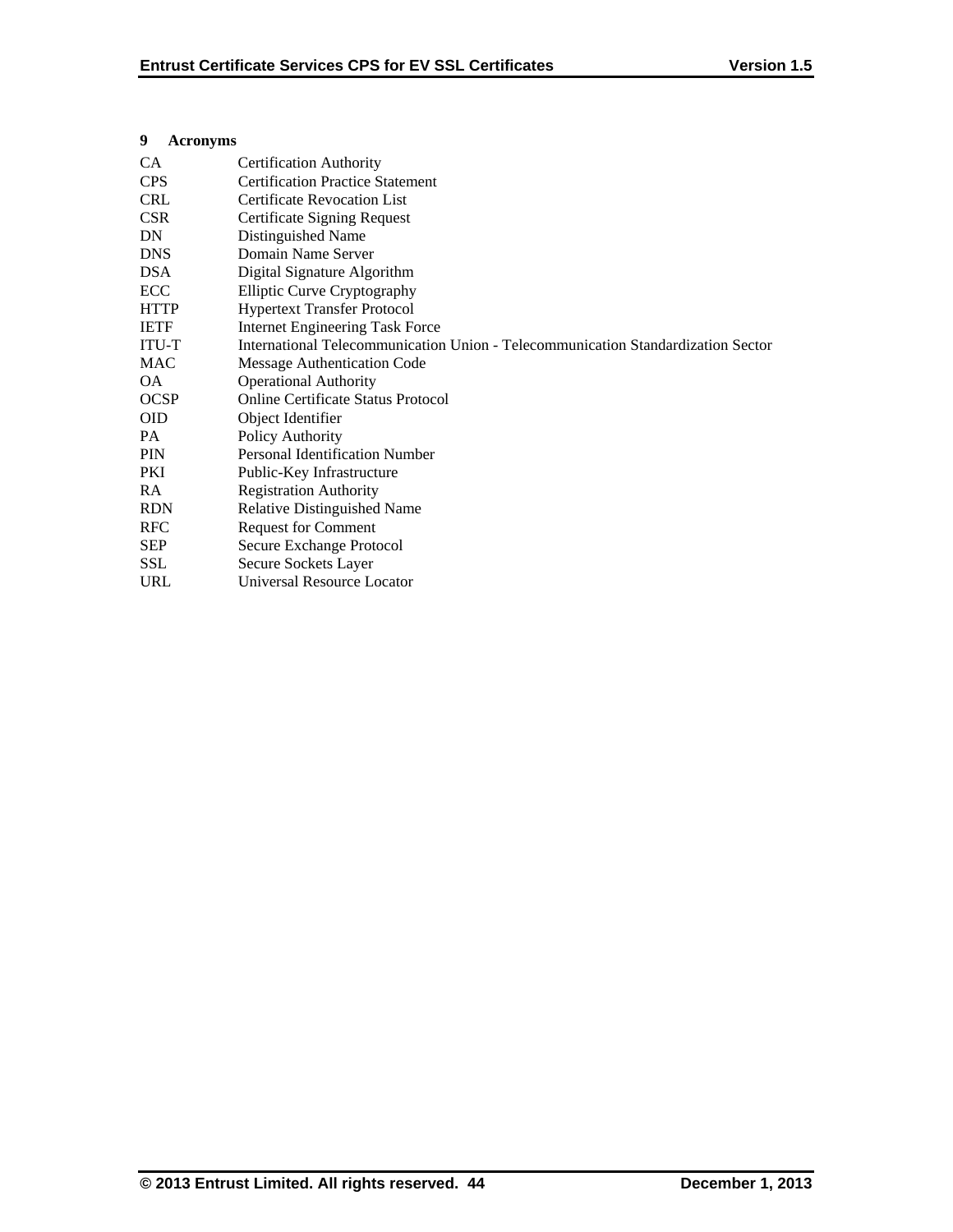# **10 Definitions**

**Affiliate:** means Entrust, and any corporation or other entity that Entrust directly or indirectly controls. In this context, a party "controls" a corporation or another entity if it directly or indirectly owns or controls fifty percent (50%) or more of the voting rights for the board of directors or other mechanism of control.

**Applicant:** means an eligible organization applying for an Entrust EV SSL Certificate, but which has not yet been issued an Entrust EV SSL Certificate, or an organization that currently has an Entrust EV SSL Certificate or Entrust EV SSL Certificates and that is applying for renewal of such Entrust EV SSL Certificate or Entrust EV SSL Certificates or for an additional Entrust EV SSL Certificate or Entrust EV SSL Certificates.

**Application Software Vendor**: means a developer of Internet browser software or other software that displays or uses certificates, including but not limited to KDE, Microsoft, Mozilla Corporation, Nokia Corporation, Opera Software ASA, and Red Hat, Inc.

ASV: see Application Software Vendor.

**Baseline Requirements:** CA/Browser Forum Guidelines Baseline Requirements for the Issuance and Management of Publicly-Trusted Certificates published at http://www.cabforum.org. The Baseline Requirements describe certain minimum requirements that a Certification Authority (CA) must meet in order to issue SSL Certificates. In the event of any inconsistency between this CPS and the Baseline Requirements, the Baseline Requirements take precedence over this CPS.

**Business Day:** means any day, other than a Saturday, Sunday, statutory or civic holiday in the City of Ottawa, Ontario.

**Certificate:** means a digital document that at a minimum: (a) identifies the Certification Authority issuing it, (b) names or otherwise identifies a Subject, (c) contains a Public Key of a Key Pair, (d) identifies its operational period, and (e) contains a serial number and is digitally signed by a Certification Authority.

**Certificate Beneficiaries**: means, collectively, all Application Software Vendors with whom Entrust has entered into a contract to include its root certificate(s) in software distributed by such Application Software Vendors, and all Relying Parties that actually rely on such Certificate during the Operational Period of such Certificate.

**Certificate Revocation List:** means a time-stamped list of the serial numbers of revoked Certificates that has been digitally signed by a Certification Authority.

**Certification Authority:** means an entity or organization that (i) creates and digitally signs Certificates that contain among other things a Subject's Public Key and other information that is intended to identify the Subject, (ii) makes Certificates available to facilitate communication with the Subject identified in the Certificate, and (iii) creates and digitally signs Certificate Revocation Lists containing information about Certificates that have been revoked and which should no longer be used or relied upon.

**Certification Practice Statement:** means a statement of the practices that a Certification Authority uses in issuing, managing, revoking, renewing, and providing access to Certificates, and the terms and conditions under which the Certification Authority makes such services available.

**Co-marketers:** means any person, entity, or organization that has been granted by Entrust or a Registration Authority operating under an Entrust EV SSL Certification Authority the right to promote Entrust EV SSL Certificates.

**Compromise:** means a suspected or actual loss, disclosure, or loss of control over sensitive information or data.

**CPS:** see Certification Practice Statement.

**CRL:** see Certificate Revocation List.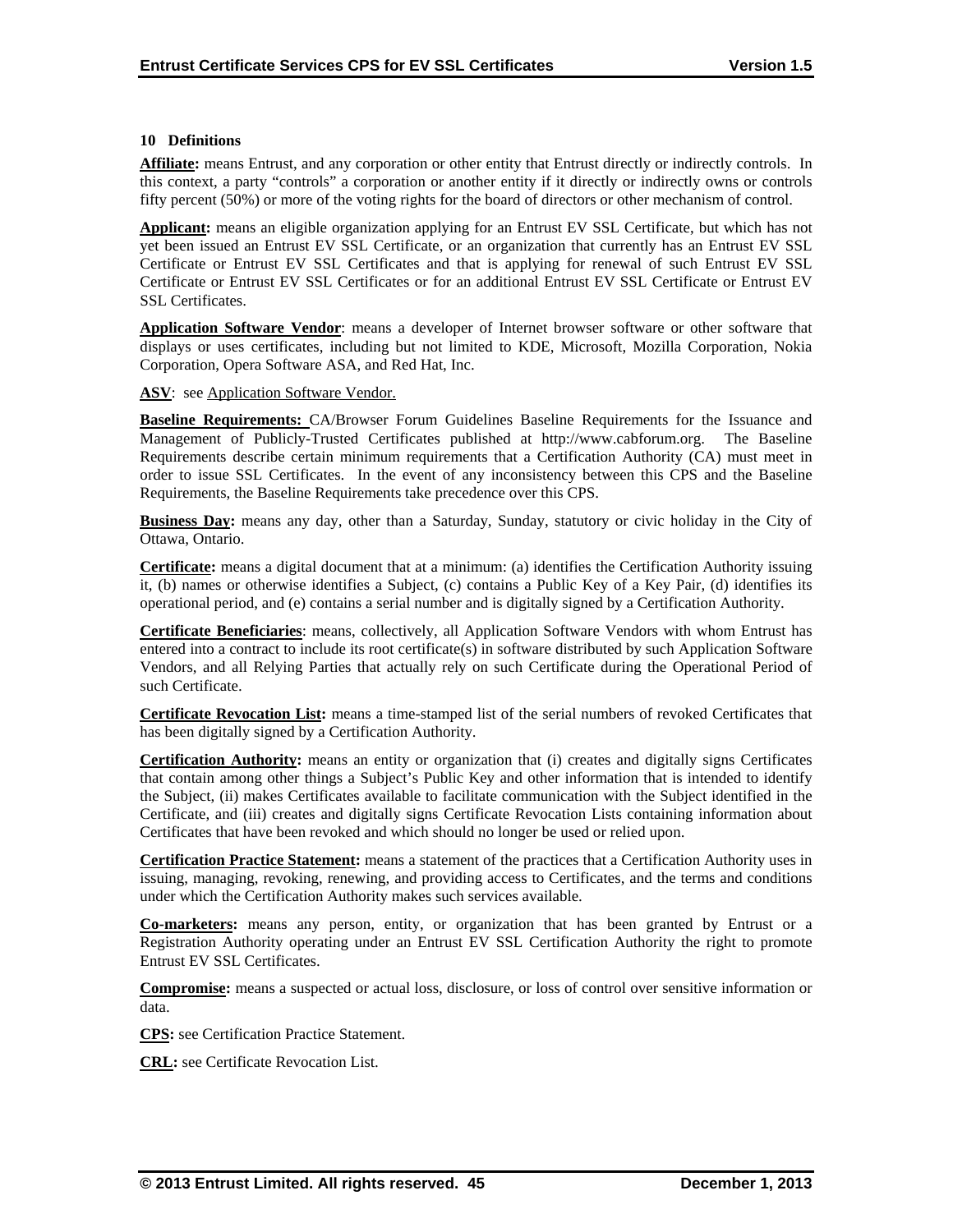**Cross Certificate(s)**: shall mean a Certificate(s) that (i) includes the Public Key of a Public-Private Key pair generated by an Entrust EV SSL Certification Authority; and (ii) includes the digital signature of an Entrust Root Certification Authority.

**EV Guidelines:** CA/Browser Forum Guidelines For The Issuance and Management of Extended Validation Certificates published at http://www.cabforum.org. The EV Guidelines describe the requirements that a Certification Authority (CA) must meet in order to issue EV SSL Certificates. In the event of any inconsistency between this CPS and the EV Guidelines, the EV Guidelines take precedence over this CPS.

**Entrust:** means Entrust Limited.

**Entrust.net**: means Entrust Limited.

**Entrust Operational Authority:** means those personnel who work for or on behalf of Entrust and who are responsible for the operation of the Entrust EV SSL Certification Authorities.

**Entrust Policy Authority:** means those personnel who work for or on behalf of Entrust and who are responsible for determining the policies and procedures that govern the operation of the Entrust EV SSL Certification Authorities.

**Entrust Repository:** means a collection of databases and web sites that contain information about Entrust EV SSL Certificates and services provided by Entrust in respect to Entrust EV SSL Certificates, including among other things, the types of Entrust EV SSL Certificates issued by the Entrust EV SSL Certification Authorities, the services provided by Entrust in respect to Entrust EV SSL Certificates, the fees charged by Entrust for Entrust EV SSL Certificates and for the services provided by Entrust in respect to Entrust EV SSL Certificates, Certificate Revocation Lists, the CPS, and other information and agreements that are intended to govern the use of Entrust EV SSL Certificates.

**Entrust EV SSL Certification Authority:** means a Certification Authority operated by or on behalf of Entrust for the purpose of issuing, managing, revoking, renewing, and providing access to Entrust EV SSL Certificates.

**Entrust EV SSL Certification Practice Statement:** means this document.

**Entrust EV SSL CPS:** See Entrust EV SSL Certification Practice Statement.

**Entrust EV SSL Certificate:** means an SSL Certificate issued by an Entrust EV SSL Certification Authority for use on World Wide Web servers.

**Entrust EV SSL Certificate Application:** means the form and application information requested by a Registration Authority operating under an Entrust EV SSL Certification Authority and submitted by an Applicant when applying for the issuance of an Entrust EV SSL Certificate.

**FIPS:** means the Federal Information Processing Standards. These are U.S. Federal standards that prescribe specific performance requirements, practices, formats, communication protocols, and other requirements for hardware, software, data, and telecommunications operation.

**IETF:** means the Internet Engineering Task Force. The Internet Engineering Task Force is an international community of network designers, operators, vendors, and researchers concerned with the evolution of the Internet architecture and the efficient operation of the Internet.

**Key Pair:** means two mathematically related cryptographic keys, having the properties that (i) one key can be used to encrypt a message that can only be decrypted using the other key, and (ii) even knowing one key, it is believed to be computationally infeasible to discover the other key.

**Object Identifier:** means a specially-formatted sequence of numbers that is registered in accordance with internationally-recognized procedures for object identifier registration.

**OID:** see Object Identifier.

**Operational Period:** means, with respect to a Certificate, the period of its validity. The Operational Period would typically begin on the date the Certificate is issued (or such later date as specified in the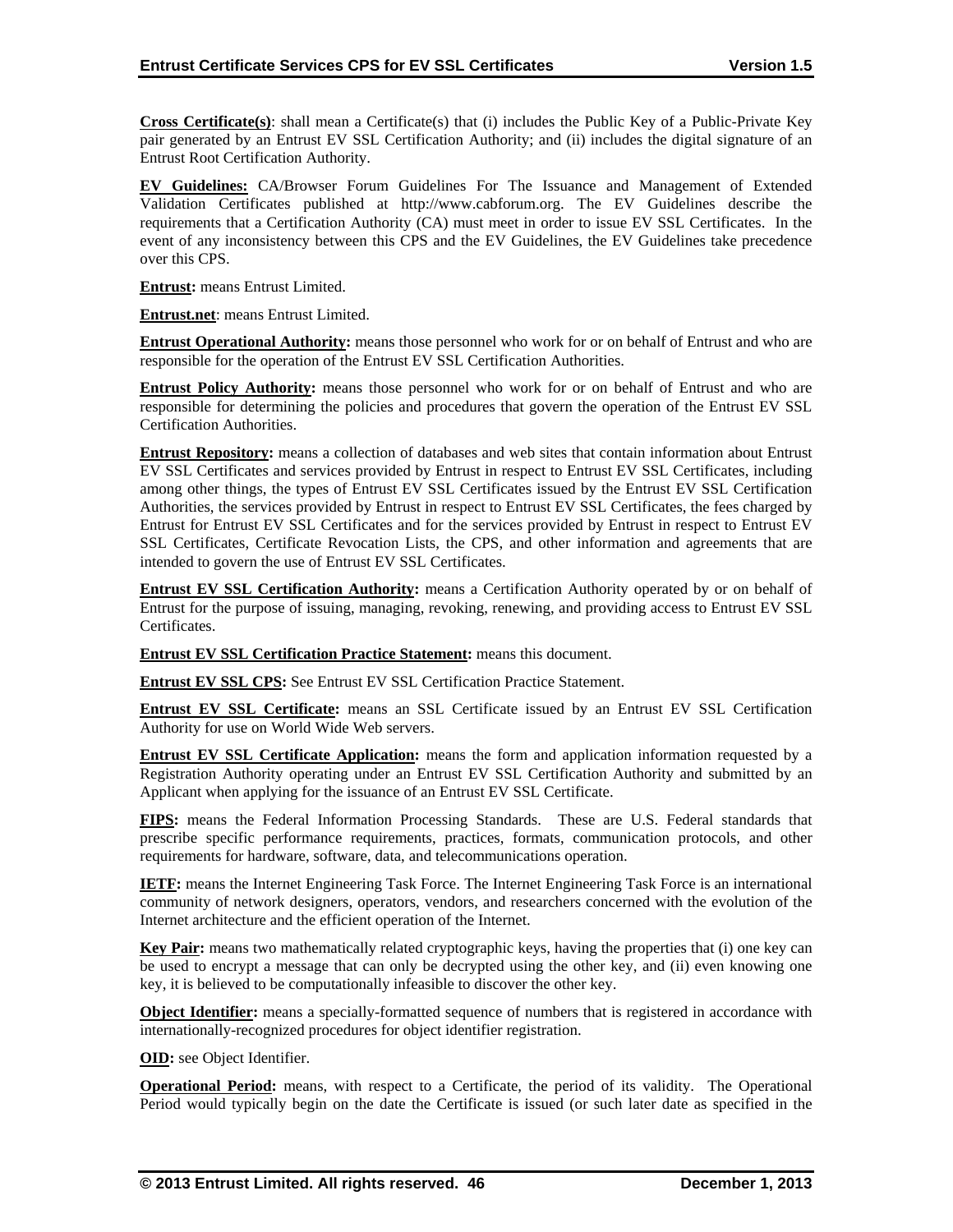Certificate), and ends on the date and time it expires as noted in the Certificate or earlier if the Certificate is Revoked.

**PKIX:** means an IETF Working Group developing technical specifications for PKI components based on X.509 Version 3 Certificates.

**Private Key:** means the key of a Key Pair used to decrypt an encrypted message. This key must be kept secret.

**Public Key:** means the key of a Key Pair used to encrypt a message. The Public Key can be made freely available to anyone who may want to send encrypted messages to the holder of the Private Key of the Key Pair. The Public Key is usually made publicly available in a Certificate issued by a Certification Authority and is often obtained by accessing a repository or database. A Public Key is used to encrypt a message that can only be decrypted by the holder of the corresponding Private Key.

**RA:** see Registration Authority.

**Registration Authority:** means an entity that performs two functions: (1) the receipt of information from a Subject to be named in an Entrust EV SSL Certificate, and (2) the performance of verification of information provided by the Subject following the procedures prescribed by the Entrust EV SSL Certification Authorities. In the event that the information provided by a Subject satisfies the criteria defined by the Entrust EV SSL Certification Authorities, a Registration Authority may send a request to a Entrust EV SSL Certification Authority requesting that the Entrust EV SSL Certification Authority generate, digitally sign, and issue a Entrust EV SSL Certificate containing the information verified by the Registration Authority.

**Relying Party:** means a person, entity, or organization that relies on or uses an Entrust EV SSL Certificate and/or any other information provided in a Repository under an Entrust EV SSL Certification Authority to obtain and confirm the Public Key and identity of a Subscriber. For avoidance of doubt, an ASV is not a "Relying Party" when software distributed by such ASV merely displays information regarding a certificate.

**Relying Party Agreement:** means the agreement between a Relying and Entrust or between a Relying Party and an independent third-party Registration Authority or Reseller under an Entrust EV SSL Certification Authority in respect to the provision and use of certain information and services in respect to Entrust EV SSL Certificates.

**Repository:** means a collection of databases and web sites that contain information about Certificates issued by a Certification Authority including among other things, the types of Certificates and services provided by the Certification Authority, fees for the Certificates and services provided by the Certification Authority, Certificate Revocation Lists, descriptions of the practices and procedures of the Certification Authority, and other information and agreements that are intended to govern the use of Certificates issued by the Certification Authority.

**Resellers:** means any person, entity, or organization that has been granted by Entrust or a Registration Authority operating under an Entrust EV SSL Certification Authority the right to license the right to use Entrust EV SSL Certificates.

**Revoke or Revocation:** means, with respect to a Certificate, to prematurely end the Operational Period of that Certificate from a specified time forward.

**Subject:** means an organization whose Public Key is contained in an Entrust EV SSL Certificate.

**Subordinate CA Certificate**: shall mean a Certificate that (i) includes the Public Key of a Public-Private Key Pair generated by a Certification Authority; and (ii) includes the digital signature of an Entrust Root Certification Authority.

**Subscriber:** means an organization that has applied for and has been issued an Entrust EV SSL Certificate.

**Subscription Agreement:** means the agreement between a Subscriber and Entrust or between a Subscriber and an independent third-party Registration Authority or Reseller under an Entrust EV SSL Certification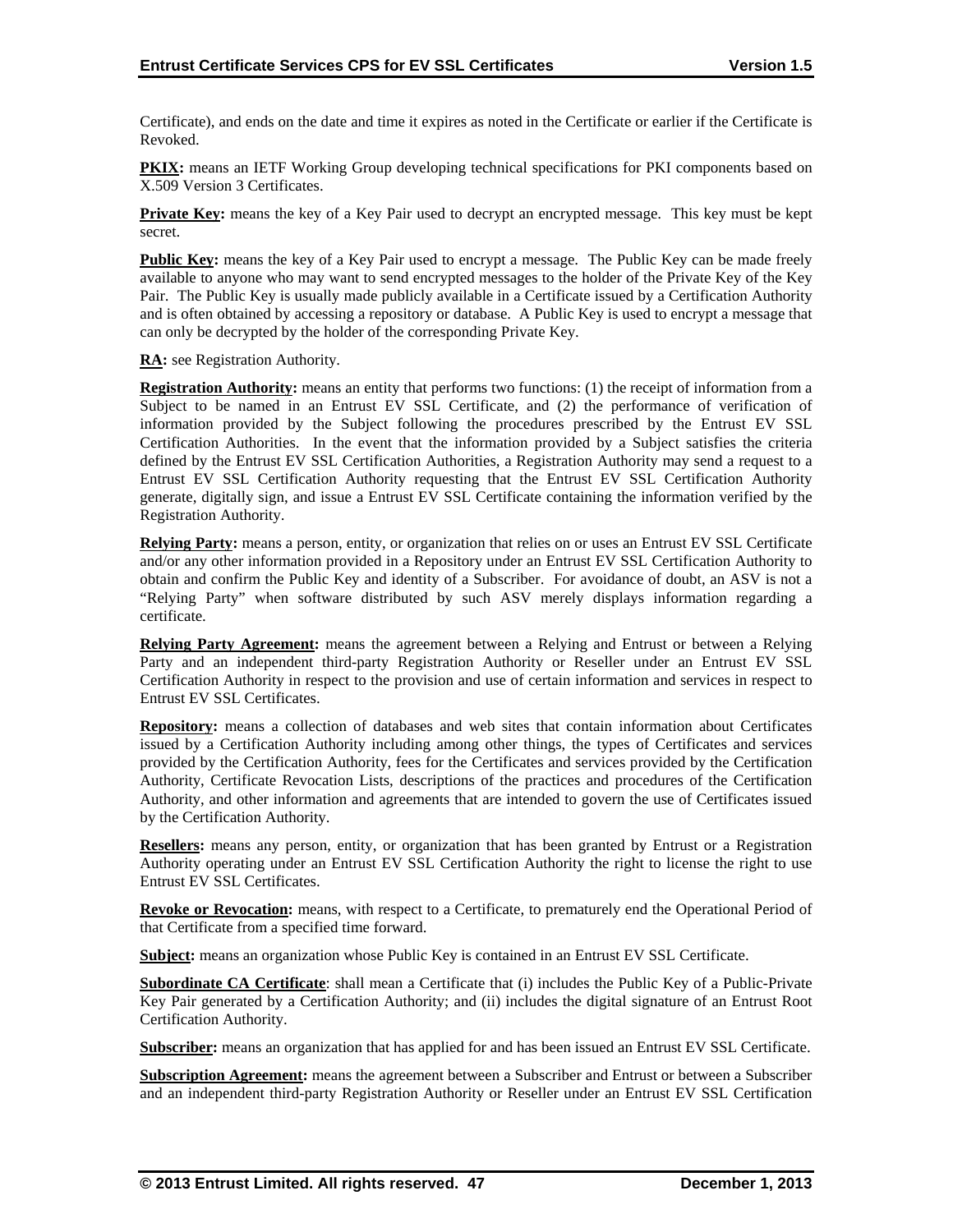Authority in respect to the issuance, management, and provision of access to an Entrust EV SSL Certificate and the provision of other services in respect to such Entrust EV SSL Certificate.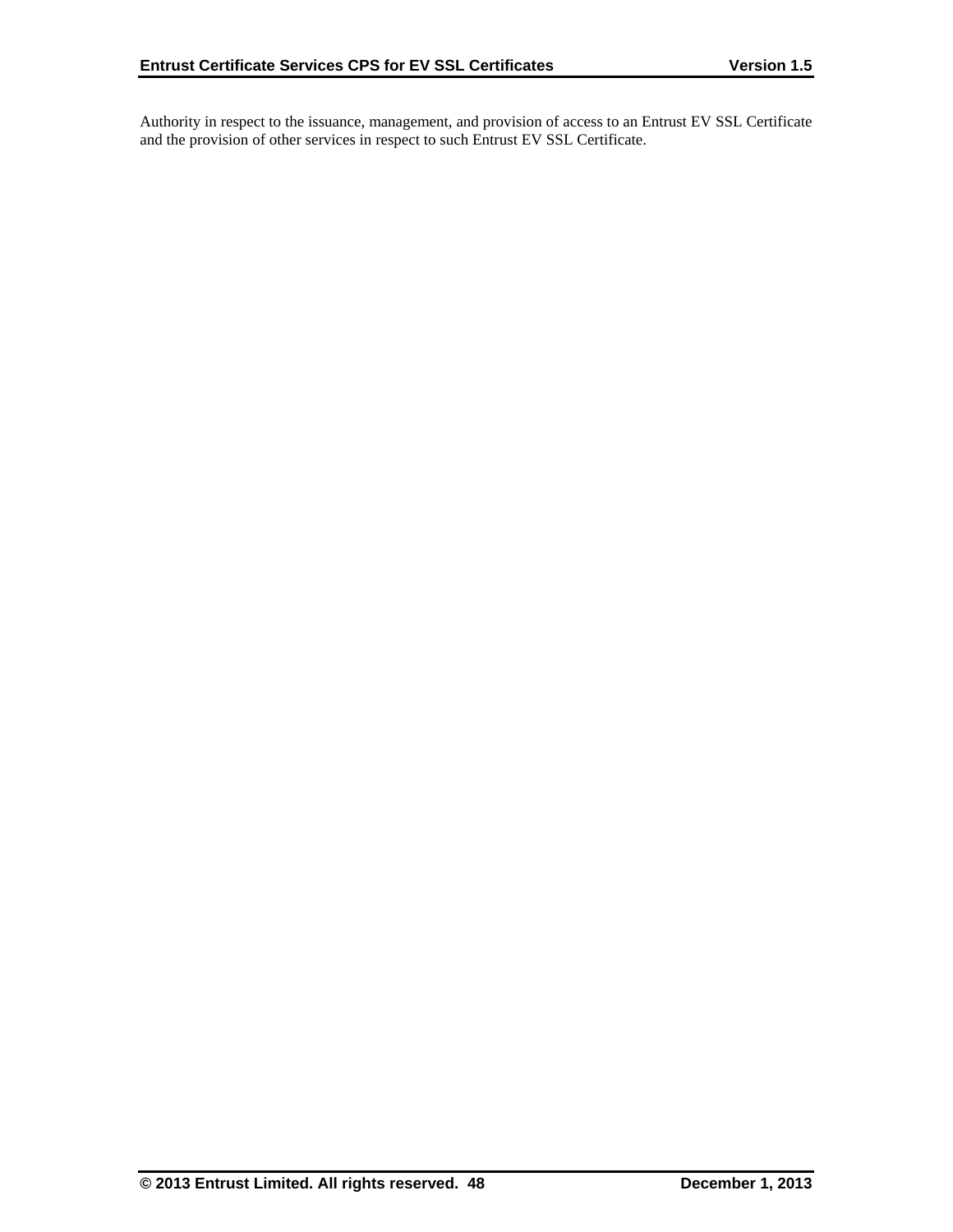# **Appendix A – Certificate Profiles**

# **Entrust Root Certification Authority – Root Certificate**

| Field                              |                 | <b>Value</b>                                                         |
|------------------------------------|-----------------|----------------------------------------------------------------------|
| <b>Attributes</b>                  |                 |                                                                      |
| Version                            |                 | V <sub>3</sub>                                                       |
| Serial Number                      |                 | 45 6b 50 54                                                          |
| Signature Algorithm                |                 | sha-1 WithRSAEncryption {1.2.840.113549.1.1.5}                       |
| <b>Issuer DN</b>                   |                 | $CN =$ Entrust Root Certification Authority                          |
|                                    |                 | $OU = (c) 2006$ Entrust, Inc.                                        |
|                                    |                 | $OU = www.entrust.net/CPS incorporated by reference$                 |
|                                    |                 | $O =$ Entrust, Inc.                                                  |
|                                    |                 | $C = US$                                                             |
| <b>Validity Period</b>             |                 | Valid from: November 27, 2006                                        |
|                                    |                 | Valid to: November 27, 2026                                          |
| Subject DN                         |                 | $CN =$ Entrust Root Certification Authority                          |
|                                    |                 | $OU = (c) 2006$ Entrust, Inc.                                        |
|                                    |                 | $OU = www.entrust.net/CPS incorporated by reference$                 |
|                                    |                 | $O =$ Entrust, Inc.                                                  |
|                                    |                 | $C = US$                                                             |
| Subject Public Key<br>Info         |                 | 2048-bit RSA key modulus<br>rsaEncryption {1.2.840.113549.1.1.1}     |
| <b>Extension</b>                   | <b>Critical</b> |                                                                      |
| <b>Authority Key</b><br>Identifier | N <sub>o</sub>  | KeyID=68 90 e4 67 a4 a6 53 80 c7 86 66 a4 f1 f7 4b 43 fb 84<br>bd 6d |
| Subject Key Identifier             | No              | 68 90 e4 67 a4 a6 53 80 c7 86 66 a4 f1 f7 4b 43 fb 84 bd 6d          |
| Key Usage                          | Yes             | Certificate Signing, Off-line CRL Signing, CRL Signing               |
| <b>Basic Constraints</b>           | Yes             | Subject Type = $CA$                                                  |
|                                    |                 | Path Length Constraint = none                                        |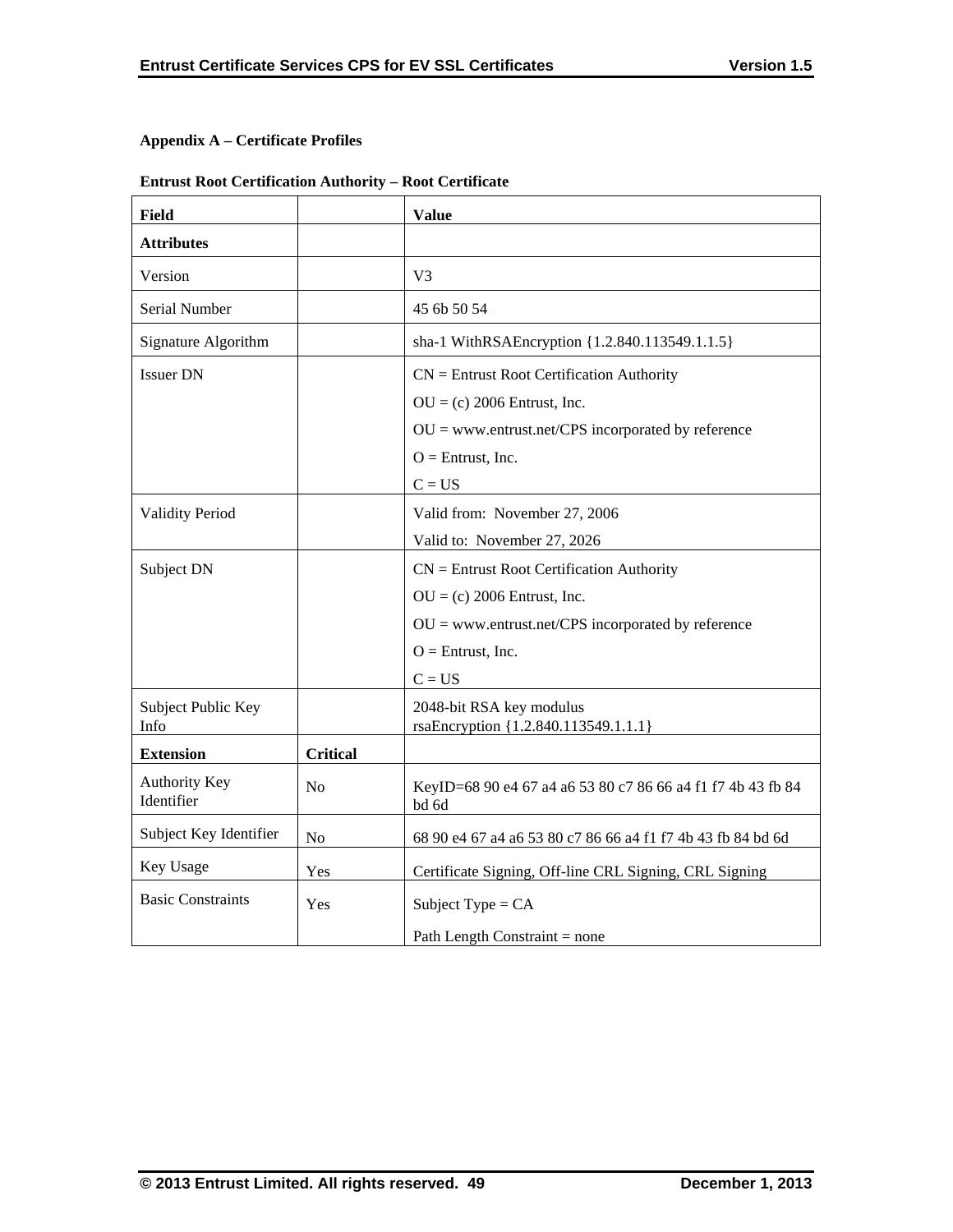| <b>Field</b>                      |                 | <b>Value</b>                                                                |
|-----------------------------------|-----------------|-----------------------------------------------------------------------------|
| <b>Attributes</b>                 |                 |                                                                             |
| Version                           |                 | V <sub>3</sub>                                                              |
| Serial Number                     |                 | Unique number to PKI domain                                                 |
| Signature Algorithm               |                 | sha-1 or sha-256                                                            |
| <b>Issuer DN</b>                  |                 | Unique X.500 CA DN                                                          |
| <b>Validity Period</b>            |                 | No later than 2030                                                          |
|                                   |                 | notBefore and notAfter are specified                                        |
| Subject DN                        |                 | Unique X.500 CA DN                                                          |
| Subject Public Key<br>Info        |                 | 2048-bit RSA key modulus<br>rsaEncryption {1.2.840.113549.1.1.1}            |
| <b>Extension</b>                  | <b>Critical</b> |                                                                             |
| Authority Key<br>Identifier       | N <sub>0</sub>  | Contains 20 byte SHA-1 hash of the Root CA Public Key                       |
| Subject Key Identifier            | N <sub>o</sub>  | Contains 20 byte SHA-1 hash of the subjectPublicKey in this<br>certificate  |
| Key Usage                         | Yes             | Certificate Signing, Off-line CRL Signing, CRL Signing                      |
| <b>Extended Key Usage</b>         | No              | As applicable from the following:                                           |
|                                   |                 | None present                                                                |
|                                   |                 | Server Authentication (1.3.6.1.5.5.7.3.1)                                   |
|                                   |                 | Client Authentication (1.3.6.1.5.5.7.3.2)                                   |
| Certificate Policies              | No              | Policy Identifier $=$ All Issuance Policies                                 |
|                                   |                 | uri: set as applicable                                                      |
| <b>Basic Constraints</b>          | Yes             | Subject Type = $CA$                                                         |
|                                   |                 | Path Length Constraint $=$ value set as required                            |
| Authority Information<br>Access   | N <sub>0</sub>  | Access Method = On-line Certificate Status Protocol<br>(1.3.6.1.5.5.7.48.1) |
|                                   |                 | accessLocation: http://ocsp.entrust.net                                     |
| <b>CRL</b> Distribution<br>Points | N <sub>o</sub>  | http://crl.entrust.net/rootca1.crl                                          |

# **Subordinate CA Certificate**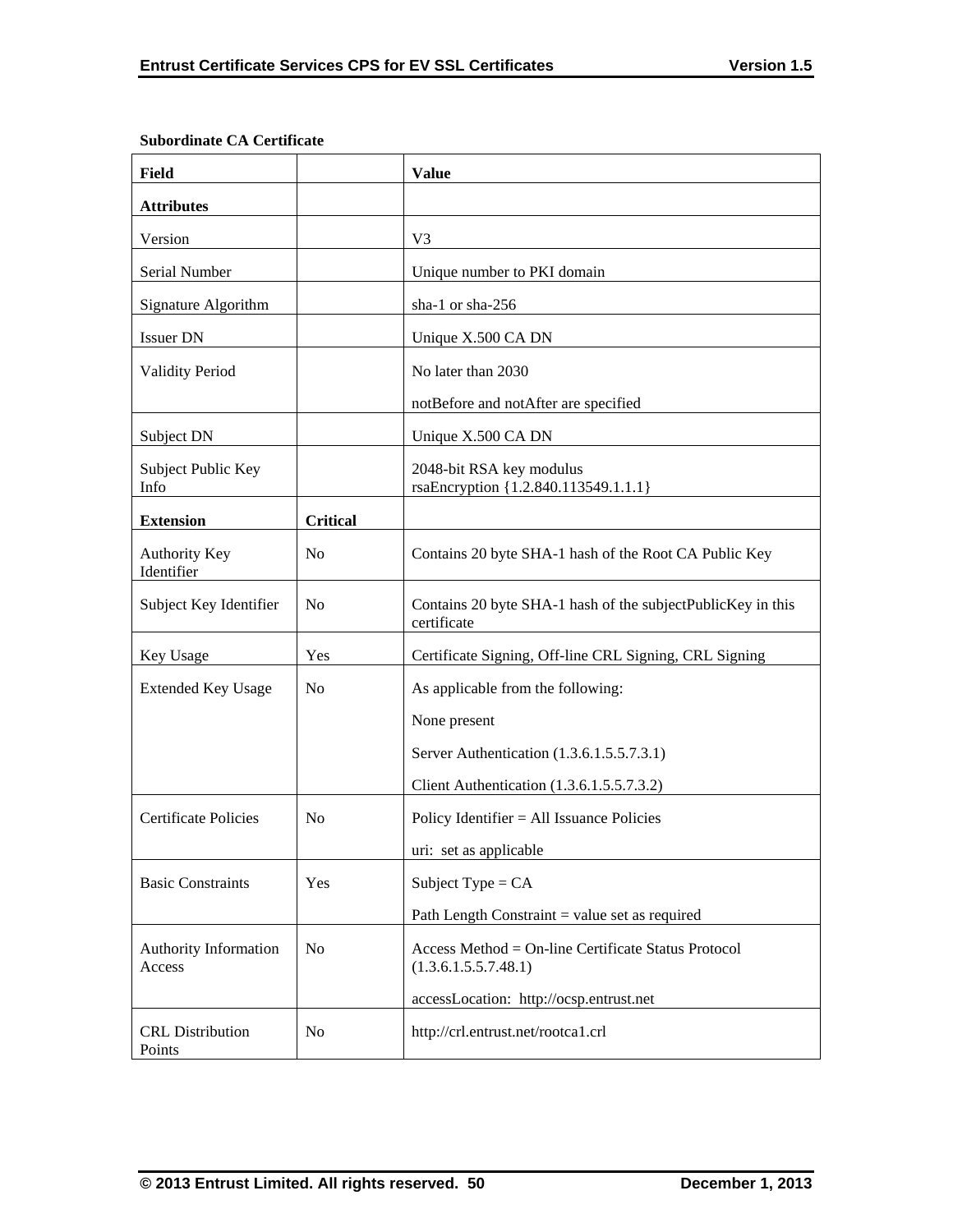| <b>Field</b>                         |                 | <b>Value</b>                                                                                                                                                                                                                                                                                                                                                                                                                                                                                                                                                                                                                                                                                                                                                                                                                                                                                                                                                                                                                                                                                                                  |
|--------------------------------------|-----------------|-------------------------------------------------------------------------------------------------------------------------------------------------------------------------------------------------------------------------------------------------------------------------------------------------------------------------------------------------------------------------------------------------------------------------------------------------------------------------------------------------------------------------------------------------------------------------------------------------------------------------------------------------------------------------------------------------------------------------------------------------------------------------------------------------------------------------------------------------------------------------------------------------------------------------------------------------------------------------------------------------------------------------------------------------------------------------------------------------------------------------------|
| <b>Attributes</b>                    |                 |                                                                                                                                                                                                                                                                                                                                                                                                                                                                                                                                                                                                                                                                                                                                                                                                                                                                                                                                                                                                                                                                                                                               |
| Version                              |                 | V <sub>3</sub>                                                                                                                                                                                                                                                                                                                                                                                                                                                                                                                                                                                                                                                                                                                                                                                                                                                                                                                                                                                                                                                                                                                |
| Serial Number                        |                 | Unique number to PKI domain                                                                                                                                                                                                                                                                                                                                                                                                                                                                                                                                                                                                                                                                                                                                                                                                                                                                                                                                                                                                                                                                                                   |
| <b>Issuer Signature</b><br>Algorithm |                 | sha-1 or sha- $256$                                                                                                                                                                                                                                                                                                                                                                                                                                                                                                                                                                                                                                                                                                                                                                                                                                                                                                                                                                                                                                                                                                           |
| <b>Issuer DN</b>                     |                 | Unique X.500 CA DN                                                                                                                                                                                                                                                                                                                                                                                                                                                                                                                                                                                                                                                                                                                                                                                                                                                                                                                                                                                                                                                                                                            |
| <b>Validity Period</b>               |                 | No greater than 27 months<br>notBefore and notAfter are specified                                                                                                                                                                                                                                                                                                                                                                                                                                                                                                                                                                                                                                                                                                                                                                                                                                                                                                                                                                                                                                                             |
| Subject DN                           |                 | $CN = <$ DNS name of secure server> +<br>serialNumber= <registration number="" of="" subscriber=""><br/><math>OU = corganization unit of subscripter &gt; (optional)</math><br/>businessCatergory = <applicable clause="" ev="" guidelines="" per="" the=""><br/><math>O = \left\langle \text{full legal name of subscripter} \right\rangle</math><br/>jurisdicationOfIncorporationLocalityName (if applicable) =<br/><jurisdication incorporation="" locality="" of="" of<br="" or="" registration="">subscriber&gt;<br/>jurisdicationOfIncorporationStateOrProvinceName (if<br/><math>applicable) = \langle</math><i>jurisdication</i> of registration or incorporation<br/>state or province of subscriber&gt;<br/>jurisdicationOfIncorporationCountry = <math>\le</math>jurisdication of<br/>registration or incorporation country of subscriber&gt;<br/><math>L =</math> <locality of="" subscriber=""><br/><math>S = \text{state}</math> or province of subscriber <math>\text{in}</math> (if applicable)<br/><math>C = \langle</math> country of subscriber&gt;</locality></jurisdication></applicable></registration> |
| Subject Public Key<br>Info           |                 | Minimum 2048 RSA key modulus rsaEncryption<br>${1.2.840.113549.1.1.1}$<br>or ECC keys of NIST P-256 or P-384                                                                                                                                                                                                                                                                                                                                                                                                                                                                                                                                                                                                                                                                                                                                                                                                                                                                                                                                                                                                                  |
| <b>Extension</b>                     | <b>Critical</b> |                                                                                                                                                                                                                                                                                                                                                                                                                                                                                                                                                                                                                                                                                                                                                                                                                                                                                                                                                                                                                                                                                                                               |
| Authority Key<br>Identifier          | No              | Contains 20 byte SHA-1 hash of the CA Public Key                                                                                                                                                                                                                                                                                                                                                                                                                                                                                                                                                                                                                                                                                                                                                                                                                                                                                                                                                                                                                                                                              |
| Subject Key Identifier               | No              | Contains 20 byte SHA-1 hash of the subjectPublicKey in this<br>certificate                                                                                                                                                                                                                                                                                                                                                                                                                                                                                                                                                                                                                                                                                                                                                                                                                                                                                                                                                                                                                                                    |
| Subject Alternative<br>Name          | No              | DNS name(s) of secure server.                                                                                                                                                                                                                                                                                                                                                                                                                                                                                                                                                                                                                                                                                                                                                                                                                                                                                                                                                                                                                                                                                                 |
| Key Usage                            | No              | Digital Signature, Key Encipherment                                                                                                                                                                                                                                                                                                                                                                                                                                                                                                                                                                                                                                                                                                                                                                                                                                                                                                                                                                                                                                                                                           |
|                                      |                 |                                                                                                                                                                                                                                                                                                                                                                                                                                                                                                                                                                                                                                                                                                                                                                                                                                                                                                                                                                                                                                                                                                                               |

# **EV SSL End Entity Certificate**